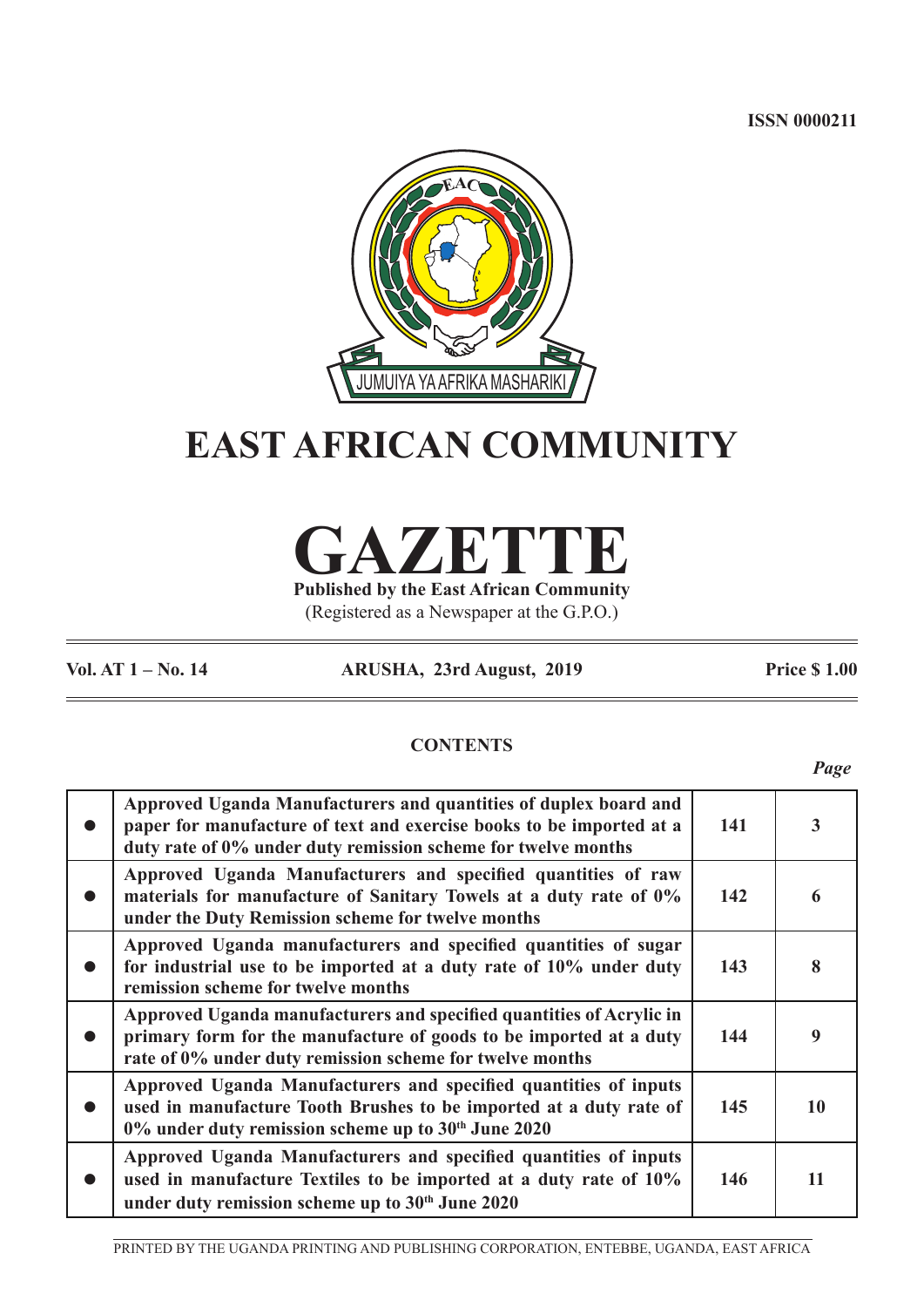|           | Approved Uganda Manufacturers and specified quantities of inputs<br>used in manufacture Textiles to be imported at a duty rate of 0% under<br>duty remission scheme up to 30th June 2020                                            | 147 | 12 |
|-----------|-------------------------------------------------------------------------------------------------------------------------------------------------------------------------------------------------------------------------------------|-----|----|
|           | Approved Uganda Manufacturers and specified quantities of Active Yeast<br>used in manufacture of Confectionaries and beverage to be imported at<br>a duty rate of 10% under duty remission scheme up to 30 <sup>th</sup> June 2020. | 148 | 14 |
|           | Approved Uganda Manufacturers and specified quantities of Glucose<br>syrup used in manufacture of confectionary to be imported at a duty<br>rate of 0% under duty remission scheme for twelve months                                | 149 | 15 |
|           | Approved Uganda Manufacturers and specified quantities of<br>Motorcycle CKD Kits used in assembly of motorcycles to be imported<br>at a duty rate of 10% under duty remission scheme for twelve months                              | 150 | 16 |
|           | Approved Uganda Manufacturer and specified quantities of bicycle<br>CKD Kits used in assembly of bicycles to be imported at a duty rate of<br>10% under duty remission scheme for twelve months                                     | 151 | 17 |
| $\bullet$ | Approved Uganda Manufacturers and specified quantities of inputs<br>used in assembly and manufacture of goods to be imported at a duty<br>rate of 10% under duty remission scheme up to 30th June 2020                              | 152 | 18 |
| $\bullet$ | Approved Uganda Manufacturers and specified quantities of inputs<br>used in assembly and manufacture of goods to be imported at a duty<br>rate of 0% under duty remission scheme up to 30th June 2020                               | 153 | 21 |
| $\bullet$ | Approved Uganda Manufacturers and specified quantities of Raw<br>Materials used in manufacture of Safety Matches to be imported at a<br>duty rate of 0% under duty remission scheme for twelve months                               | 154 | 26 |
|           | Approved Uganda Manufacturers and specified quantities of Raw<br>Materials used in manufacture of Fishing Nets to be imported at a duty<br>rate of 0% under duty remission scheme for twelve months                                 | 155 | 27 |
|           | Approved Uganda Manufacturer and specified quantities of Raw<br>Materials used in manufacture of Leaf Springs and Bolts to be imported<br>at a duty rate of 0% under duty remission scheme for twelve months                        | 156 | 28 |
|           | Approved Uganda Manufacturers and quantities of Input used in<br>assembly of Transformers and Switch Gears to be imported at a duty<br>rate of 0% for twelve months                                                                 | 157 | 29 |
| $\bullet$ | Approved Uganda Manufacturers and specified quantities of cold<br>treading used in manufacture of tyres to be imported at a duty rate of<br>0% under duty remission scheme for twelve months                                        | 158 | 32 |
| $\bullet$ | Approved Uganda Manufacturer and specified quantities of inputs<br>used in manufacture of energy saving stoves to be imported at a duty<br>rate of 0% under duty remission scheme for twelve months                                 | 159 | 33 |
| $\bullet$ | Approved Uganda Manufacturer and specified quantities of inputs<br>used in manufacture of deep cycle batteries to be imported at a duty<br>rate of 0% under duty remission scheme for twelve months                                 | 160 | 34 |
|           | Approved Uganda Manufacturer and specified quantities of inputs<br>used in manufacture of dry battery cells to be imported at a duty rate<br>of 0% under duty remission scheme for twelve months                                    | 161 | 36 |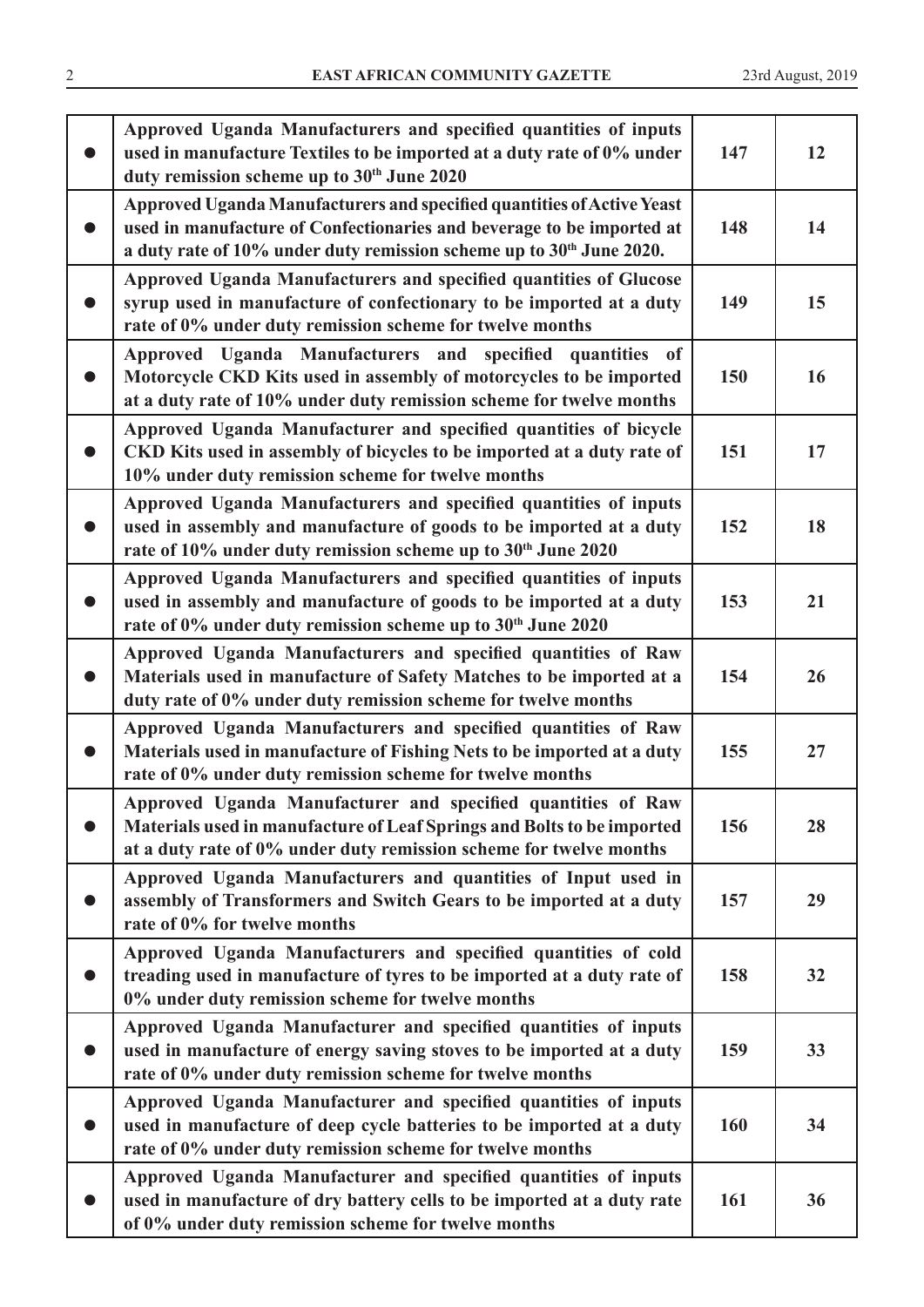Legal Notice No. EAC/141/2019.

#### **THE EAST AFRICAN COMMUNITY CUSTOMS MANAGEMENT ACT 2004**

#### **LEGAL NOTICE**

IN EXERCISE of the powers conferred upon the Council of Ministers by section 140 of the East African Community Customs Management Act 2004, the Council of Ministers has approved the following manufacturers to import the specified quantities of paper and paper board for manufacture of exercise and text books under the Duty Remission Scheme.

## **APPROVED UGANDA MANUFACTURERS AND QUANTITIES OF PAPER AND PAPER BOARD FOR MANUFACTURE OF TEXT AND EXERCISE AND TEXT BOOKS TO BE IMPORTED AT A DUTY RATE OF 0% UNDER DUTY REMISSION SCHEME FOR TWELVE MONTHS**

| S/N | <b>Company Name</b>                              | Tariff No  | <b>Description</b>                                                                                     | <b>Quantity</b><br><b>Allocated</b> in<br><b>Metric Tons (MT)</b> | <b>Finished Product</b> |
|-----|--------------------------------------------------|------------|--------------------------------------------------------------------------------------------------------|-------------------------------------------------------------------|-------------------------|
|     |                                                  | 4802.55.00 | Uncoated Paper/paperboard                                                                              | 14,000                                                            |                         |
|     |                                                  | 4802.57.00 | Bond paper weighing 40g/m2 or more but not more<br>than 15g/m2                                         | 110                                                               |                         |
|     |                                                  | 4802.58.00 | Paper or paperboard less than 150g/m2                                                                  | 170                                                               |                         |
|     |                                                  | 4804.11.00 | Unbleached kraftliner                                                                                  | 170                                                               |                         |
|     |                                                  | 4804.19.90 | <b>Bleached kraftliner</b>                                                                             | 170                                                               |                         |
| 1.  | Picfare Industries<br>L <sub>td</sub>            | 4807.00.00 | Composite paper and paperboard                                                                         | 1,000                                                             | <b>Exercise Books</b>   |
|     |                                                  | 4808.90.00 | Paper and paperboard                                                                                   | 80                                                                |                         |
|     |                                                  | 4810.13.00 | Paper and paperboard in rolls                                                                          | 220                                                               |                         |
|     |                                                  | 4801.00.90 | Newsprint                                                                                              | 11,000                                                            |                         |
|     |                                                  | 4811.59.00 | Paper and paperboard coated, impregnated or<br>covered with plastics                                   | 220                                                               |                         |
|     |                                                  | 4804.21.00 | Unbleached sack kraft paper                                                                            | 500                                                               |                         |
|     |                                                  | 4802.55.00 | Wood free paper                                                                                        | 4,400                                                             |                         |
|     | $A$ -One<br>Manufacturing<br><b>Industry Ltd</b> | 4802.57.00 | Bond paper                                                                                             | 3,200                                                             | <b>Exercise Books</b>   |
|     |                                                  | 4802.58.00 | Manilla Paper board                                                                                    | 960                                                               |                         |
| 2.  |                                                  | 4810.22.00 | Chip Board Duplex board                                                                                | 720                                                               |                         |
|     |                                                  | 4804.19.00 | Art paper and board                                                                                    | 500                                                               |                         |
|     |                                                  | 4810.29.00 | Kraft paper and Board                                                                                  | 450                                                               |                         |
|     |                                                  | 4801.00.90 | News print                                                                                             | 1,400                                                             |                         |
|     |                                                  | 4801.00.90 | Other newsprint in rolls and sheets                                                                    | 4,600                                                             |                         |
|     |                                                  | 4802.55.00 | Paper weighing 40g/m2 or more but not more than<br>150g/m2                                             | 5,800                                                             |                         |
|     |                                                  | 4802.57.00 | Paper weighing 40g/m2 but not more than 150g/m2                                                        | 1,200                                                             |                         |
|     |                                                  | 4802.58.00 | Paper weighing more than 150g/m2                                                                       | 1,200                                                             |                         |
| 3.  | Transpaper (U) Ltd                               | 4810.13.00 | Paper and paperboard of a kind used for writing,<br>printing or graphic purposes in rolls              | 960                                                               | <b>Exercise Books</b>   |
|     |                                                  | 4810.19.00 | Other paper and paperboard used in writing and<br>printing of which not more than 10% weight is fibres | 680                                                               |                         |
|     |                                                  | 4810.92.00 | Duplex Boards                                                                                          | 1,500                                                             |                         |
|     |                                                  | 4804.19.90 | Uncoated kraft paper and paperboard in rolls or<br>sheets other than 4802 or 4803                      | 1,600                                                             |                         |
|     |                                                  | 4805.11.00 | Semi chemical fluting paper                                                                            | 250                                                               |                         |
|     |                                                  | 4810.19.00 | Other paper and paperboard used in writing                                                             | 5,000                                                             |                         |
| 4.  | Crown Papers EA                                  | 4802.55.00 | Paper weighing 40g/m2 or more but not more than<br>150g/m2 in rolls                                    | 5,000                                                             | <b>Exercise Books</b>   |
|     | Ltd                                              | 4802.61.00 | Wood free paper in rolls                                                                               | 6,800                                                             |                         |
|     |                                                  | 4804.11.00 | Unbleached kraftliner paper                                                                            | 1,500                                                             |                         |
|     |                                                  | 4801.00.90 | Newsprint paper                                                                                        | 2,500                                                             |                         |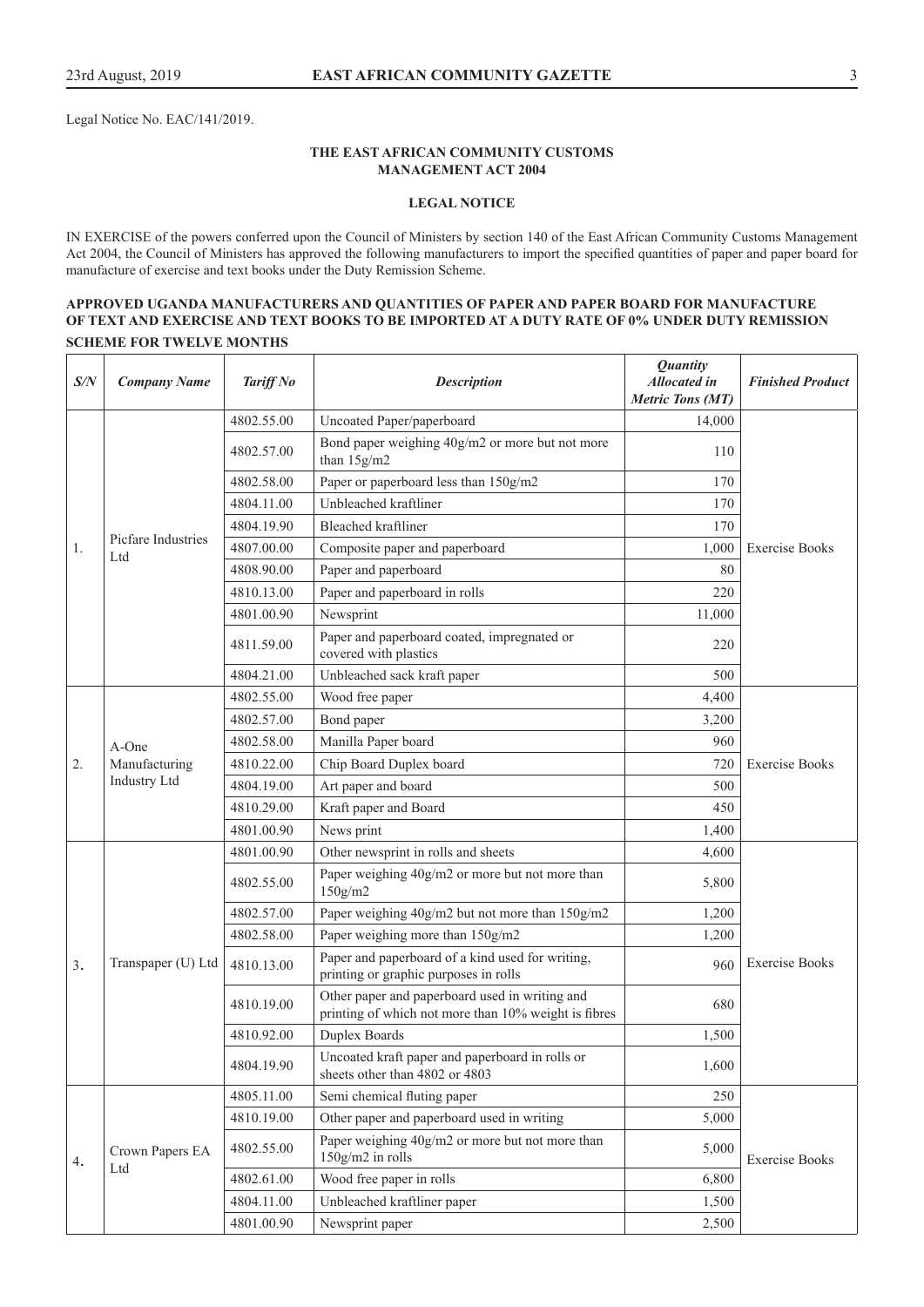# 4 **EAST AFRICAN COMMUNITY GAZETTE** 23rd August, 2019

| Uncoated wood free paper<br>4802.57.00<br>5,000<br>Writing paper in rolls<br>4802.55.00<br>5,000<br>Multiply Duplex boards<br>4810.92.00<br>500<br>Manila boards in rolls<br>8,000<br>4802.61.00<br>News print paper<br>4801.00.90<br>4,800<br>MZ paper<br><b>Exercise Books</b><br>5.<br>Converters Ltd<br>Wood free paper<br>4810.13.00<br>1,400<br>Bond paper – wood free paper uncoated paper in<br>4802.57.00<br>500<br>sheets including reels 40gsm - 90 gsm<br>Duplex paper boards for covers<br>4810.19.00<br>500<br>Rodmax<br>Unbleached sack kraft paper in rolls<br>4804.21.00<br>350<br>Enterprises<br><b>Exercise Books</b><br>6.<br>Art board paper and Art paper in sheets and reels<br>4810.19.00<br>500<br>Limited<br>Manilla paper boards in reel and sheets more than<br>4802.58.00<br>300<br>150 gsm<br>600<br>4801.00.90<br>News print paper<br>Bond paper – wood free paper uncoated paper in<br>800<br>4802.57.00<br>sheets including reels $40$ gsm $-90$ gsm<br>Duplex paper boards for covers<br>4810.19.00<br>300<br>Sack kraft paper bleached<br>4804.29.00<br>200<br>800<br>4810.19.00<br>Art paper<br>In line printers<br><b>Exercise Books</b><br>7.<br>Services Ltd<br>800<br>4810.19.00<br>Art board paper<br>Manilla paper boards in reel and sheets more than<br>4802.58.00<br>800<br>150 gsm<br>Manilla paper boards in reel and sheets more than<br>4802.57.00<br>800<br>150 gsm<br>800<br>4801.00.90<br>News print paper<br>Wood free paper rolls<br>8,500<br>4802.55.00<br>4801.00.90<br>Bulk News print papers<br>1,500<br>4801.00.90<br>News print paper rolls<br>2,000<br>Shreeji Stationers<br>4810.92.00<br>Grey board in sheets<br><b>Exercise Books</b><br>1,500<br>8.<br>2009 (U) Ltd<br>Straw boards in sheets<br>4810.92.00<br>1,000<br>4801.90.00<br>M.G Cover paper rolls<br>250<br>4810.92.00<br>Duplex board in sheets<br>250<br>4802.57.00<br>Bond paper<br>1,200<br>Duplex paper board for covers<br>4810.19.00<br>500<br>4804.21.00<br>Unbleached sack kraft paper in rolls<br>240<br><b>MM</b><br><b>Exercise Books</b><br>9.<br>Manufacturers Ltd<br>4810.19.00<br>Art board paper and art paper in sheets and reels<br>400<br>4802.58.00<br>Manila paper board<br>200<br>News print<br>4801.00.90<br>400 |  |  | 4802.57.00 | Paper weighing 40g/m2 or more but not more than<br>$150$ g/m2 | 1,000 |  |
|---------------------------------------------------------------------------------------------------------------------------------------------------------------------------------------------------------------------------------------------------------------------------------------------------------------------------------------------------------------------------------------------------------------------------------------------------------------------------------------------------------------------------------------------------------------------------------------------------------------------------------------------------------------------------------------------------------------------------------------------------------------------------------------------------------------------------------------------------------------------------------------------------------------------------------------------------------------------------------------------------------------------------------------------------------------------------------------------------------------------------------------------------------------------------------------------------------------------------------------------------------------------------------------------------------------------------------------------------------------------------------------------------------------------------------------------------------------------------------------------------------------------------------------------------------------------------------------------------------------------------------------------------------------------------------------------------------------------------------------------------------------------------------------------------------------------------------------------------------------------------------------------------------------------------------------------------------------------------------------------------------------------------------------------------------------------------------------------------------------------------------------------------------------------------------------------------------------------------------------------------------------------|--|--|------------|---------------------------------------------------------------|-------|--|
|                                                                                                                                                                                                                                                                                                                                                                                                                                                                                                                                                                                                                                                                                                                                                                                                                                                                                                                                                                                                                                                                                                                                                                                                                                                                                                                                                                                                                                                                                                                                                                                                                                                                                                                                                                                                                                                                                                                                                                                                                                                                                                                                                                                                                                                                     |  |  |            |                                                               |       |  |
|                                                                                                                                                                                                                                                                                                                                                                                                                                                                                                                                                                                                                                                                                                                                                                                                                                                                                                                                                                                                                                                                                                                                                                                                                                                                                                                                                                                                                                                                                                                                                                                                                                                                                                                                                                                                                                                                                                                                                                                                                                                                                                                                                                                                                                                                     |  |  |            |                                                               |       |  |
|                                                                                                                                                                                                                                                                                                                                                                                                                                                                                                                                                                                                                                                                                                                                                                                                                                                                                                                                                                                                                                                                                                                                                                                                                                                                                                                                                                                                                                                                                                                                                                                                                                                                                                                                                                                                                                                                                                                                                                                                                                                                                                                                                                                                                                                                     |  |  |            |                                                               |       |  |
|                                                                                                                                                                                                                                                                                                                                                                                                                                                                                                                                                                                                                                                                                                                                                                                                                                                                                                                                                                                                                                                                                                                                                                                                                                                                                                                                                                                                                                                                                                                                                                                                                                                                                                                                                                                                                                                                                                                                                                                                                                                                                                                                                                                                                                                                     |  |  |            |                                                               |       |  |
|                                                                                                                                                                                                                                                                                                                                                                                                                                                                                                                                                                                                                                                                                                                                                                                                                                                                                                                                                                                                                                                                                                                                                                                                                                                                                                                                                                                                                                                                                                                                                                                                                                                                                                                                                                                                                                                                                                                                                                                                                                                                                                                                                                                                                                                                     |  |  |            |                                                               |       |  |
|                                                                                                                                                                                                                                                                                                                                                                                                                                                                                                                                                                                                                                                                                                                                                                                                                                                                                                                                                                                                                                                                                                                                                                                                                                                                                                                                                                                                                                                                                                                                                                                                                                                                                                                                                                                                                                                                                                                                                                                                                                                                                                                                                                                                                                                                     |  |  |            |                                                               |       |  |
|                                                                                                                                                                                                                                                                                                                                                                                                                                                                                                                                                                                                                                                                                                                                                                                                                                                                                                                                                                                                                                                                                                                                                                                                                                                                                                                                                                                                                                                                                                                                                                                                                                                                                                                                                                                                                                                                                                                                                                                                                                                                                                                                                                                                                                                                     |  |  |            |                                                               |       |  |
|                                                                                                                                                                                                                                                                                                                                                                                                                                                                                                                                                                                                                                                                                                                                                                                                                                                                                                                                                                                                                                                                                                                                                                                                                                                                                                                                                                                                                                                                                                                                                                                                                                                                                                                                                                                                                                                                                                                                                                                                                                                                                                                                                                                                                                                                     |  |  |            |                                                               |       |  |
|                                                                                                                                                                                                                                                                                                                                                                                                                                                                                                                                                                                                                                                                                                                                                                                                                                                                                                                                                                                                                                                                                                                                                                                                                                                                                                                                                                                                                                                                                                                                                                                                                                                                                                                                                                                                                                                                                                                                                                                                                                                                                                                                                                                                                                                                     |  |  |            |                                                               |       |  |
|                                                                                                                                                                                                                                                                                                                                                                                                                                                                                                                                                                                                                                                                                                                                                                                                                                                                                                                                                                                                                                                                                                                                                                                                                                                                                                                                                                                                                                                                                                                                                                                                                                                                                                                                                                                                                                                                                                                                                                                                                                                                                                                                                                                                                                                                     |  |  |            |                                                               |       |  |
|                                                                                                                                                                                                                                                                                                                                                                                                                                                                                                                                                                                                                                                                                                                                                                                                                                                                                                                                                                                                                                                                                                                                                                                                                                                                                                                                                                                                                                                                                                                                                                                                                                                                                                                                                                                                                                                                                                                                                                                                                                                                                                                                                                                                                                                                     |  |  |            |                                                               |       |  |
|                                                                                                                                                                                                                                                                                                                                                                                                                                                                                                                                                                                                                                                                                                                                                                                                                                                                                                                                                                                                                                                                                                                                                                                                                                                                                                                                                                                                                                                                                                                                                                                                                                                                                                                                                                                                                                                                                                                                                                                                                                                                                                                                                                                                                                                                     |  |  |            |                                                               |       |  |
|                                                                                                                                                                                                                                                                                                                                                                                                                                                                                                                                                                                                                                                                                                                                                                                                                                                                                                                                                                                                                                                                                                                                                                                                                                                                                                                                                                                                                                                                                                                                                                                                                                                                                                                                                                                                                                                                                                                                                                                                                                                                                                                                                                                                                                                                     |  |  |            |                                                               |       |  |
|                                                                                                                                                                                                                                                                                                                                                                                                                                                                                                                                                                                                                                                                                                                                                                                                                                                                                                                                                                                                                                                                                                                                                                                                                                                                                                                                                                                                                                                                                                                                                                                                                                                                                                                                                                                                                                                                                                                                                                                                                                                                                                                                                                                                                                                                     |  |  |            |                                                               |       |  |
|                                                                                                                                                                                                                                                                                                                                                                                                                                                                                                                                                                                                                                                                                                                                                                                                                                                                                                                                                                                                                                                                                                                                                                                                                                                                                                                                                                                                                                                                                                                                                                                                                                                                                                                                                                                                                                                                                                                                                                                                                                                                                                                                                                                                                                                                     |  |  |            |                                                               |       |  |
|                                                                                                                                                                                                                                                                                                                                                                                                                                                                                                                                                                                                                                                                                                                                                                                                                                                                                                                                                                                                                                                                                                                                                                                                                                                                                                                                                                                                                                                                                                                                                                                                                                                                                                                                                                                                                                                                                                                                                                                                                                                                                                                                                                                                                                                                     |  |  |            |                                                               |       |  |
|                                                                                                                                                                                                                                                                                                                                                                                                                                                                                                                                                                                                                                                                                                                                                                                                                                                                                                                                                                                                                                                                                                                                                                                                                                                                                                                                                                                                                                                                                                                                                                                                                                                                                                                                                                                                                                                                                                                                                                                                                                                                                                                                                                                                                                                                     |  |  |            |                                                               |       |  |
|                                                                                                                                                                                                                                                                                                                                                                                                                                                                                                                                                                                                                                                                                                                                                                                                                                                                                                                                                                                                                                                                                                                                                                                                                                                                                                                                                                                                                                                                                                                                                                                                                                                                                                                                                                                                                                                                                                                                                                                                                                                                                                                                                                                                                                                                     |  |  |            |                                                               |       |  |
|                                                                                                                                                                                                                                                                                                                                                                                                                                                                                                                                                                                                                                                                                                                                                                                                                                                                                                                                                                                                                                                                                                                                                                                                                                                                                                                                                                                                                                                                                                                                                                                                                                                                                                                                                                                                                                                                                                                                                                                                                                                                                                                                                                                                                                                                     |  |  |            |                                                               |       |  |
|                                                                                                                                                                                                                                                                                                                                                                                                                                                                                                                                                                                                                                                                                                                                                                                                                                                                                                                                                                                                                                                                                                                                                                                                                                                                                                                                                                                                                                                                                                                                                                                                                                                                                                                                                                                                                                                                                                                                                                                                                                                                                                                                                                                                                                                                     |  |  |            |                                                               |       |  |
|                                                                                                                                                                                                                                                                                                                                                                                                                                                                                                                                                                                                                                                                                                                                                                                                                                                                                                                                                                                                                                                                                                                                                                                                                                                                                                                                                                                                                                                                                                                                                                                                                                                                                                                                                                                                                                                                                                                                                                                                                                                                                                                                                                                                                                                                     |  |  |            |                                                               |       |  |
|                                                                                                                                                                                                                                                                                                                                                                                                                                                                                                                                                                                                                                                                                                                                                                                                                                                                                                                                                                                                                                                                                                                                                                                                                                                                                                                                                                                                                                                                                                                                                                                                                                                                                                                                                                                                                                                                                                                                                                                                                                                                                                                                                                                                                                                                     |  |  |            |                                                               |       |  |
|                                                                                                                                                                                                                                                                                                                                                                                                                                                                                                                                                                                                                                                                                                                                                                                                                                                                                                                                                                                                                                                                                                                                                                                                                                                                                                                                                                                                                                                                                                                                                                                                                                                                                                                                                                                                                                                                                                                                                                                                                                                                                                                                                                                                                                                                     |  |  |            |                                                               |       |  |
|                                                                                                                                                                                                                                                                                                                                                                                                                                                                                                                                                                                                                                                                                                                                                                                                                                                                                                                                                                                                                                                                                                                                                                                                                                                                                                                                                                                                                                                                                                                                                                                                                                                                                                                                                                                                                                                                                                                                                                                                                                                                                                                                                                                                                                                                     |  |  |            |                                                               |       |  |
|                                                                                                                                                                                                                                                                                                                                                                                                                                                                                                                                                                                                                                                                                                                                                                                                                                                                                                                                                                                                                                                                                                                                                                                                                                                                                                                                                                                                                                                                                                                                                                                                                                                                                                                                                                                                                                                                                                                                                                                                                                                                                                                                                                                                                                                                     |  |  |            |                                                               |       |  |
|                                                                                                                                                                                                                                                                                                                                                                                                                                                                                                                                                                                                                                                                                                                                                                                                                                                                                                                                                                                                                                                                                                                                                                                                                                                                                                                                                                                                                                                                                                                                                                                                                                                                                                                                                                                                                                                                                                                                                                                                                                                                                                                                                                                                                                                                     |  |  |            |                                                               |       |  |
|                                                                                                                                                                                                                                                                                                                                                                                                                                                                                                                                                                                                                                                                                                                                                                                                                                                                                                                                                                                                                                                                                                                                                                                                                                                                                                                                                                                                                                                                                                                                                                                                                                                                                                                                                                                                                                                                                                                                                                                                                                                                                                                                                                                                                                                                     |  |  |            |                                                               |       |  |
|                                                                                                                                                                                                                                                                                                                                                                                                                                                                                                                                                                                                                                                                                                                                                                                                                                                                                                                                                                                                                                                                                                                                                                                                                                                                                                                                                                                                                                                                                                                                                                                                                                                                                                                                                                                                                                                                                                                                                                                                                                                                                                                                                                                                                                                                     |  |  |            |                                                               |       |  |
|                                                                                                                                                                                                                                                                                                                                                                                                                                                                                                                                                                                                                                                                                                                                                                                                                                                                                                                                                                                                                                                                                                                                                                                                                                                                                                                                                                                                                                                                                                                                                                                                                                                                                                                                                                                                                                                                                                                                                                                                                                                                                                                                                                                                                                                                     |  |  |            |                                                               |       |  |
|                                                                                                                                                                                                                                                                                                                                                                                                                                                                                                                                                                                                                                                                                                                                                                                                                                                                                                                                                                                                                                                                                                                                                                                                                                                                                                                                                                                                                                                                                                                                                                                                                                                                                                                                                                                                                                                                                                                                                                                                                                                                                                                                                                                                                                                                     |  |  |            |                                                               |       |  |
|                                                                                                                                                                                                                                                                                                                                                                                                                                                                                                                                                                                                                                                                                                                                                                                                                                                                                                                                                                                                                                                                                                                                                                                                                                                                                                                                                                                                                                                                                                                                                                                                                                                                                                                                                                                                                                                                                                                                                                                                                                                                                                                                                                                                                                                                     |  |  |            |                                                               |       |  |
|                                                                                                                                                                                                                                                                                                                                                                                                                                                                                                                                                                                                                                                                                                                                                                                                                                                                                                                                                                                                                                                                                                                                                                                                                                                                                                                                                                                                                                                                                                                                                                                                                                                                                                                                                                                                                                                                                                                                                                                                                                                                                                                                                                                                                                                                     |  |  |            |                                                               |       |  |
|                                                                                                                                                                                                                                                                                                                                                                                                                                                                                                                                                                                                                                                                                                                                                                                                                                                                                                                                                                                                                                                                                                                                                                                                                                                                                                                                                                                                                                                                                                                                                                                                                                                                                                                                                                                                                                                                                                                                                                                                                                                                                                                                                                                                                                                                     |  |  |            |                                                               |       |  |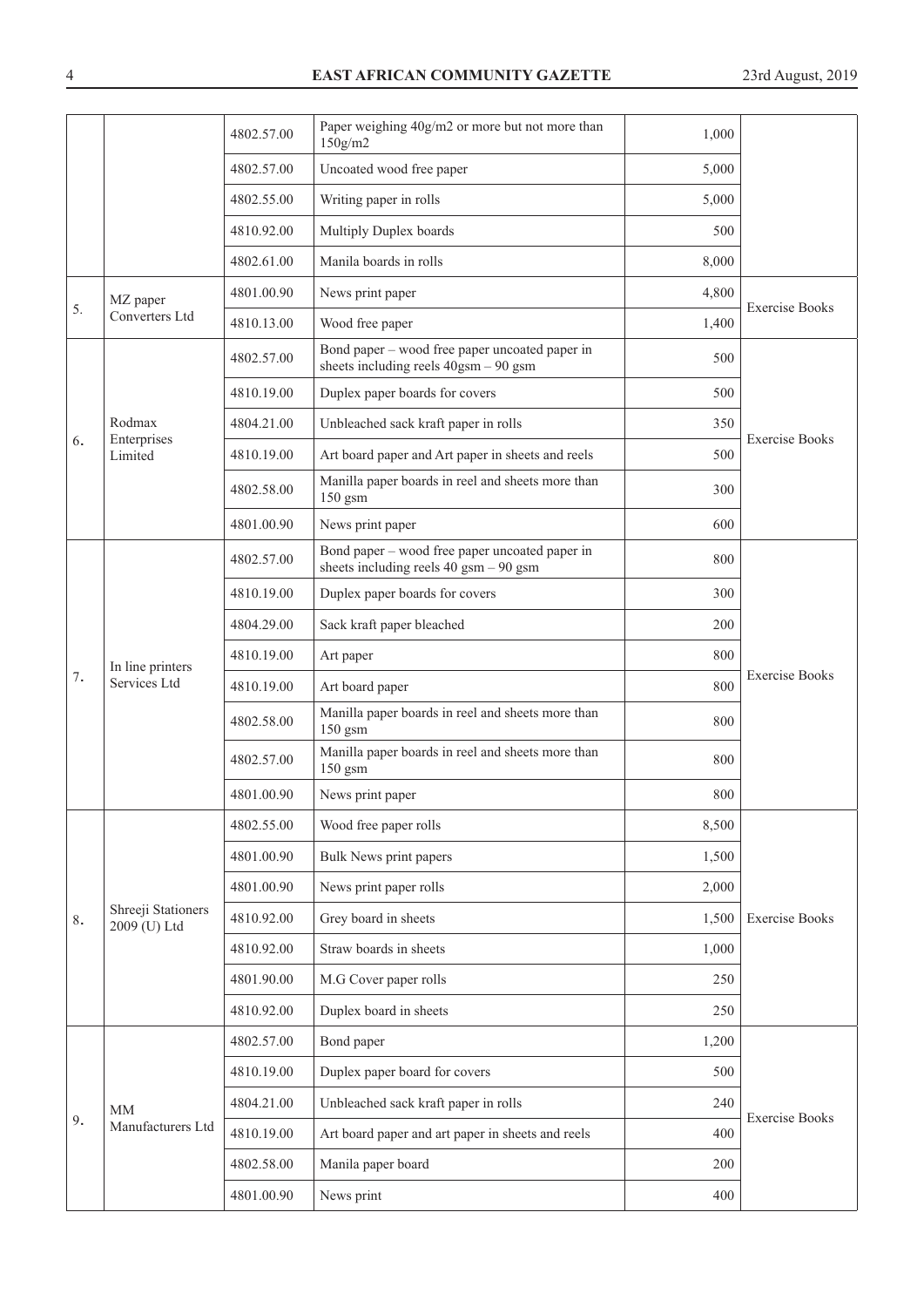## 23rd August, 2019 **EAST AFRICAN COMMUNITY GAZETTE** 5

|     | Namanye                        | 4810.13.00 | Wood free paper                                                                  | 1,400 |                        |
|-----|--------------------------------|------------|----------------------------------------------------------------------------------|-------|------------------------|
| 10. | Industries Ltd                 | 4801.00.90 | News print paper                                                                 | 4,800 | <b>Exercise Books</b>  |
| 11. | Ovidian Uganda                 | 4819.10.00 | Cover board/folding box board 300 gsm $\&$ 400 gsm                               | 1,400 | <b>Exercise Books</b>  |
| 12. | Ken Group                      | 4802.57.00 | Other paper and paper board, weighing 40gsm or<br>more but not more than 150 gsm | 4,500 |                        |
|     |                                | 4802.58.00 | Other paper and paper board, weighing more than<br>150 gsm - manila cover paper  | 500   | <b>Exercise Books</b>  |
|     |                                | 4807.00.00 | Composite board/chip boards, straw boards, grey<br>boards and hard book cover    | 750   |                        |
|     |                                | 4810.19.00 | Other coated paper or paperboard                                                 | 480   |                        |
| 13. | Print 'N' Cartons<br>$(U)$ Ltd | 4810.92.00 | Multiply paper boards                                                            | 200   | Corrugated boxes       |
| 14. | United Printers Ltd            | 4810.92.00 | Multiply paper and paper boards                                                  | 2000  | Packaging<br>materials |

## **AMB. DR. RICHARD SEZIBERA,**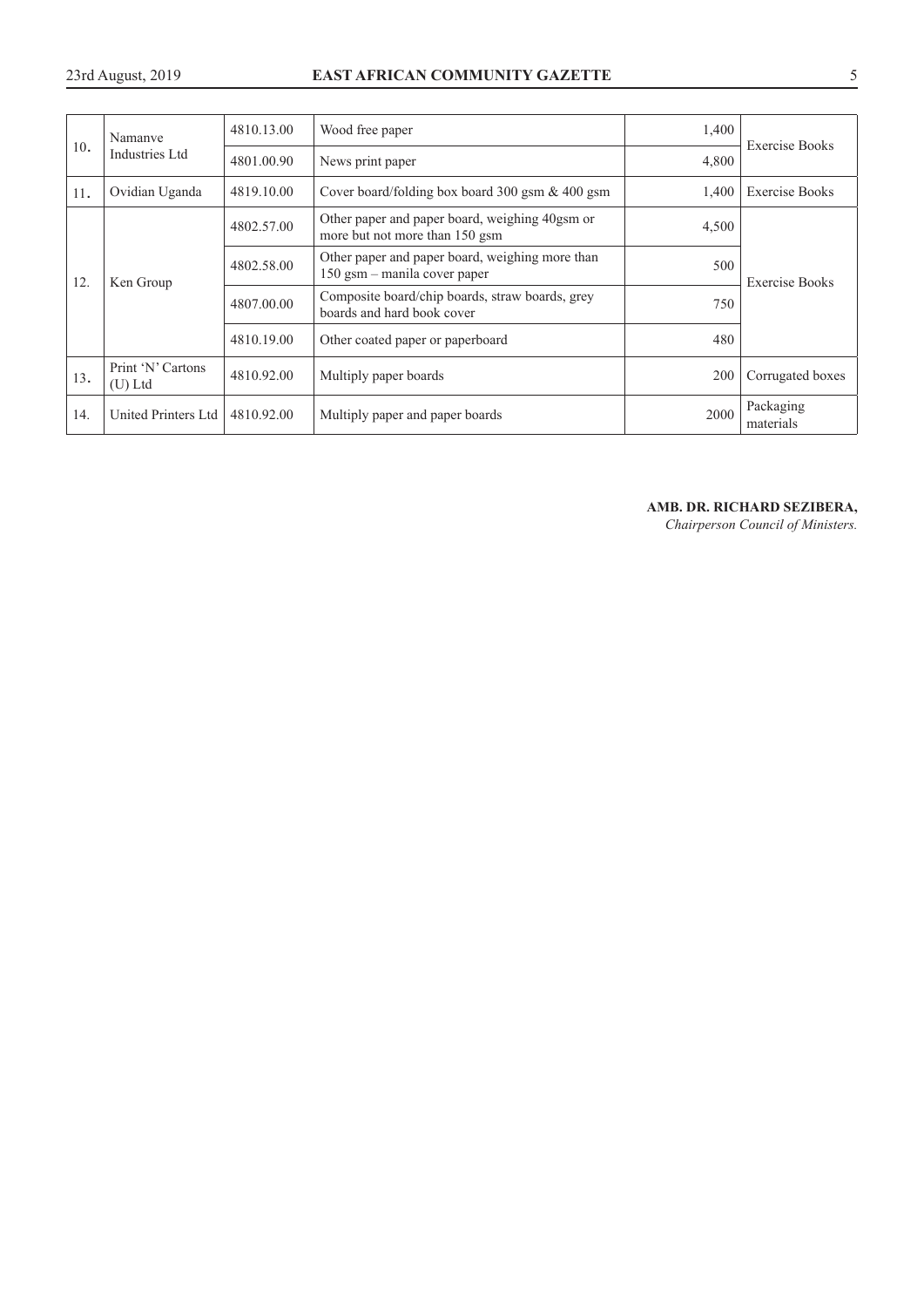Legal Notice No. EAC/142/2019.

## **THE EAST AFRICAN COMMUNITY CUSTOMS MANAGEMENT ACT 2004**

## **LEGAL NOTICE**

IN EXERCISE of the powers conferred upon the Council of Ministers by section 140 of the East African Community Customs Management Act 2004, the Council of Ministers has approved the following manufacturers to import the specified quantities of raw materials for manufacture of Sanitary Towels under the Duty Remission Scheme.

## **APPROVED UGANDA MANUFACTURERS AND QUANTITY OF RAW MATERIALS USED TO MANUFACTURE SANITARY TOWELS TO BE IMPORTED AT A DUTY RATE OF 0% FOR TWELVE MONTHS**

| S/N | <b>Company Name</b>              | <b>Tariff No</b> | <b>Description</b>                                                                                                                             | <b>Quantity Allo-</b><br>cated | <b>Finished Prod-</b><br>uct |
|-----|----------------------------------|------------------|------------------------------------------------------------------------------------------------------------------------------------------------|--------------------------------|------------------------------|
|     |                                  | 3921.90.00       | PE Film                                                                                                                                        | 12 MT                          |                              |
|     |                                  | 3921.90.00       | PE Sachet film                                                                                                                                 | 14 MT                          |                              |
|     |                                  | 3906.90.00       | SAP (Polymer glue)                                                                                                                             | 12 MT                          |                              |
|     |                                  | 5603.11.00       | Hydrophilic PP Non-woven                                                                                                                       | 22 MT                          |                              |
|     |                                  | 5603.11.00       | Acquisition Layer (blue core)                                                                                                                  | $0.6\,\mathrm{MT}$             |                              |
|     |                                  | 4803.00.00       | Carrier Tissue Paper                                                                                                                           | 18 MT                          |                              |
| 1.  | Triple M Hygiene<br>Products Ltd | 4823.70.00       | Air laid                                                                                                                                       | 18 MT                          | Sanitary Towels              |
|     |                                  | 4823.20.00       | Fluff Pulp paper                                                                                                                               | 50 MT                          |                              |
|     |                                  | 4811.59.90       | Release Paper for backing                                                                                                                      | 12 MT                          |                              |
|     |                                  | 4811.59.90       | Release paper for wings                                                                                                                        | 6 MT                           |                              |
|     |                                  | 3919.10.00       | Easy Open tape                                                                                                                                 | 1.25 MT                        |                              |
|     |                                  | 5603.11.00       | Paper with super absorbent polymer                                                                                                             | 14 MT                          |                              |
|     |                                  | 5603.11.00       | Polypropylene Non-woven polymer paper                                                                                                          | 2,200,000 PCS                  |                              |
|     |                                  | 6001.92.00       | Pile Fabrics                                                                                                                                   | 70 MT                          |                              |
|     |                                  | 5903.20.00       | Textile fabrics impregnated coated, covered or laminated<br>with plastics, other than those of heading 59.02                                   | 70 MT                          |                              |
|     |                                  | 6005.41.00       | Wrap knit fabrics (including those made on gallon knitting<br>machines), other than those of headings 6001 to 6004                             | 70 MT                          |                              |
|     | Afripads Uganda                  | 9606.29.00       | Buttons, press fasteners, snap fasteners and press studs,<br>button molds and other parts of these articles; button<br>blanks                  | 5 MT                           |                              |
| 2.  | Ltd                              | 5807.10.00       | Labels, badges and similar articles of textile materials, in<br>the piece, in strips or cut to shape or size, not embroidered                  | 1 MT                           | Sanitary Towels              |
|     |                                  | 5806.10.00       | Narrow woven fabrics, other than goods of heading 5807;<br>narrow fabrics consisting of warp without weft assembled<br>by means of an adhesive | 1MT                            |                              |
|     |                                  | 5401.10.00       | Sewing thread of man-made filaments, whether or not put<br>up for retail sale                                                                  | 1.5 MT                         |                              |
|     |                                  | 3923.90.90       | Articles of conveyance or packaging materials of goods                                                                                         | 1.5 MT                         |                              |
| 3.  | Days for Girls<br>Uganda         | 5208.19.00       | Fabric rolls                                                                                                                                   | 120,000 MTRS                   | Sanitary Towels              |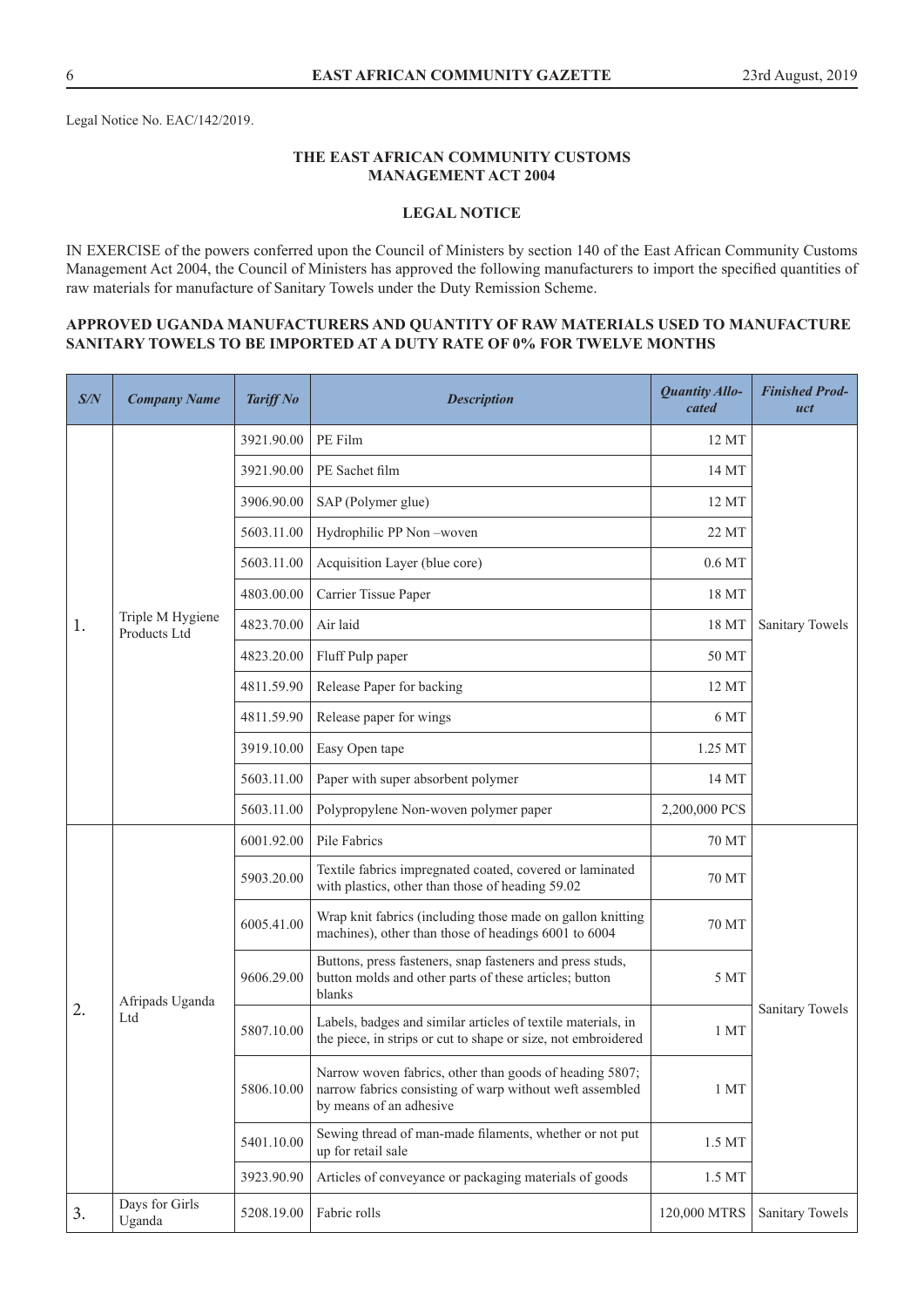# 23rd August, 2019 **EAST AFRICAN COMMUNITY GAZETTE** 7

| $\overline{4}$ | Medicott Industries<br>$(U)$ Ltd | 4701.00.00 | Pulp                       | 240 MT        |       |                 |
|----------------|----------------------------------|------------|----------------------------|---------------|-------|-----------------|
|                |                                  | 3921.10.00 | Perforated PE Films        | 20 MT         |       |                 |
|                |                                  | 3923.21.00 | Printed PE Bags            | 20 MT         |       |                 |
|                |                                  | 4811.49.00 | Silicone tape              | 20 MT         |       |                 |
|                |                                  |            | 3506.91.00                 | Hot melt glue | 10 MT | Sanitary Towels |
|                |                                  | 4803.00.00 | Tissue paper               | 80 MT         |       |                 |
|                |                                  | 2847.00.00 | Hydrogen peroxide          | 145 MT        |       |                 |
|                |                                  | 2815.30.00 | Caustic soda pearls/flakes | 92 MT         |       |                 |

# **AMB. DR. RICHARD SEZIBERA**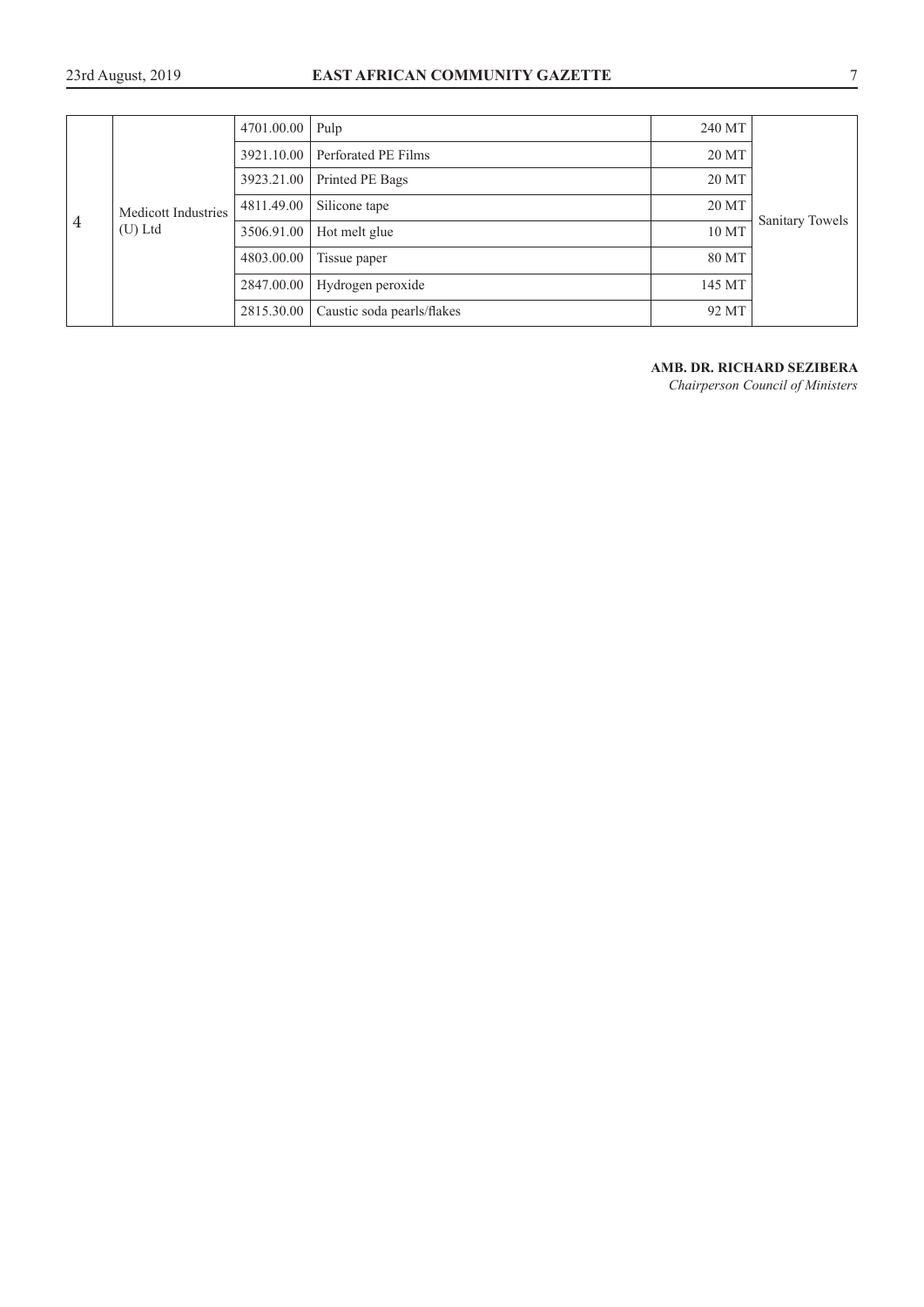Legal Notice No. EAC/143/2019.

## **THE EAST AFRICAN COMMUNITY CUSTOMS MANAGEMENT ACT 2004**

## **LEGAL NOTICE**

IN EXERCISE of the powers conferred upon the Council of Ministers by section 140 of the East African Community Customs Management Act 2004, the Council of Ministers has approved the following Manufacturers to import the specified quantities of sugar for industrial use under the Duty Remission Scheme.

## **APPROVED UGANDA MANUFACTURERS AND QUANTITIES OF SUGAR FOR INDUSTRIAL USE TO BE IM-PORTED AT A DUTY RATE OF 10% UNDER DUTY REMISSION SCHEME FOR TWELVE MONTHS**

| No.            | Company                           | Tariff No. | <b>HSC</b> Description                    | <b>Quantity Allocated</b><br>in Metric Tons<br>(MT) | <b>Finished</b><br>product               |
|----------------|-----------------------------------|------------|-------------------------------------------|-----------------------------------------------------|------------------------------------------|
| $\mathbf{1}$   | Muzuri International (U) Ltd      | 1701.99.10 | Sugar for industrial use                  | 800                                                 | Confectionaries                          |
| $\overline{c}$ | Kiri Bottling Company Limited     | 1701.99.10 | Sugar for industrial use                  | 3,600                                               | Beverages                                |
| $\mathfrak{Z}$ | Comesa Food Industries Limited    | 1701.99.10 | Sugar for industrial use                  | 1,800                                               | Confectionaries                          |
| $\overline{4}$ | Kenafric Development Limited      | 1701.99.10 | White refined sugar for<br>industrial use | 6,200                                               | Confectionaries                          |
| $\mathbf 5$    | Marika Africa Sweets Limited      | 1701.99.10 | Sugar for industrial use                  | 3,000                                               | Sweets and confec-<br>tionaries          |
| 6              | Hariss International Limited      | 1701.99.10 | Sugar for industrial use                  | 40,000                                              | Confectioneries and<br>drinks            |
| $\overline{7}$ | Kombucha Products Ltd             | 1701.99.10 | Sugar for industrial use                  | 500                                                 | <b>Beverages</b>                         |
| $\,8\,$        | Balaji Group EA Ltd               | 1701.99.10 | Sugar for industrial use                  | 1,200                                               | <b>Biscuits</b>                          |
| $\overline{9}$ | Ritoma Richest Limited            | 1701.99.10 | Sugar for industrial use                  | 900                                                 | Juices                                   |
| 10             | GSK General Enterprises Limited   | 1701.99.10 | Sugar for industrial use                  | 1,000                                               | Icing sugar                              |
| 11             | Sanko Products Limited            | 1701.99.10 | Sugar for industrial use                  | 400                                                 | Fondant and butter<br>cream              |
| 12             | Crown Beverages Limited           | 1701.99.10 | Sugar for industrial use                  | 32,000                                              | Fondant and butter<br>cream              |
| 13             | Ntake Bakery & Company Limited    | 1701.99.10 | Sugar for industrial use                  | 2,500                                               | <b>Baked Products</b>                    |
| 14             | Ntake Bakery & Company Limited    | 1701.99.10 | Sugar for industrial use                  | 500                                                 | Alcoholic Beverages                      |
| 15             | PIC Foods Uganda Limited          | 1701.99.10 | Sugar for industrial use                  | 1,400                                               | Confectionaries                          |
| 16             | Century Bottling Co. Ltd          | 1701.99.10 | Sugar for industrial use                  | 23,841                                              | Beverages                                |
| 17             | <b>Blue Nile Distilleries Ltd</b> | 1701.99.10 | White refined sugar for<br>industrial use | 500                                                 | Beverages                                |
| 18             | Uganda Breweries Ltd              | 1701.99.10 | Sugar for industrial use                  | 200                                                 | Alcoholic Beverages                      |
| 19             | Nile Breweries Limited            | 1701.99.10 | Sugar for industrial use                  | 1,500                                               | Alcoholic Beverages                      |
| 20             | Ahmed Raza Foods Industries Ltd   | 1701.99.10 | Sugar for industrial use                  | 600                                                 | Confectionery                            |
| 21             | Kakira Sugar Limited              | 1701.99.10 | Sugar for industrial use                  | 2,000                                               | Confectionery                            |
| 22             | Britania Allied Industries Ltd    | 1701.99.10 | Sugar for industrial use                  | 5,000                                               | Confectionery                            |
| 23             | Metaplus Uganda Limited           | 1701.99.10 | Sugar for industrial use                  | 1,500                                               | <b>Biscuits and Confec-</b><br>tioneries |

# **AMB. DR. RICHARD SEZIBERA,**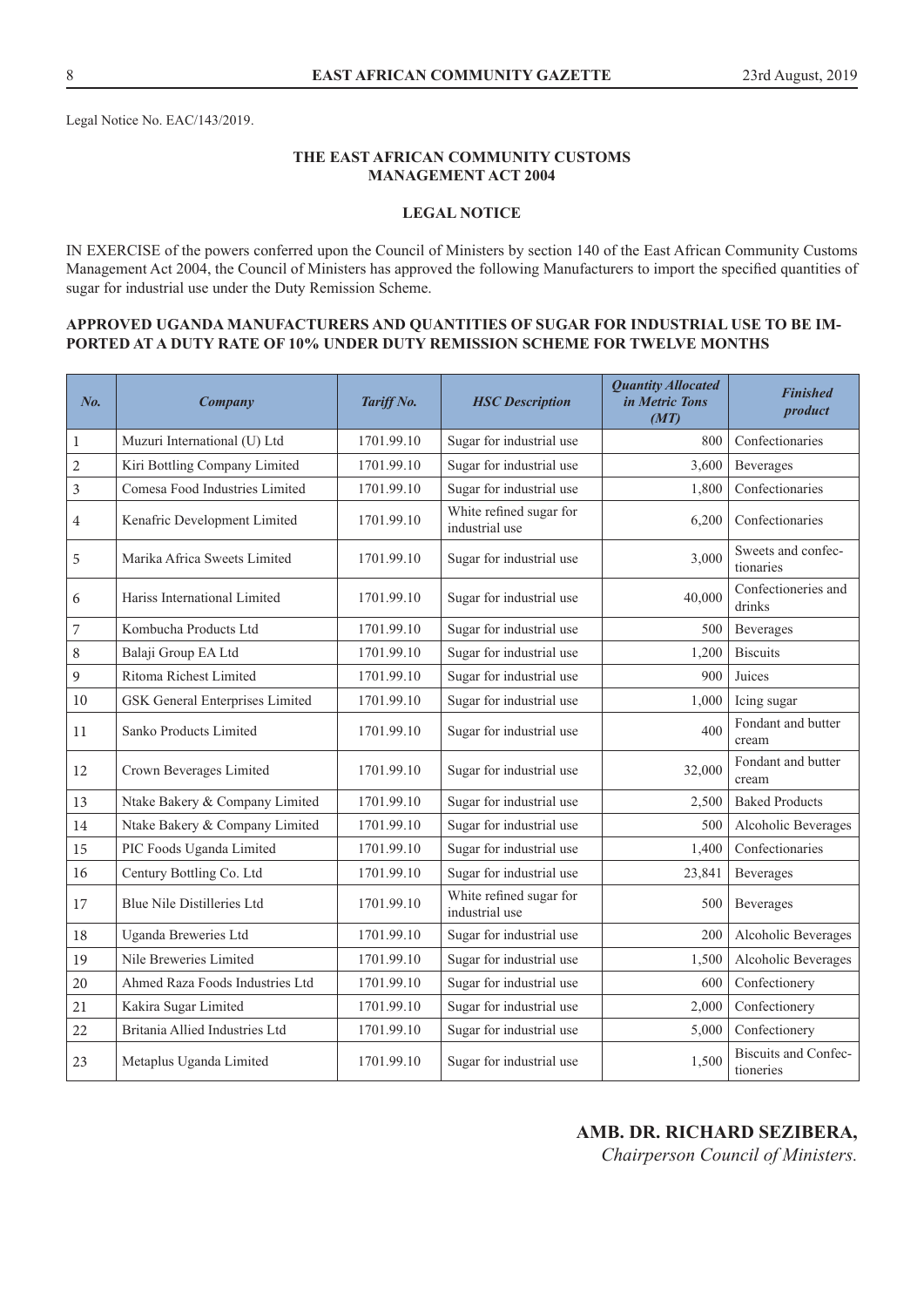Legal Notice No. EAC/144/2019.

#### **THE EAST AFRICAN COMMUNITY CUSTOMS MANAGEMENT ACT 2004**

#### **LEGAL NOTICE**

IN EXERCISE of the powers conferred upon the Council of Ministers by section 140 of the East African Community Customs Management Act 2004, the Council of Ministers has approved the following Manufacturers to import the specified quantities of Acrylic in primary form for manufacture of goods under the Duty Remission Scheme.

#### **APPROVED UGANDA MANUFACTURERS AND QUANTITIES OF ACRYLIC IN PRIMARY FORM FOR THE MANUFACTURE OF GOODS TO BE IMPORTED AT A DUTY RATE OF 10% UNDER DUTY REMISSION SCHEME FOR TWELVE MONTHS**

| $\mid$ No.     | Company                   | Tariff No. | <b>HSC</b> Description           | <b>Quantity Allo-</b><br>cated in Metric<br>Tons (MT) | <b>Finished product</b> |
|----------------|---------------------------|------------|----------------------------------|-------------------------------------------------------|-------------------------|
|                |                           | 3906.90.00 | Styrene Acrylic Emulsion         | 3,000                                                 |                         |
| 1.             | Kansai Plascon Uganda     | 3906.90.00 | Pure Acrylic Emulsion            | 2,000                                                 | Paints                  |
|                | Limited                   | 3906.90.00 | Acrylic Resin                    | 200                                                   |                         |
|                |                           | 3906.90.00 | Acrylic Thickener                | 160                                                   |                         |
|                |                           | 3906.90.00 | <b>Styrene Acrylate Emulsion</b> | 125                                                   |                         |
| 2.             | BPC Chemicals Ltd         | 3606.90.00 | Butyl Acrylate Methyl            | 50                                                    | Paints                  |
|                |                           | 3606.90.00 | Visicryl                         | 5                                                     |                         |
| 3 <sub>1</sub> | Bhumi Tapes (U) Ltd       | 3906.90.00 | Acrylic polymers                 | 2,000                                                 | Bhumi Tapes             |
| 4.             | Supreme Flexibond (U) Ltd | 3906.90.00 | Acrylic polymers                 | 600                                                   | Self – Adhesive Tapes   |

**AMB. DR. RICHARD SEZIBERA,**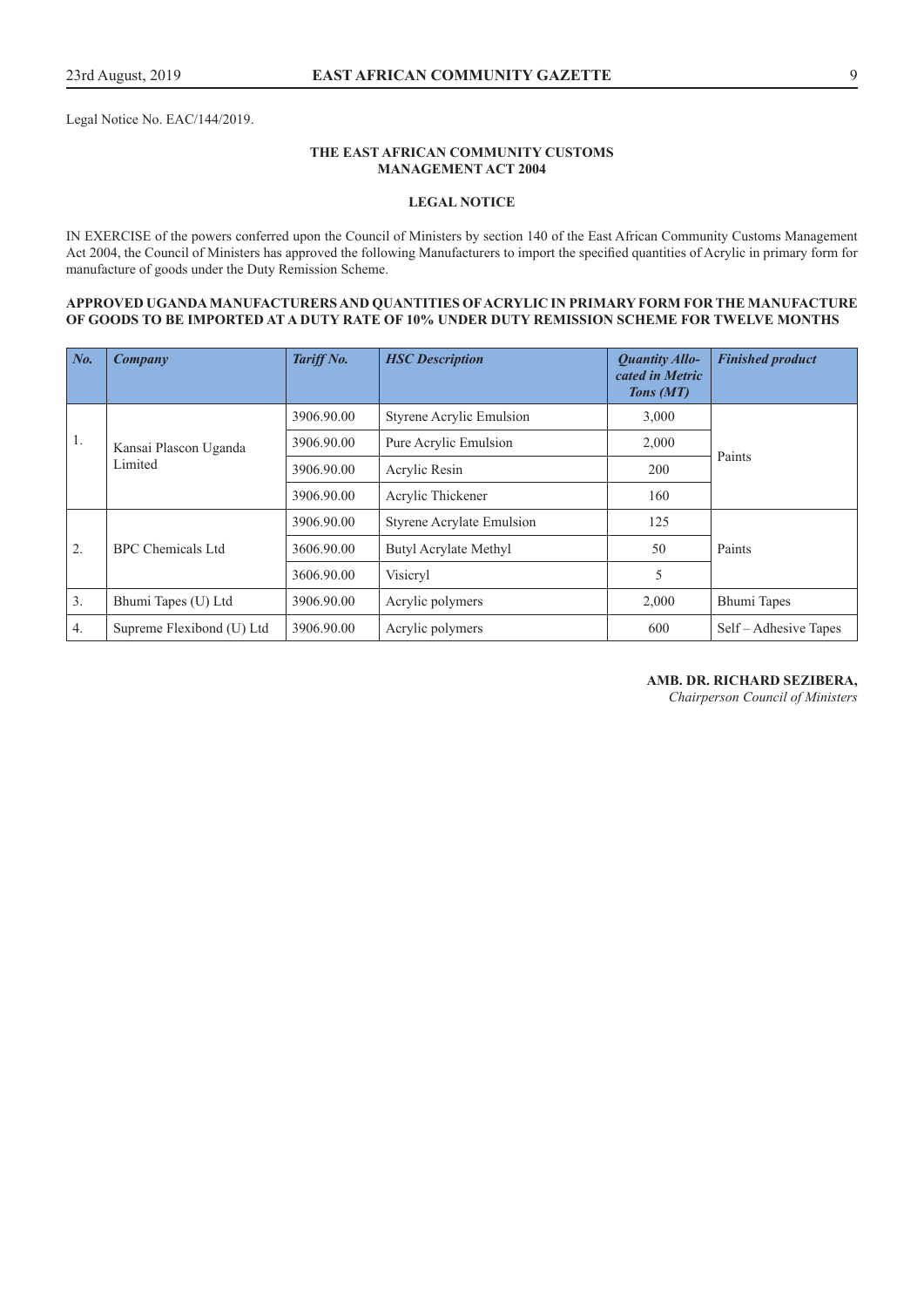Legal Notice No. EAC/145/2019.

#### **THE EAST AFRICAN COMMUNITY CUSTOMS MANAGEMENT ACT 2004**

#### **LEGAL NOTICE**

IN EXERCISE of the powers conferred upon the Council of Ministers by section 140 of the East African Community Customs Management Act 2004, the Council of Ministers has approved the following manufacturers to import the specified quantities of inputs used in manufacture of Tooth Brushes to be imported under the Duty Remission Scheme.

#### **APPROVED UGANDA MANUFACTURERS AND QUANTITIES OF INPUTS USED IN MANUFACTURE OF TOOTH BRUSHES TO BE IMPORTED AT DUTY RATE OF 0% UP TO 30TH JUNE, 2020**

| No. | Company                   | Tariff No. | <b>Description</b>                             | <b>Quantity Allocated</b><br>in Metric Tons (MT) | <b>Finished product</b> |
|-----|---------------------------|------------|------------------------------------------------|--------------------------------------------------|-------------------------|
|     |                           | 5404.19.00 | Toothbrush monofilament bristle (milk & green) | 0.294                                            |                         |
| 1.  | Leeko Uganda              | 7605.29.00 | Aluminium alloys wire 0.3mm                    | 0.0802                                           | <b>Tooth brushes</b>    |
|     | Limited                   | 4804.39.00 | Paper board                                    | 3.491                                            |                         |
|     |                           | 3921.19.90 | Toothbrush PVC forming sheet                   | 0.882                                            |                         |
|     |                           | 3921.19.10 | <b>PVC</b> foils                               | 200                                              |                         |
| 2.  |                           | 4804.31.00 | Kraft paper                                    | 60                                               |                         |
|     | Nice House of<br>Plastics | 5404.19.00 | <b>Bristles</b>                                | 60                                               | <b>Tooth brushes</b>    |
|     |                           | 7408.22.00 | Anchor wire                                    | 30                                               |                         |
|     |                           | 4911.99.90 | Toothbrush cardboards                          | 60                                               |                         |

#### **AMB. DR. RICHARD SEZIBERA**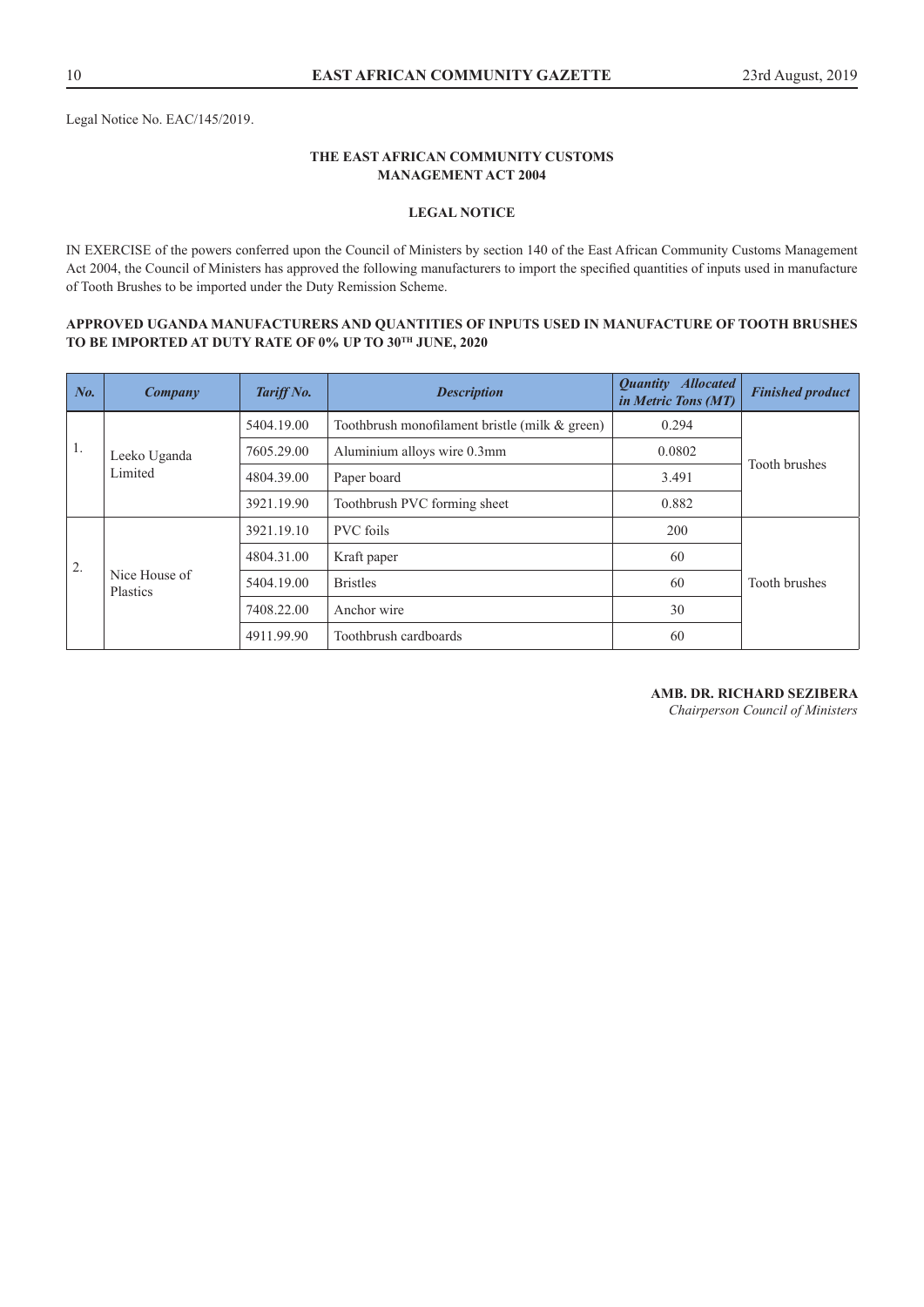Legal Notice No. EAC/146/2019.

#### **THE EAST AFRICAN COMMUNITY CUSTOMS MANAGEMENT ACT 2004**

#### **LEGAL NOTICE**

IN EXERCISE of the powers conferred upon the Council of Ministers by section 140 of the East African Community Customs Management Act 2004, the Council of Ministers has approved the following manufacturers to import the specified quantities of inputs used in manufacture of Textiles to be imported under the Duty Remission Scheme.

#### **APPROVED UGANDA MANUFACTURERS AND QUANTITIES OF INPUTS USED IN MANUFACTURE OF TEXTILES TO BE IMPORTED AT DUTY RATE OF 10% UP TO 30TH JUNE, 2020**

| No. | Company                            | Tariff No. | <b>HSC</b> Description                                   | <b>Quantity Allocated</b> | <b>Finished</b><br>product |
|-----|------------------------------------|------------|----------------------------------------------------------|---------------------------|----------------------------|
|     |                                    | 5513.11.00 | Plain weave of polyester staple fibre                    | 30,000 MT                 | Textiles and<br>Garments   |
|     |                                    | 5208.11.00 | Unbleached plain cotton weave with $\leq$ =85%<br>cotton | 360,000 Yards             |                            |
|     |                                    | 5208.12.00 | Unbleached plain cotton weave with >=<br>85% cotton      | 473,0000 Yards            |                            |
|     |                                    | 5513.11.00 | Plain weave fabrics of polyester staple fibre            | 1,430,000 Mtrs            |                            |
|     |                                    | 5806.20.00 | Woven fabrics of elastomeric yarn                        | 15,000 Mtrs               |                            |
|     |                                    | 5807.10.00 | Garment labels                                           | 7,764,000 Pcs             |                            |
|     | Nytil Southern<br>Range Nyanza Ltd | 5808.90.00 | Other ornamental trimmings                               | 100,000 Mtrs              |                            |
|     |                                    | 6303.30.00 | Knitted or crocheted fabrics                             | 180,000 Mtrs              |                            |
| 1.  |                                    | 6217.10.00 | Other made up clothing accessories                       | 170,000 Mtrs              | Textiles                   |
|     |                                    | 6217.90.00 | Parts of made up clothing accessories                    | 150 Mtrs                  |                            |
|     |                                    | 9606.29.00 | Unbleached plain cotton weave, with >=<br>85% cotton     | 672,000 Yards             |                            |
|     |                                    | 5208.12.00 | Plain weave fabrics – of polyester staple<br>fibres      | 350,000 M                 |                            |
|     |                                    | 5513.11.00 | Woven labels                                             | 670,000 Pcs               |                            |
|     |                                    | 5807.10.00 | Other garment labels                                     | 200,000 Dz                |                            |
|     |                                    | 5807.90.00 | Other ornamental trimmings                               | 150,000 Mtrs              |                            |
|     |                                    | 5808.90.00 | Other made up clothing accessories                       | 170,000 Mtrs              |                            |
|     |                                    | 6217.10.00 | Parts of made up clothing accessories                    | 150 Mtrs                  |                            |
| 2.  | Sinotextile Industry<br>Co. Ltd    | 5513.11.00 | Plain weave fabrics                                      | 1,000 MT                  | Textiles                   |

The sale of the above finished products shall be subject to the following condition:

In the event that such goods are sold in the Customs Territory (EAC), such goods shall attract duties, levies and other charges provided in the EAC Common External Tariff.

> **AMB. DR. RICHARD SEZIBERA**  *Chairperson Council of Ministers*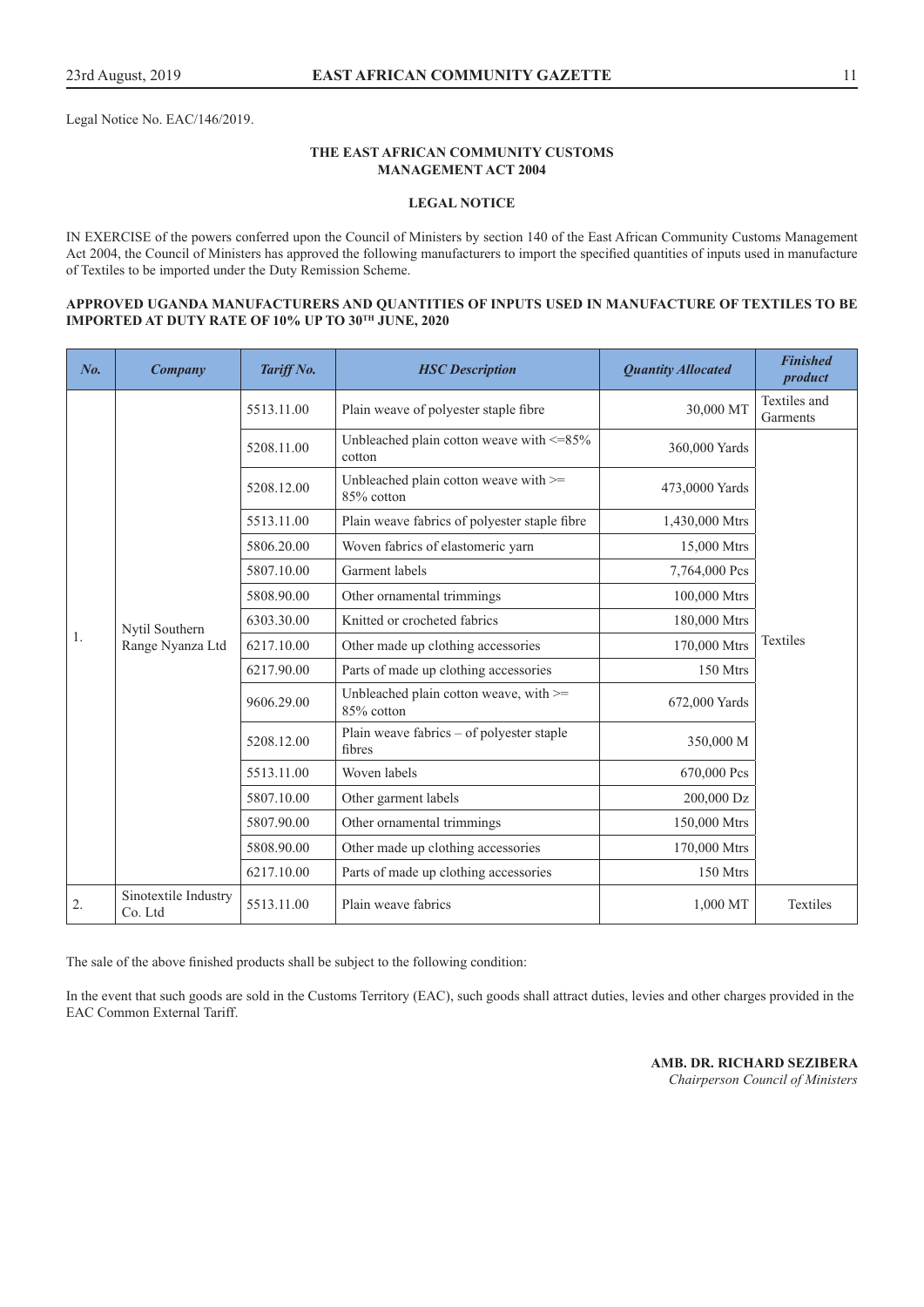Legal Notice No. EAC/1477/2019.

#### **THE EAST AFRICAN COMMUNITY CUSTOMS MANAGEMENT ACT 2004**

#### **LEGAL NOTICE**

IN EXERCISE of the powers conferred upon the Council of Ministers by section 140 of the East African Community Customs Management Act 2004, the Council of Ministers has approved the following Manufacturers to import the specified quantities of inputs used in manufacture of Textiles to be imported under the Duty Remission Scheme.

#### **APPROVED UGANDA MANUFACTURERS AND QUANTITIES OF INPUTS USED IN MANUFACTURE OF TEXTILES TO BE IMPORTED AT DUTY RATE OF 0% UP TO 30TH JUNE, 2020**

| No. | Company                                     | Tariff No. | <b>HSC</b> Description                         | <b>Quantity Allo-</b><br>cated | <b>Finished</b><br>product |
|-----|---------------------------------------------|------------|------------------------------------------------|--------------------------------|----------------------------|
| 1.  | Farnod Holdings (U) Ltd                     | 5402.62.00 | Synthetic Polyester Filament Yarn              | 1000 MT                        | Socks                      |
|     |                                             | 3905.30.00 | Poly (vinyl alcohol)                           | 100 MT                         |                            |
|     |                                             | 5402.69.00 | Other multiple or cabled yarn                  | 2100 MT                        |                            |
|     |                                             | 5402.33.00 | Texturized yarn of polyester                   | 2,700 MT                       |                            |
|     |                                             | 5402.69.00 | Other yarn                                     | 2,200 MT                       |                            |
|     |                                             | 5911.10.00 | Textile fabrics, felt and felt like trimmings  | 100,000 Mtrs                   |                            |
|     |                                             | 9606.21.00 | Buttons of plastics, not covered with textiles | 450,000 Grs                    |                            |
|     |                                             | 9606.21.00 | Other                                          | 17,000 Grs                     |                            |
|     |                                             | 6217.90.00 | Maize starch                                   | 200 MT                         |                            |
|     |                                             | 1108.12.00 | Polyvinyl alcohol                              | 200 MT                         |                            |
| 2.  | Nytil Southern Range                        | 3905.30.00 | Poly (methyl methacrylate)                     | 200 MT                         | Textiles                   |
|     | Nyanza Ltd                                  | 3906.10.00 | Other poly (methyl methacrylate)               | 200 MT                         |                            |
|     |                                             | 3906.90.00 | Texturized yarn of polyester                   | 2.97 MT                        |                            |
|     |                                             | 5402.33.00 | Other yarn                                     | 1,853 MT                       |                            |
|     |                                             | 5402.69.00 | Yarn of polyester staple fibre                 | 2MT                            |                            |
|     |                                             | 5509.51.00 | Other - Yarn of polyester staple fibre         | 2MT                            |                            |
|     |                                             | 5911.10.00 | Textile fabrics, felt                          | 100,000 Mtrs                   |                            |
|     |                                             | 8308.10.00 | Hooks, eye, eyelets                            | 500,000 Pcs                    |                            |
|     |                                             | 9606.21.00 | Buttons – of plastics                          | 495,000 Grs                    |                            |
|     |                                             | 9606.29.00 | Buttons other                                  | 18,700 Grs                     |                            |
|     |                                             | 9607.11.00 | Slide fasteners                                | 400,000 Pcs                    |                            |
| 3.  | Uganda Brilliant Pile<br>Industrial Co. Ltd | 5402.11.00 | Nylon yarn                                     | 100 MT                         | Textiles                   |
| 4.  | <b>Sunbelt Textiles</b><br>Company Ltd      | 5513.11.00 | Plain weave fabrics of polyester staple fibre  | 30,000 MT                      | Textiles                   |
|     |                                             | 5807.90.00 | Washing labels                                 | 10,500 MT                      |                            |
|     |                                             | 5404.90.00 | Synthetic monofilament                         | 12,120 MT                      |                            |
|     |                                             | 5402.33.00 | Polyester yarns                                | 12,120 MT                      |                            |
|     | Sinotextile Industry Co.                    | 3906.90.00 | Polyacrylamide                                 | 60,600 MT                      |                            |
| 5.  | Ltd                                         | 3707.10.00 | Sensitive emulsions                            | 1,600 MT                       | Textiles                   |
|     |                                             | 5402.62.00 | Multiple or cable yarn                         | 2,010 MT                       |                            |
|     |                                             | 5402.20.00 | High tenacity yarn of polyesters               | 21,410 MT                      |                            |
|     |                                             | 3920.10.10 | Unprinted sheets of polymers                   | 1,200 MT                       |                            |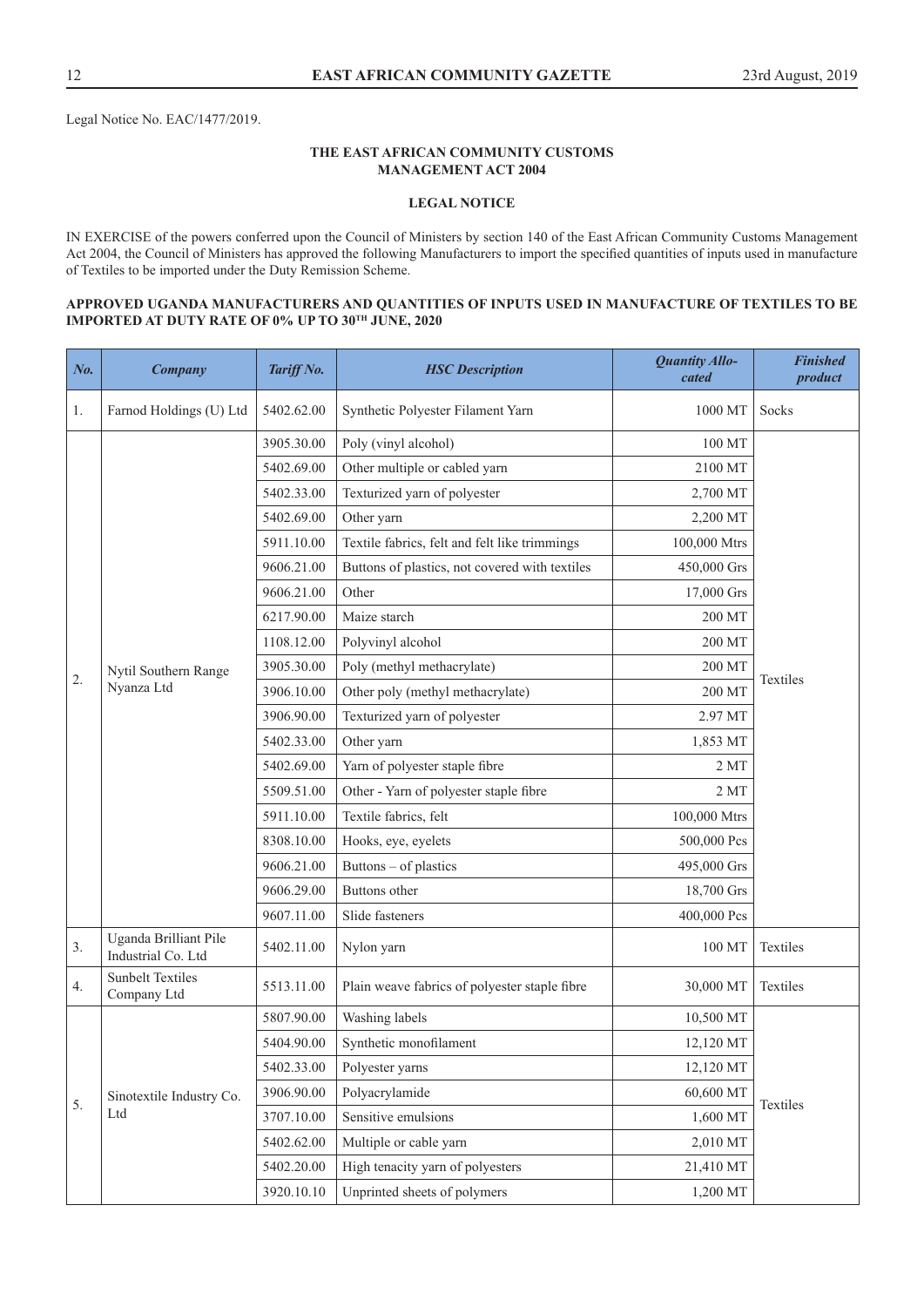| $\mathbf{6}$ | Christex Garment<br>Industry     | 5509.69.00 | Acrylic dyed yarn             | 13.307 MT | Textile and<br>Garments |
|--------------|----------------------------------|------------|-------------------------------|-----------|-------------------------|
|              | SA Field Industrial<br>Logistics | 5402.33.00 | Textured yarn of polyester    | 260 MT    | Textiles                |
|              |                                  | 5402.69.00 | Other multiple or cabled yarn | 180 MT    |                         |
|              |                                  | 5402.33.00 | Polyester viscose yarn        | 260 MT    |                         |

The sale of the above finished products shall be subject to the following condition:

In the event that such goods are sold in the Customs Territory (EAC), such goods shall attract duties, levies and other charges provided in the EAC Common External Tariff.

#### **AMB. DR. RICHARD SEZIBERA**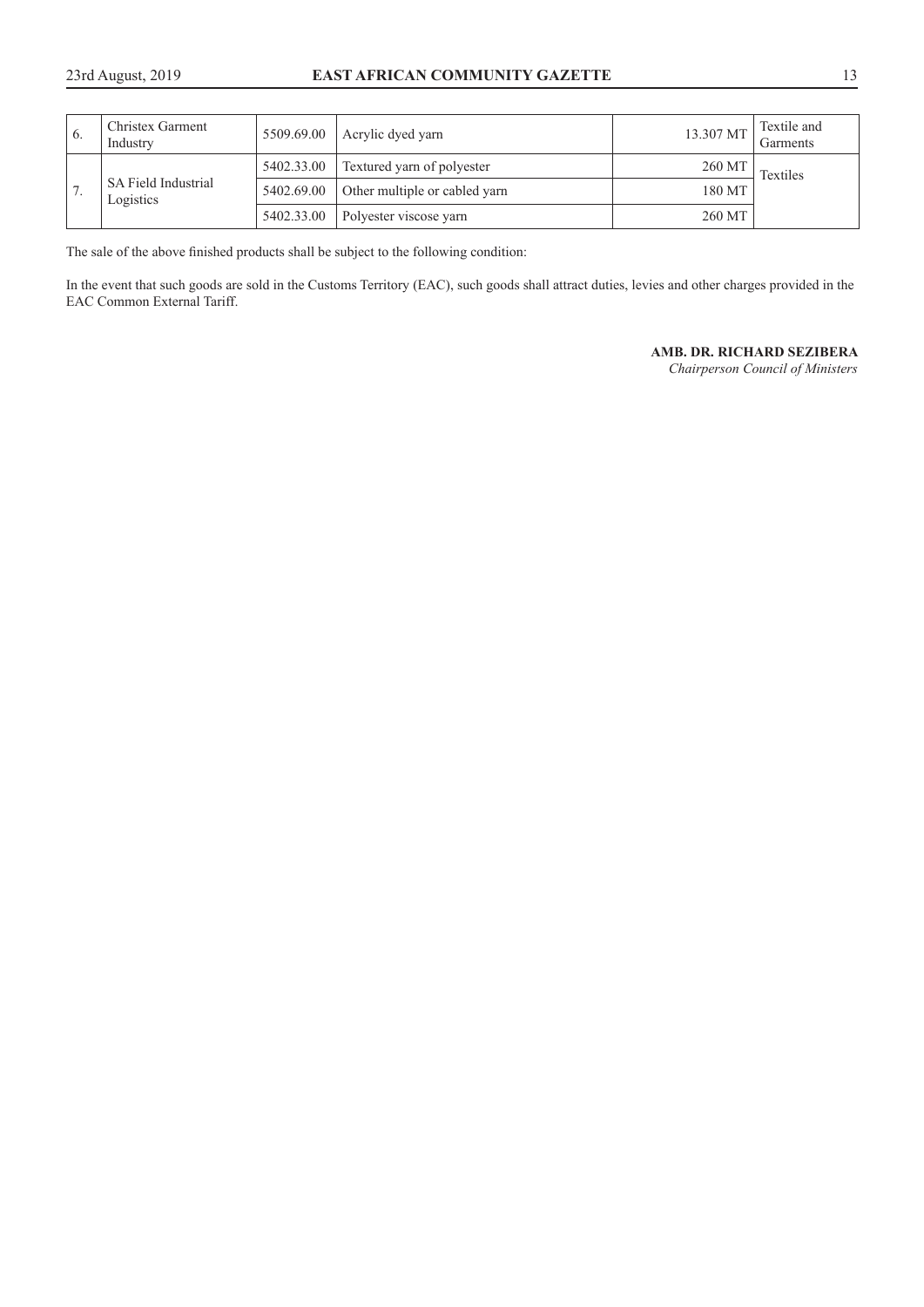Legal Notice No. EAC/148/2019.

#### **THE EAST AFRICAN COMMUNITY CUSTOMS MANAGEMENT ACT 2004**

#### **LEGAL NOTICE**

IN EXERCISE of the powers conferred upon the Council of Ministers by section 140 of the East African Community Customs Management Act 2004, the Council of Ministers has approved the following manufacturers to import the specified quantities of Active Yeast used in manufacture of Confectionaries & Beverage to be imported under the Duty Remission Scheme.

#### **APPROVED UGANDA MANUFACTURERS AND QUANTITIES OF ACTIVE YEAST USED IN MANUFACTURE OF CONFEC-TIONARIES AND BEVERAGE TO BE IMPORTED AT DUTY RATE OF 10% UP TO 30TH JUNE 2020.**

| $\sqrt{S/N}$ | Company               | Tariff No. | <b>Description</b>  | <b>Quantity Allocated in</b><br><b>Metric Tons (MT)</b> | <b>Finished product</b> |
|--------------|-----------------------|------------|---------------------|---------------------------------------------------------|-------------------------|
|              | Ever Brown Bakery     | 2102.10.00 | <b>Active Yeast</b> | 24                                                      | Confectionery products  |
|              | Kombucha Products Ltd | 2102.10.00 | Active yeast        | 24                                                      | <b>Beverages</b>        |

The sale of the above finished products shall be subject to the following condition:

In the event that such goods are sold in the Customs Territory (EAC), such goods shall attract duties, levies and other charges provided in the EAC Common External Tariff.

#### **AMB. DR. RICHARD SEZIBERA**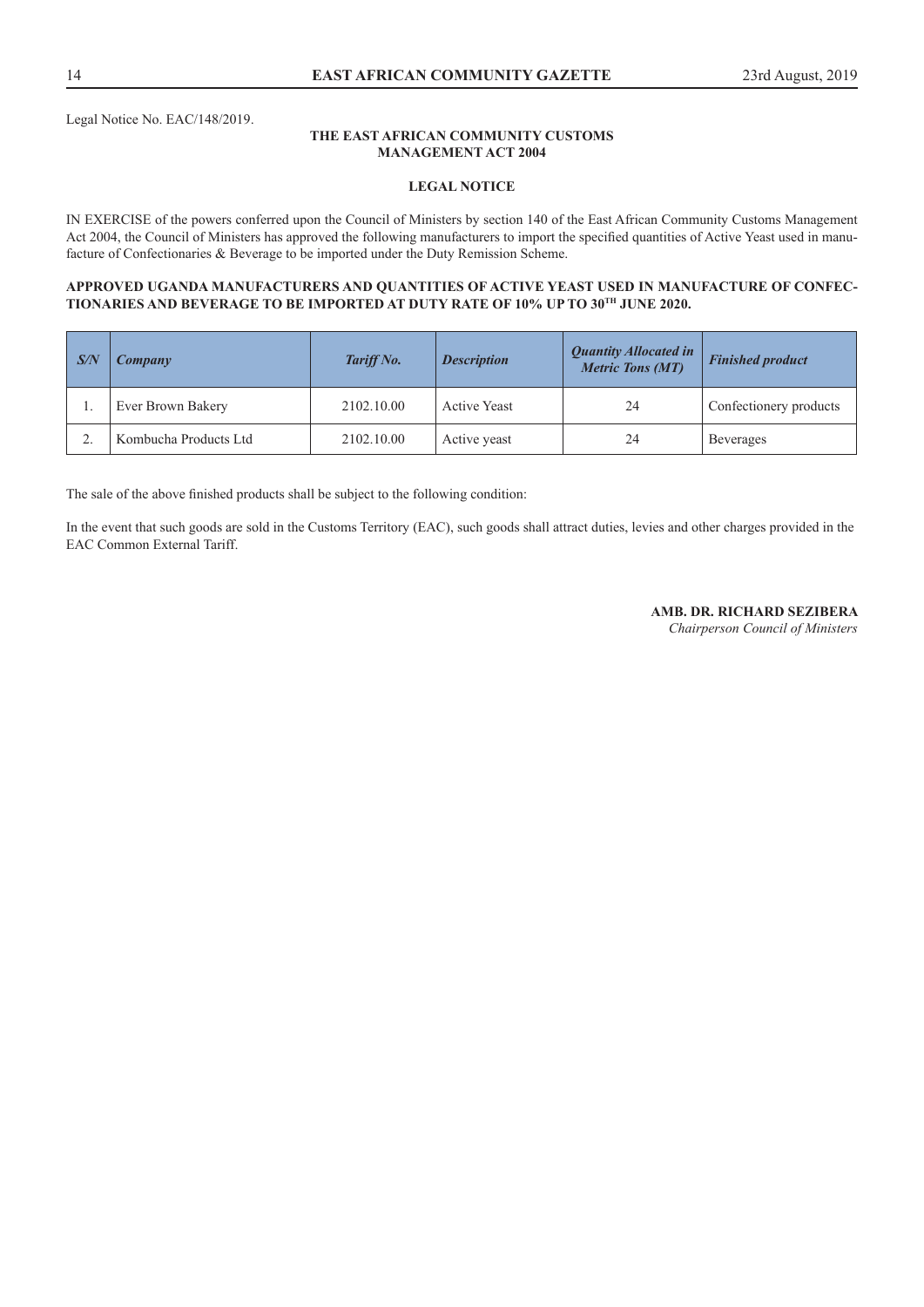Legal Notice No. EAC/149/2019.

#### **THE EAST AFRICAN COMMUNITY CUSTOMS MANAGEMENT ACT 2004**

#### **LEGAL NOTICE**

IN EXERCISE of the powers conferred upon the Council of Ministers by section 140 of the East African Community Customs Management Act 2004, the Council of Ministers has approved the following manufacturers to import the specified quantities of Glucose syrup used in manufacture of Confectionaries to be imported under the Duty Remission Scheme.

#### **APPROVED UGANDA MANUFACTURERS AND QUANTITIES OF GLUCOSE SYRUP USED IN MANUFACTURE OF CON-FECTIONARIES TO BE IMPORTED AT DUTY RATE OF 0% FOR TWELVE MONTHS.**

| S/N            | Company                        | Tariff No. | <b>Description</b> | <b>Quantity Allocated</b><br>in Metric Tons (MT) | <b>Finished product</b>      |
|----------------|--------------------------------|------------|--------------------|--------------------------------------------------|------------------------------|
| 1              | Comesa Food Industries Limited | 1702.30.00 | Liquid glucose     | 1,200                                            | Confectionaries              |
| $\overline{2}$ | Marika Africa Sweets Limited   | 1702.40.00 | Liquid glucose     | 20                                               | Sweets and confectionaries   |
| 3              | Apple Foods Industries Limited | 1702.30.00 | Glucose syrup      | 100                                              | Sweets and confectionaries   |
| $\overline{4}$ | Kakira Sugar Limited           | 1702.30.00 | Glucose syrup      | 6                                                | Confectionaries              |
| 5              | PIC Foods Uganda Limited       | 1702.40.00 | Liquid syrup       | 1,200                                            | Sweets and confectionaries   |
| 6              | Kenafric Development Limited   | 1702.30.00 | Glucose syrup      | 4,500                                            | Confectionaries              |
| 7              | Best Ingredients Africa Ltd    | 1702.30.00 | Glucose syrup      | 500                                              | Baking and Juice powder      |
| 8              | Metaplus Uganda Limited        | 1702.30.00 | Liquid glucose     | 800                                              | Biscuits and confectionaries |
| 9              | Hariss International Limited   | 1702.30.00 | Liquid syrup       | 10,000                                           | Confectionaries and drinks   |

**AMB. DR. RICHARD SEZIBERA**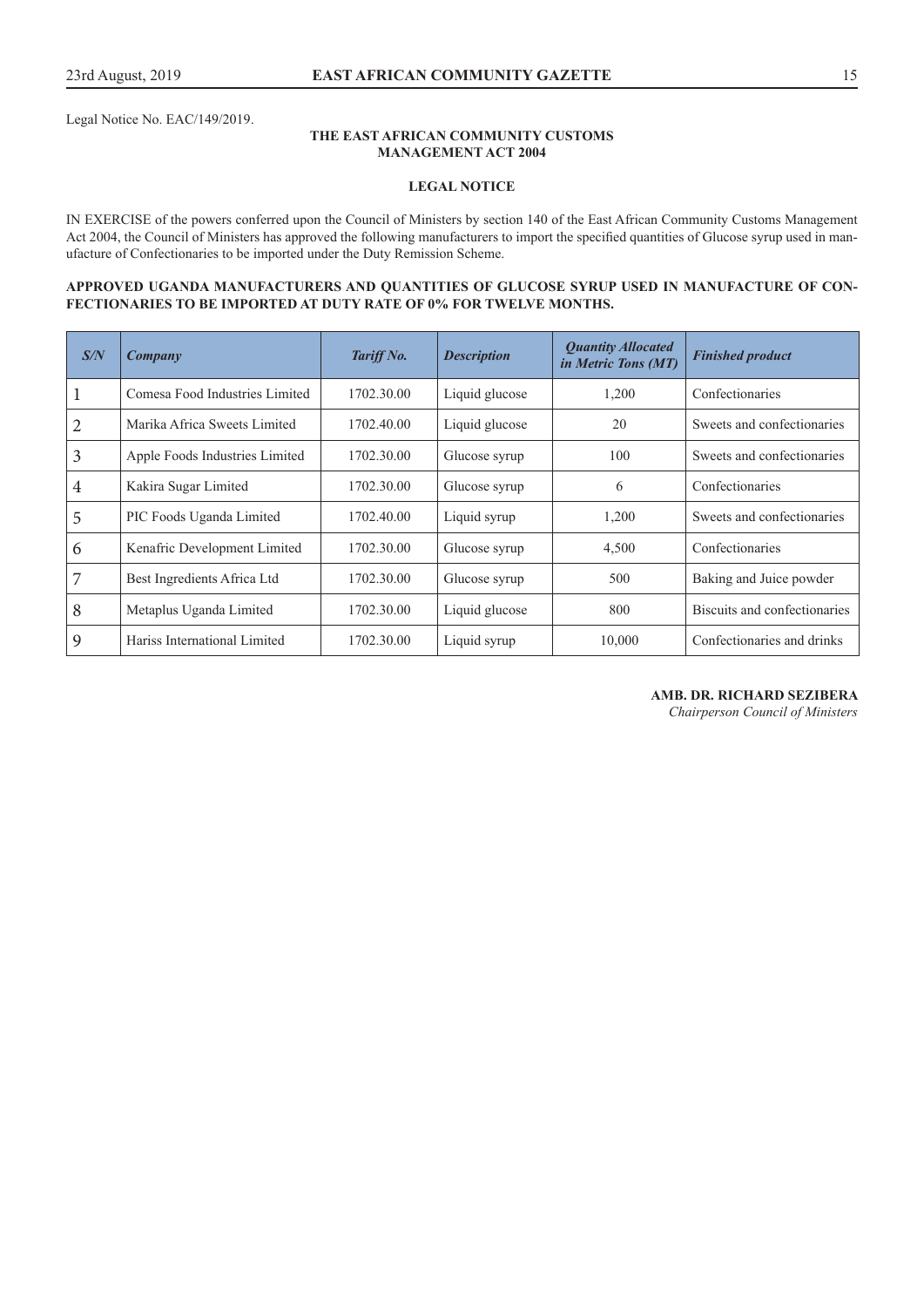Legal Notice No. EAC/150/2019.

#### **THE EAST AFRICAN COMMUNITY CUSTOMS MANAGEMENT ACT 2004**

#### **LEGAL NOTICE**

IN EXERCISE of the powers conferred upon the Council of Ministers by section 140 of the East African Community Customs Management Act 2004, the Council of Ministers has approved the following manufacturers to import the specified quantities of Motorcycle CKD Kits used in the assembly of Motorcycles to be imported under the Duty Remission Scheme.

#### **APPROVED UGANDA MANUFACTURERS AND QUANTITIES OF MOTORCYCLE CKD KITS USED IN THE ASSEMBLY OF MOTORCYCLES TO BE IMPORTED AT DUTY RATE OF 10% FOR TWELVE MONTHS.**

| S/N            | Company                          | Tariff No. | <b>Description</b>  | <b>Quantity Allocated</b><br><i>in Kits</i> | <b>Finished product</b> |
|----------------|----------------------------------|------------|---------------------|---------------------------------------------|-------------------------|
|                | Simba Automotives Limited        | 8711.20.90 | Motorcycle CKD kits | 3,000                                       | Motorcycles             |
| $\overline{2}$ | Nish Autos Limited               | 8711.20.90 | Motorcycle CKD kits | 110,000                                     | Motorcycles             |
| 3              | Mantra Motorbike East Africa Ltd | 8711.20.90 | Motorcycle CKD kits | 10.000                                      | Motorcycles             |
| 4              | Yuvraj International (U) Ltd     | 8711.20.90 | Motorcycle CKD kits | 15.000                                      | Motorcycles             |
| 5              | Nile Fishing Company (NIFCO) Ltd | 8711.20.90 | Motorcycle CKD kits | 20,600                                      | Motorcycles             |
| 6              | Dura Motors Ltd                  | 8711.20.90 | Motorcycle CKD kits | 15,000                                      | Motorcycles             |
| 7              | Zembo Motorcycles SMC U Ltd      | 8711.20.90 | Motorcycle CKD kits | 15,000                                      | Motorcycles             |

#### **AMB. DR. RICHARD SEZIBERA**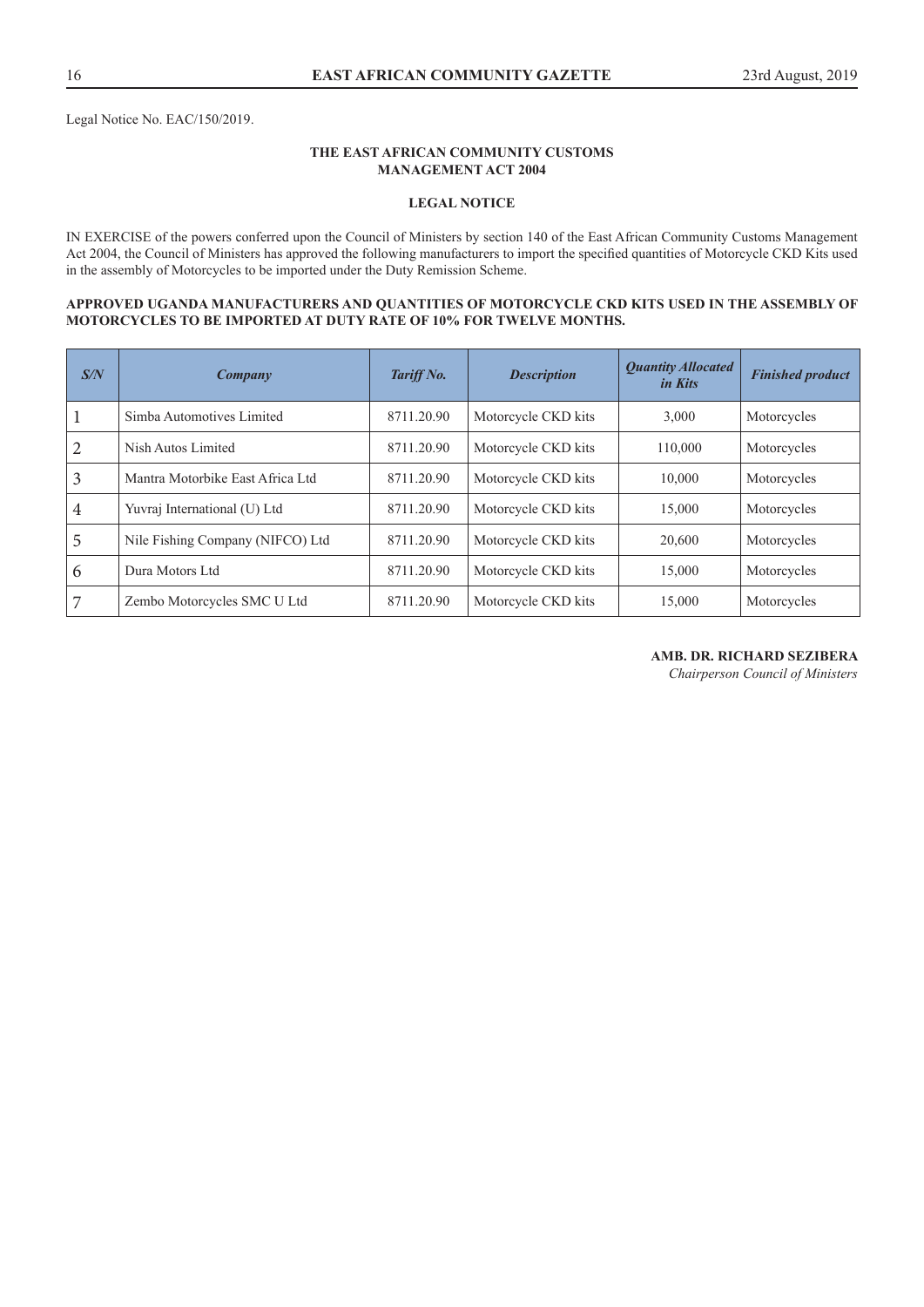Legal Notice No. EAC/151/2019.

## **THE EAST AFRICAN COMMUNITY CUSTOMS MANAGEMENT ACT 2004**

## **LEGAL NOTICE**

IN EXERCISE of the powers conferred upon the Council of Ministers by section 140 of the East African Community Customs Management Act 2004, the Council of Ministers has approved the following manufacturer to import the specified quantities of Bicycle CKD Kits used in the assembly of Motorcycles to be imported under the Duty Remission Scheme.

## **APPROVED UGANDA MANUFACTURER AND QUANTITIES OF BICYCLE CKD KITS USED IN THE ASSEMBLY OF BICYCLES TO BE IMPORTED AT DUTY RATE OF 10% FOR TWELVE MONTHS.**

| $\mathsf{S}/\mathsf{N}$ | <b>Company</b>            | Tariff No. | <b>Description</b> | <b>Quantity Allocated in Kits</b> | <b>Finished product</b> |
|-------------------------|---------------------------|------------|--------------------|-----------------------------------|-------------------------|
|                         | Roadmaster Cycles (U) Ltd | 8712.00.00 | Bicycle kits       | 20,000                            | <b>Bicycles</b>         |

**AMB. DR. RICHARD SEZIBERA**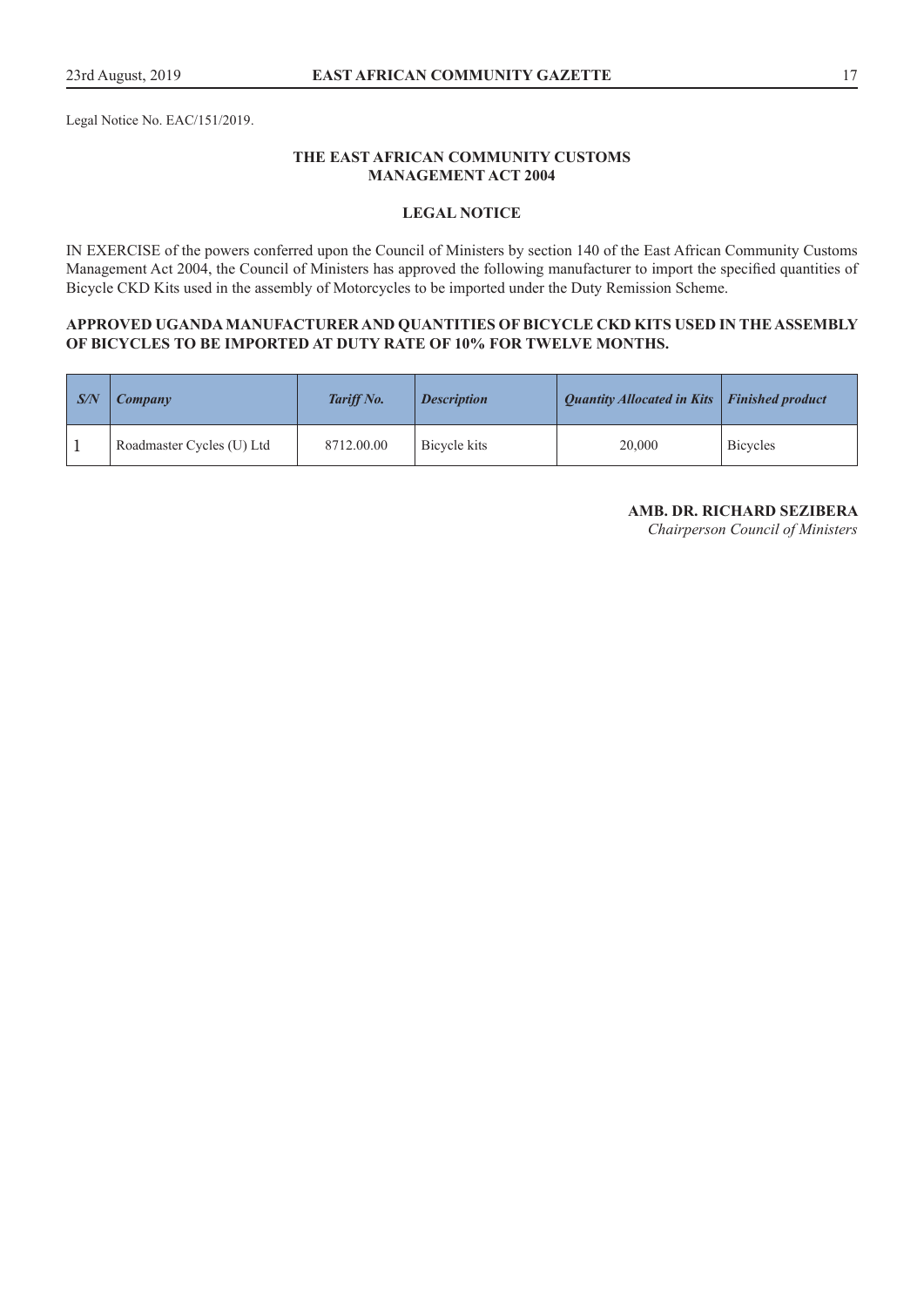Legal Notice No. EAC/152/2019.

## **THE EAST AFRICAN COMMUNITY CUSTOMS MANAGEMENT ACT 2004**

## **LEGAL NOTICE**

IN EXERCISE of the powers conferred upon the Council of Ministers by section 140 of the East African Community Customs Management Act 2004, the Council of Ministers has approved the following manufacturers to import the specified quantities of inputs used in assembly and manufacture of goods to be imported under the Duty Remission Scheme.

## **APPROVED UGANDA MANUFACTURERS AND QUANTITIES OF INPUTS USED IN MANUFACTURE AND AS-SEMBLY OF GOODS TO BE IMPORTED AT DUTY RATE OF 10% UP TO 30TH JUNE, 2020**

| No.              | <b>Company</b>                             | Tariff No. | <b>HSC</b> Description                                                                                                                                                                                                                                                                                                                                                                  | Quantity Allo-<br>cated | <b>Finished product</b>             |
|------------------|--------------------------------------------|------------|-----------------------------------------------------------------------------------------------------------------------------------------------------------------------------------------------------------------------------------------------------------------------------------------------------------------------------------------------------------------------------------------|-------------------------|-------------------------------------|
|                  | Megha Industries                           | 5513.49.00 | Poly cotton mattress covers                                                                                                                                                                                                                                                                                                                                                             | 2,000,000 Mtrs          | Foam mattresses                     |
| 1                | (Uganda) Limited                           | 5408.33.00 | Jacquard Material                                                                                                                                                                                                                                                                                                                                                                       | 350000 Mtrs             |                                     |
| $\overline{c}$   | Metaplus Uganda<br>Limited                 | 3920.20.90 | Other plates, sheets, film foil and<br>strip of polymers of propylene                                                                                                                                                                                                                                                                                                                   | 300 MT                  | Packaging materials                 |
| 3                | Semliki Dairy and<br>Beverages (U) Ltd     | 4804.31.00 | Unbleached kraft paper in rolls                                                                                                                                                                                                                                                                                                                                                         | 5 MT                    | Packaging materials                 |
| $\overline{4}$   | Performance<br>Furnishings (U) Ltd         | 3926.30.00 | 5 star nylon base, 5 star plated base,<br>arc armrest fixed armrest, inner<br>frame, outer frame, support frame,<br>seat frame, reinforced sliding inner<br>frame mounted seat, outer shell,<br>back bellow, molded cover, contact<br>cover, telescopic cover, nylon ring<br>front frame, elastic mesh with inner<br>and outer frame, back frame, molded<br>back height adjustment ring | 300 MT                  | Furniture                           |
|                  |                                            | 5211.49.00 | Woven fabric                                                                                                                                                                                                                                                                                                                                                                            | 10 MT                   |                                     |
|                  |                                            | 8301.30.00 | Lock sets                                                                                                                                                                                                                                                                                                                                                                               | 1 MT                    |                                     |
| 5                | Homate Furniture<br>$(U)$ Ltd              | 3926.30.00 | 5 star base, fixed armrest, frame,<br>reinforced sliding inner frame,<br>mounted seat/back, outer shell<br>elastic mesh with inner and outer<br>frame, bellow molded cover, height<br>adjustment ring                                                                                                                                                                                   | 50 MT                   | Furniture                           |
|                  |                                            | 4413.00.00 | Inner frame - compound wood form<br>inner frame-plywood form                                                                                                                                                                                                                                                                                                                            | 175 MT                  |                                     |
|                  |                                            | 8301.30.00 | Lock sets                                                                                                                                                                                                                                                                                                                                                                               | 125 MT                  |                                     |
| 6                | Hema Beverages Ltd                         | 3920.20.90 | Printed BOPP labels for water                                                                                                                                                                                                                                                                                                                                                           | 25 MT                   | <b>Beverages</b>                    |
| $\boldsymbol{7}$ | Ahmed Raza Foods<br><b>Industries Ltd</b>  | 3920.20.90 | Printed laminated flexible packing<br>materials in rolls                                                                                                                                                                                                                                                                                                                                | 65 MT                   | Confectionaries                     |
| 8                | Medicott Industries<br>(U) Ltd             | 4804.11.00 | Unbleached kraft liner                                                                                                                                                                                                                                                                                                                                                                  | 100 MT                  | Sanitary towels and<br>toilet paper |
|                  | Forest Paper                               | 4804.11.00 | Unbleached Kraft liner                                                                                                                                                                                                                                                                                                                                                                  | 4800 MT                 |                                     |
| 9                | Packaging Co. Ltd                          | 4804.31.00 | Kraft liner paper board                                                                                                                                                                                                                                                                                                                                                                 | 3600 MT                 | Packaging materials                 |
| 10               | East African<br>Packaging<br>Solutions Ltd | 4804.11.00 | Unbleached kraft liner paper                                                                                                                                                                                                                                                                                                                                                            | 9000 MT                 | Packaging materials                 |
| 11               | Makss Packaging<br>Industries Ltd          | 4804.11.00 | Unbleached kraft liner paper in rolls<br>or sheets                                                                                                                                                                                                                                                                                                                                      | 1500 MT                 | Packaging materials                 |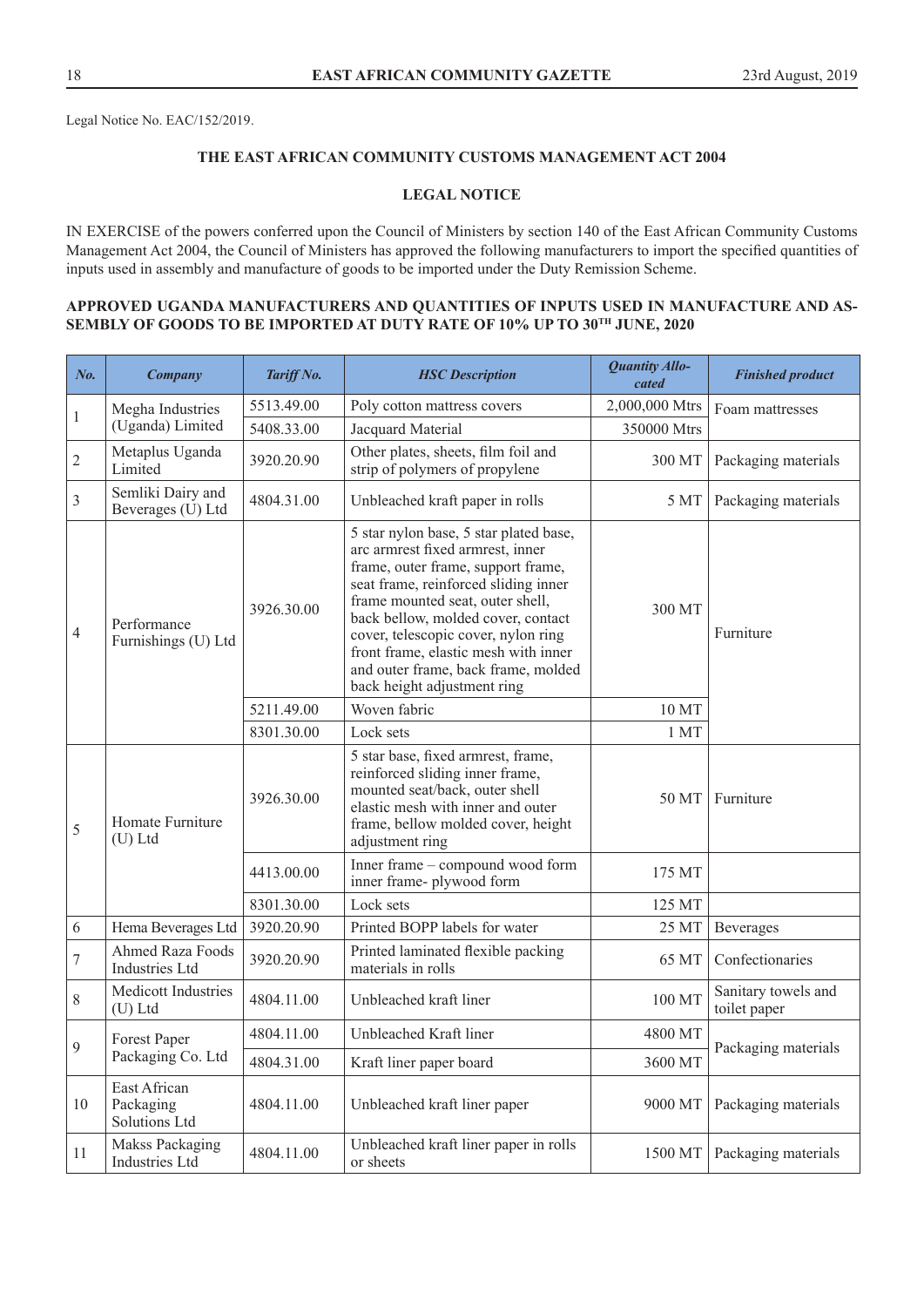|    | Katon                                    | 4804.11.00 | Unbleached kraftliner in rolls or<br>sheets          | 1000 MT                   |                                 |
|----|------------------------------------------|------------|------------------------------------------------------|---------------------------|---------------------------------|
| 12 | Manufacturers<br>Limited                 | 4804.31.00 | Other unbleached kraft paper and<br>paper board      | 1000 MT                   | Corrugated boxes                |
| 13 | Rodmax<br>Enterprises Ltd                | 3920.20.90 | Laminating and sealing films                         | 500 MT                    | Printed materials               |
| 14 | <b>Tile Centre Limited</b>               | 7606.12.00 | Aluminium sheets                                     | <b>200 Pcs</b>            | Tempered and<br>laminated glass |
|    |                                          | 3208.90.00 | Electrostatic powder for coating                     | 5 MT                      |                                 |
| 15 | Ritoma Richest                           | 2009.19.00 | Orange Juice concentrate                             | 500 MT                    | Juices                          |
|    | Limited                                  | 2009.79.00 | Apple juice concentrate                              | 500 MT                    |                                 |
| 16 | Britania Allied<br><b>Industries Ltd</b> | 2009.19.00 | Other orange juice, frozen or not<br>frozen          | 200 MT                    | Fruit juices and<br>biscuits    |
|    |                                          | 2009.79.00 | Other, apple juice                                   | 2,545 MT                  |                                 |
| 17 | Rwenzori<br>Commodities<br>Limited       | 3920.20.90 | Industrial Unprinted flexible films in<br>rolls      | 800 MT                    | Packaging materials             |
| 18 | Bhumi Tapes (U)<br>Ltd                   | 3920.20.90 | Other printed polymers of propylene                  | 1000 MT                   | Self-adhesive tapes             |
|    | Saachi<br>Manufacturers (U)<br>Ltd       | 8418.29.00 |                                                      |                           |                                 |
|    |                                          | 8418.21.00 | Unassembled Refrigerator                             |                           |                                 |
|    |                                          | 8418.30.00 | component parts                                      | 12,000 Pcs                | Refrigerators                   |
| 19 |                                          | 8418.40.00 |                                                      |                           |                                 |
|    |                                          | 8418.61.10 |                                                      |                           |                                 |
|    |                                          | 8418.61.20 | Unassembled Freezer component<br>parts               | 12,000 Pcs                | Freezers                        |
|    |                                          | 8418.61.90 |                                                      |                           |                                 |
|    |                                          | 4804.31.00 | Unbleached kraft paper                               | 60 MT                     | Mattresses                      |
| 20 | Euroflex Ltd                             | 5513.49.00 | Poly cotton mattress covers                          | 2,600,000 Mtrs            |                                 |
|    |                                          | 5408.33.00 | Printed Jacquard Material                            | 170,000 Mtrs              |                                 |
| 21 | Comfoam (U) Ltd                          | 5408.33.00 | Jacquard material for making spring<br>mattresses    | 2,000,000 sq.<br>meters   | Mattresses                      |
|    |                                          | 5513.49.00 | Poly cotton mattress covers for<br>making mattresses | $2,000,000$ sq.<br>meters |                                 |
| 22 | Queens Furniture<br>Co. Ltd              | 5408.33.00 | Jacquard Material                                    | 44 rolls                  | Mattresses                      |
|    |                                          | 3920.20.90 | Labels of Polymers                                   | 100 MT                    | Packaging Materials             |
| 23 | Kiri Bottling<br>Company Ltd             | 3920.20.90 | Labels of Polymers                                   | 200 MT                    |                                 |
|    |                                          | 3920.10.10 | Shrink film /stretch film                            | 500 MT                    |                                 |
| 24 | Riley Packaging<br>(U) Ltd               | 4804.11.00 | Unbleached kraftliner in rolls or<br>sheets          | 12,000 MT                 | Packaging materials             |
| 25 | Nile Surgicot Ltd                        | 4804.11.00 | Unbleached kraftliner                                | 12,000 MT                 | Packaging materials             |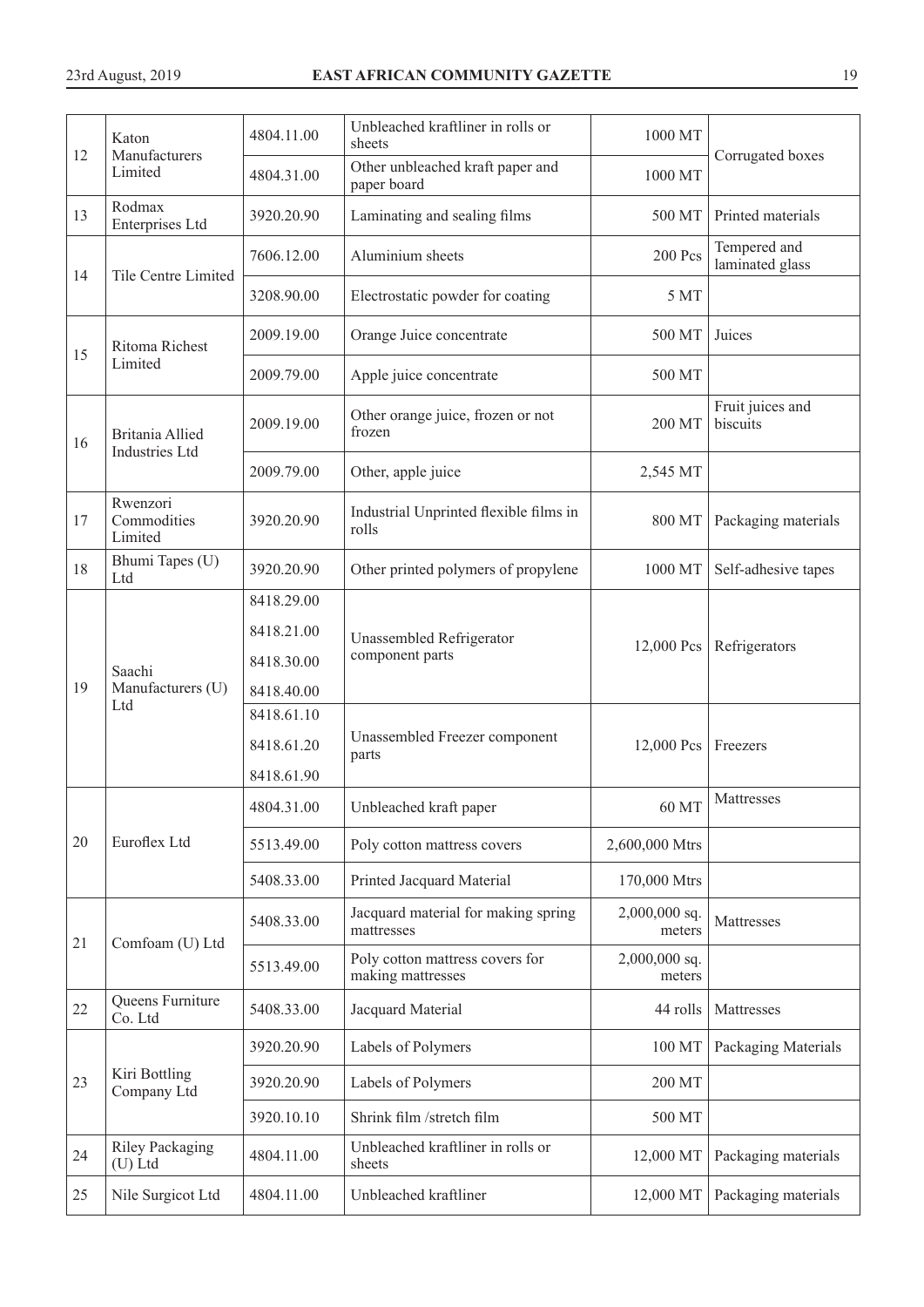| 26 | $A$ -One<br>Manufacturing<br>Industries Ltd | 4804.11.00 | Unbleached kraftliner – Brown liner              | 900 MT  |                     |
|----|---------------------------------------------|------------|--------------------------------------------------|---------|---------------------|
|    |                                             | 3920.10.10 | Plastic Sheets and film, unprinted               | 10 MT   | Text books          |
|    |                                             | 2009.19.00 | Other orange Juice                               | 300 MT  |                     |
| 27 | Hariss International<br>Ltd                 | 2009.79.00 | Other, apple Juice                               | 300 MT  | <b>Beverages</b>    |
|    |                                             | 3920.20.90 | Other plates, films, sheets, foil and<br>strip   | 400 MT  | Packaging materials |
| 28 | Print 'N' Cartons<br>$(U)$ Ltd              | 4804.11.00 | Unbleached Kraft liner                           | 3500 MT |                     |
|    |                                             | 4804.31.00 | Other unbleached kraft paper and<br>paper boards | 3000 MT | Corrugated boxes    |

The sale of the above finished products shall be subject to the following condition:

In the event that such goods are sold in the Customs Territory (EAC), such goods shall attract duties, levies and other charges provided in the EAC Common External Tariff.

**AMB. DR. RICHARD SEZIBERA**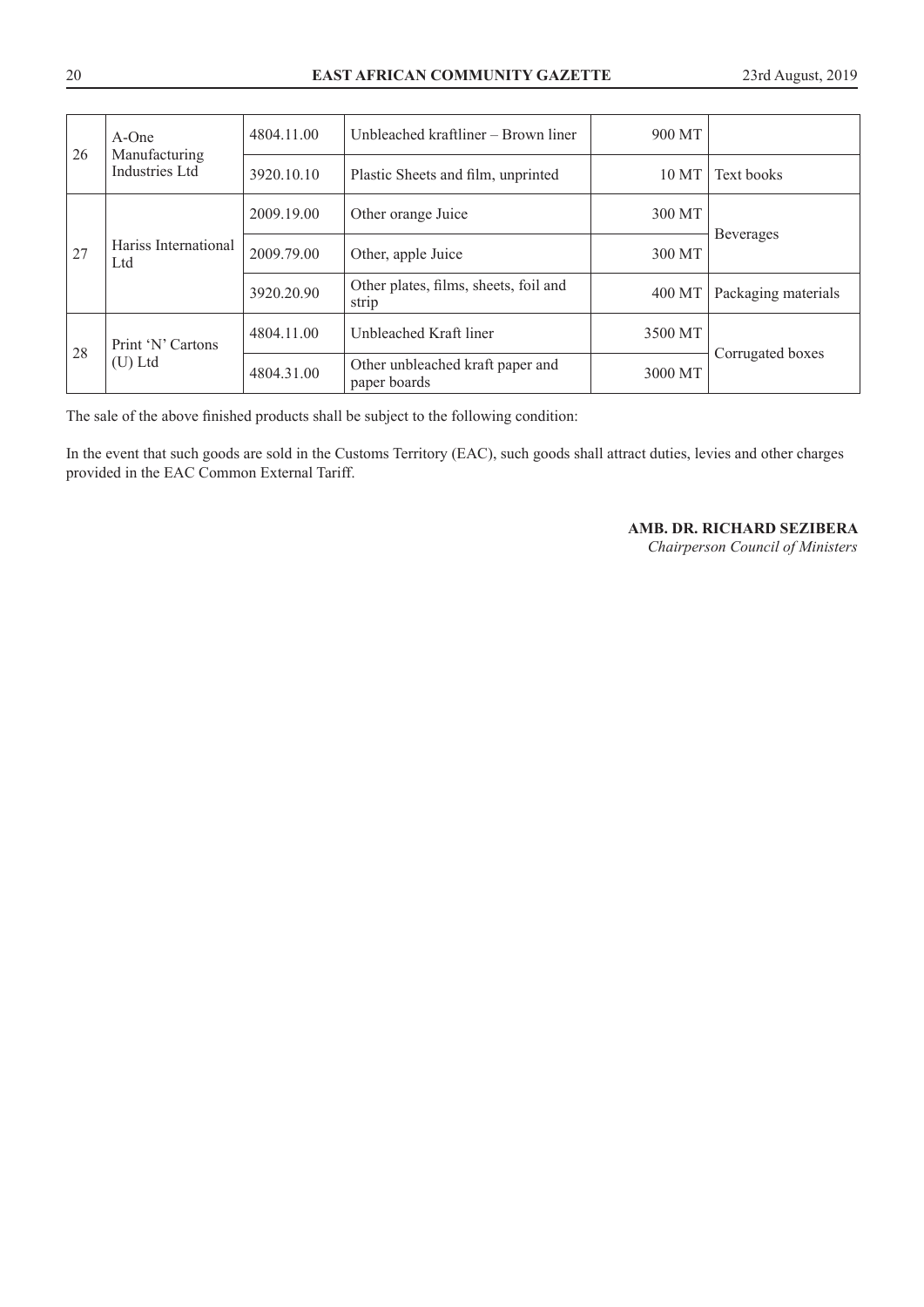Legal Notice No. EAC/153/2019.

## **THE EAST AFRICAN COMMUNITY CUSTOMS MANAGEMENT ACT 2004**

## **LEGAL NOTICE**

IN EXERCISE of the powers conferred upon the Council of Ministers by section 140 of the East African Community Customs Management Act 2004, the Council of Ministers has approved the following manufacturers to import the specified quantities of inputs used in assembly and manufacture of goods to be imported under the Duty Remission Scheme.

## **APPROVED UGANDA MANUFACTURERS AND QUANTITIES OF INPUTS USED IN MANUFACTURE AND AS-SEMBLY OF GOODS TO BE IMPORTED AT DUTY RATE OF 0% UP TO 30TH JUNE, 2020**

| No.            | <b>Company</b>                         | Tariff No. | <b>HSC</b> Description                                                                                                                                                                                                                                                                                                   | <b>Quantity</b><br><b>Allocated</b> | <b>Finished product</b> |
|----------------|----------------------------------------|------------|--------------------------------------------------------------------------------------------------------------------------------------------------------------------------------------------------------------------------------------------------------------------------------------------------------------------------|-------------------------------------|-------------------------|
| $\mathbf{1}$   | Primetex Uganda Ltd                    | 8518.29.00 | Unassembled speakers                                                                                                                                                                                                                                                                                                     | 30,000 Pcs                          | Speakers                |
| $\sqrt{2}$     | In line Print Services<br>Limited      | 3920.10.10 | Laminating and sealing films                                                                                                                                                                                                                                                                                             | 50 MT                               | Printed materials       |
| 3              | Metaplus Uganda<br>Limited             | 3302.10.00 | Food flavors                                                                                                                                                                                                                                                                                                             | 5000 ltrs                           | Confectionaries         |
| $\overline{4}$ | Ovidian Uganda                         | 4810.92.00 | Duplex board 300 gsm and 400 gsm                                                                                                                                                                                                                                                                                         | 336 MT                              | Packaging materials     |
| 5              | Nobel Synthetics Ltd                   | 3905.30.00 | Poly vinyl alcohol                                                                                                                                                                                                                                                                                                       | 200 MT                              | Paints                  |
| 6              | Prime Concepts<br>Packaging Ltd        | 4804.21.00 | Unbleached kraft paper in rolls                                                                                                                                                                                                                                                                                          | 2,500 MT                            | Packaging materials     |
| 7              | Semliki Dairy and<br>Beverages (U) Ltd | 4804.21.00 | Unbleached kraft paper in rolls                                                                                                                                                                                                                                                                                          | 30 MT                               | Packaging materials     |
|                |                                        | 3920.43.10 | Laminated plastic sheet/strip/roll-<br>rolls of PVC, laminated PVC sheet/<br>strip/roll PVC edging, plastic edge                                                                                                                                                                                                         | 20 MT                               |                         |
|                |                                        | 5603.94.00 | Non-woven fabric, elastic mesh                                                                                                                                                                                                                                                                                           | 20 MT                               |                         |
|                |                                        | 7301.20.00 | Loop frame, tubular frame, hollow<br>profiles, shaped section, welded<br>angles shaped section, welded<br>sections, welded profiles, riveted<br>sections, riveted profiles                                                                                                                                               | 200 MT                              |                         |
|                |                                        | 7318.19.00 | Threaded hardware screws, nuts,<br>bolts                                                                                                                                                                                                                                                                                 | 3MT                                 |                         |
| 8              | Performance                            | 7318.29.00 | Non threaded, hardware screws,<br>nuts and bolts                                                                                                                                                                                                                                                                         | 2MT                                 | Furniture               |
|                | Furnishings (U) Ltd                    | 8302.10.00 | Hinges                                                                                                                                                                                                                                                                                                                   | 4 MT                                |                         |
|                |                                        | 8302.20.00 | Castors, wheels                                                                                                                                                                                                                                                                                                          | 4 MT                                |                         |
|                |                                        | 8302.42.00 | Tapered gas lift, Gas cylinder lift,<br>height adjustment tube, mechanism<br>plate, lever plate, armrest with<br>adjustment mechanism adjustable<br>mechanism, support bracket/ brace/<br>beam clips, connector, back bar,<br>joints, slides, mountings fittings,<br>handles, glides, adjustment knobs,<br>mounting tray | 400 MT                              |                         |
|                |                                        | 8301.60.00 | Lock parts, locking mechanism parts,<br>striker parts inner, cylinder parts                                                                                                                                                                                                                                              | 1 MT                                |                         |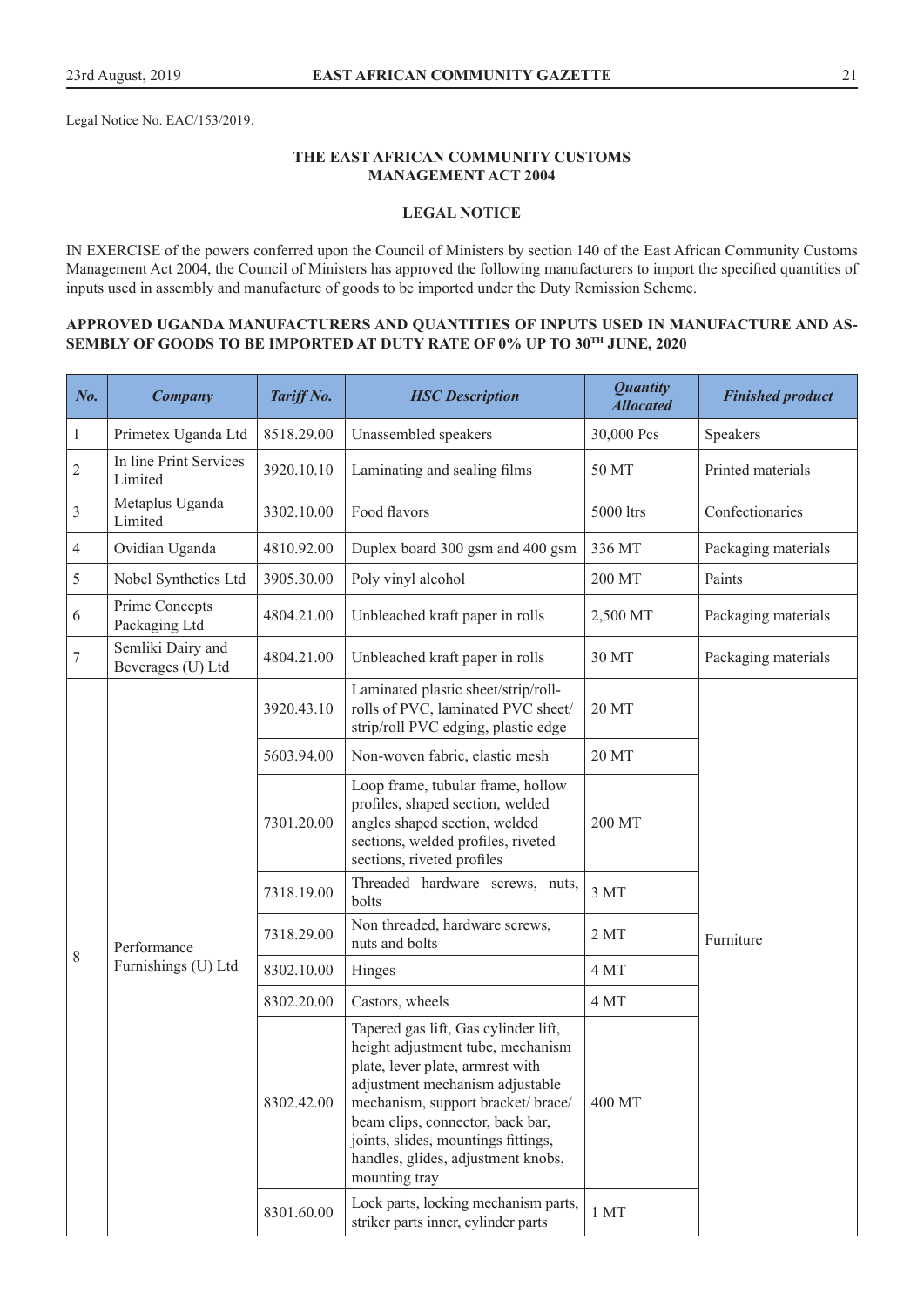|    |                               | 3920.43.10 | Laminated plastic sheet/strip/roll                                                                                                                                                                                                                                                                                                                                                                                                                                                                                                                                                             | 1255 MT       |                     |
|----|-------------------------------|------------|------------------------------------------------------------------------------------------------------------------------------------------------------------------------------------------------------------------------------------------------------------------------------------------------------------------------------------------------------------------------------------------------------------------------------------------------------------------------------------------------------------------------------------------------------------------------------------------------|---------------|---------------------|
|    |                               | 7301.20.00 | Loop frame, loop base, tubular<br>frame, support frame hollow<br>profiles, hollow tubes, shaped<br>section, welded sections, welded<br>profiles, welded angles, riveted<br>sections, riveted profiles                                                                                                                                                                                                                                                                                                                                                                                          | 125 MT        |                     |
|    |                               | 7318.19.00 | Threaded hardware screws, nuts,<br>bolts                                                                                                                                                                                                                                                                                                                                                                                                                                                                                                                                                       | 300 MT        |                     |
|    |                               | 8301.60.00 | Lock parts, locking mechanism<br>parts, striker parts inner cylinder<br>parts                                                                                                                                                                                                                                                                                                                                                                                                                                                                                                                  | 125 MT        |                     |
|    |                               | 8302.10.00 | Hinges                                                                                                                                                                                                                                                                                                                                                                                                                                                                                                                                                                                         | 150 MT        |                     |
|    | Homate Furniture (U)          | 8302.20.00 | Castors, wheels                                                                                                                                                                                                                                                                                                                                                                                                                                                                                                                                                                                | 150 MT        |                     |
| 9  | Ltd                           | 8302.42.00 | Tapered gas lift, gas cylinder,<br>lift tube, height adjustment tube,<br>synchronized mechanism multi-<br>function mechanism, pneumatic<br>lift mechanism, mechanism<br>plate, lever plate, armrest with<br>adjustment mechanism, arm pad,<br>adjustable mechanism, support<br>bracket, support brace, spacers,<br>clips, brackets, bar with integrated<br>bracket, connector, T bar, back bar,<br>joint for back bar, slides, mountings,<br>fittings, handles, glides, feet, tension<br>knobs, adjustment knobs, fastening<br>knobs, mountings, support beams,<br>mounting tray, support tray | 762 MT        | Furniture           |
|    |                               | 8518.29.00 | Unassembled speakers                                                                                                                                                                                                                                                                                                                                                                                                                                                                                                                                                                           | 1,000,000 Pcs | Speakers            |
|    |                               | 8521.90.00 | Unassembled DVD players                                                                                                                                                                                                                                                                                                                                                                                                                                                                                                                                                                        | 1,000,000 Pcs | DVD players         |
| 10 | Handyman (U) Ltd              | 8516.79.00 | Unassembled blenders                                                                                                                                                                                                                                                                                                                                                                                                                                                                                                                                                                           | 500,000 Pcs   | <b>Blenders</b>     |
|    |                               | 8516.60.00 | Unassembled kettles                                                                                                                                                                                                                                                                                                                                                                                                                                                                                                                                                                            | 500,000 Pcs   | Kettles             |
| 11 | Crown Beverages Ltd           | 3302.10.00 | Concentrates (odoriferous mixtures<br>of a kind used as raw materials in<br>food and drink industries)                                                                                                                                                                                                                                                                                                                                                                                                                                                                                         | 77,000 Units  | <b>Beverages</b>    |
| 12 | Dynamic Specialities<br>U Ltd | 3302.10.00 | Odoriferous mixtures of a kind used<br>in food or drink industries                                                                                                                                                                                                                                                                                                                                                                                                                                                                                                                             | 360 MT        | <b>Beverages</b>    |
| 13 | Hema Beverages Ltd            | 3302.10.00 | Food flavor - Odoriferous mixtures                                                                                                                                                                                                                                                                                                                                                                                                                                                                                                                                                             | 15 MT         | <b>Beverages</b>    |
| 14 | John Distilleries (U)<br>Ltd  | 3302.10.00 | Assorted food flavours                                                                                                                                                                                                                                                                                                                                                                                                                                                                                                                                                                         | 4000 ltrs     | Alcoholic Beverages |
| 15 | Gama Distillers Ltd           | 3302.10.00 | Food flavours - odoriferous<br>mixtures                                                                                                                                                                                                                                                                                                                                                                                                                                                                                                                                                        | 4000 ltrs     | Alcoholic Beverages |
| 16 | Apple Foods                   | 3302.10.00 | Odoriferous mixtures of a kind used<br>in food and drink industries                                                                                                                                                                                                                                                                                                                                                                                                                                                                                                                            | 20,000 ltrs   | Sweets and          |
|    | <b>Industries Limited</b>     | 3920.20.90 | Printed plastic laminated packaging<br>materials                                                                                                                                                                                                                                                                                                                                                                                                                                                                                                                                               | <b>80 MT</b>  | confectionaries     |
|    |                               | 3302.10.00 | Mixtures of odoriferous mixtures                                                                                                                                                                                                                                                                                                                                                                                                                                                                                                                                                               | 3 MT          | Confectionaries     |
| 17 | <b>Ahmed Raza Foods</b>       | 4804.21.00 | Unbleached sack kraft paper                                                                                                                                                                                                                                                                                                                                                                                                                                                                                                                                                                    | 30 MT         |                     |
|    | <b>Industries Ltd</b>         | 3920.10.10 | Other plates of polymers of ethylene                                                                                                                                                                                                                                                                                                                                                                                                                                                                                                                                                           | <b>40 MT</b>  |                     |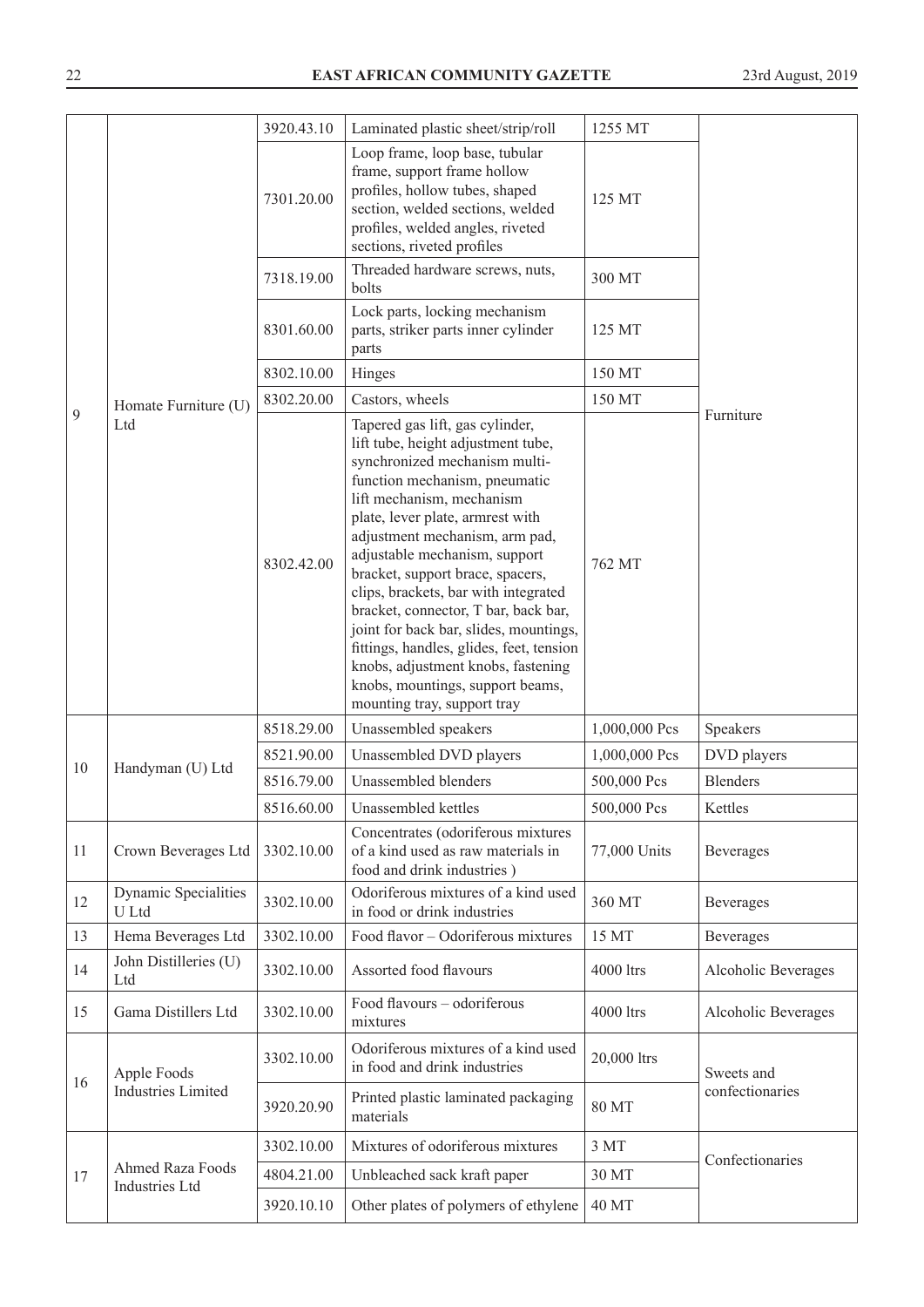|    | Lato Milk                                   | 3920.10.10 | Film 250ml (unprinted polymers of<br>ethylene)                                                | 3,500,000 MT        |                                     |
|----|---------------------------------------------|------------|-----------------------------------------------------------------------------------------------|---------------------|-------------------------------------|
| 18 |                                             | 3920.10.10 | Film 500ml ESL DOM (unprinted<br>polymers of ethylene)                                        | 25,000 MT           | Dairy products                      |
| 19 | Medicott Industries<br>$(U)$ Ltd            | 3920.10.10 | PE films in rolls                                                                             | 50 MT               | Sanitary towels and<br>toilet paper |
| 20 | Navya Distilleries<br>Ltd                   | 3302.10.00 | Odoriferous mixtures of a kind used<br>as raw materials in food and drink<br>industries       | 45 MT               | Alcoholic Beverages                 |
| 21 | <b>Luuka Plastics</b>                       | 3920.10.10 | Other unprinted polymers                                                                      | 2500 MT             | Packaging materials                 |
|    |                                             | 3920.10.10 | Polymer films                                                                                 | 1000 MT             |                                     |
| 22 | Kira Plastics Ltd                           | 3920.10.10 | Unprinted plastics Ltd                                                                        | 2000 MT             | Packaging materials                 |
| 23 | Forest Paper<br>Packaging Co. Ltd           | 4804.21.00 | Unbleached sack kraft liner paper                                                             | 3600 MT             | Packaging materials                 |
| 24 | Shreeji Stationers<br>2009 (U) Ltd          | 3920.10.10 | Shrink polythene rolls                                                                        | 50 MT               | Packaging materials                 |
| 25 | <b>Katon Manufacturers</b><br>Limited       | 4804.21.00 | Unbleached sack kraft paper in rolls                                                          | 1000 MT             | Corrugated boxes                    |
| 26 | Crane Paper Bags Ltd                        | 4804.21.00 | Unbleached sack kraft paper                                                                   | 6,500 MT            | Paper bags                          |
| 27 | <b>MM</b> Manufacturers<br>Ltd              | 3920.10.10 | Shrink and Laminating films                                                                   | 3 MT                | Exercise books                      |
|    |                                             | 7005.29.00 | Clear float glass                                                                             | 10,000 sq. Mtrs     |                                     |
| 28 | Tile Centre Limited                         | 3920.91.10 | Polyvinyl butyral (PVB)                                                                       | 4000 sq. Mtrs       | Tempered and<br>laminated glass     |
|    |                                             | 7312.10.00 | PC strand coils and wire coils                                                                | 25 MT               |                                     |
|    |                                             | 3906.90.00 | Super absorbent polymer                                                                       | 240 MT              |                                     |
|    |                                             | 3506.91.00 | Hot melt adhesive                                                                             | 70 MT               |                                     |
|    |                                             | 5603.11.00 | Non-woven fabric                                                                              | 200 MT              |                                     |
|    |                                             | 4803.00.00 | Fluff pulp (wet strength)                                                                     | 520 MT              |                                     |
| 29 | Yaya Children's<br>Products                 | 5903.90.00 | Coated non-woven fabric                                                                       | 180 MT              | <b>Baby Diapers</b>                 |
|    |                                             | 5402.44.00 | Elastic waistline                                                                             | 12 MT               |                                     |
|    |                                             | 3920.10.90 | Polyethylene film                                                                             | 50 MT               |                                     |
|    |                                             | 3926.90.90 | Magic hook (plastic cask)                                                                     | 22 MT               |                                     |
|    |                                             | 5402.44.00 | Spandex                                                                                       | 15 MT               |                                     |
|    |                                             | 8518.29.00 | Unassembled speakers                                                                          | 80,000 Pcs          | Speakers                            |
| 30 | EVP Sound (U) Ltd                           | 8521.90.00 | Unassembled DVD players                                                                       | 5,000 Pcs           | DVD players                         |
| 31 | New Century<br><b>International Limited</b> | 8518.29.00 | Unassembled speakers                                                                          | 80,000 Kits         | Speakers                            |
| 32 | Britania Allied<br>Industries Ltd           | 4811.59.90 | Tetra-pack paperboard coated,<br>impregnate or covered with plastics<br>(excluding adhesives) | 42,000,000<br>Pkgs. | Fruit juices and<br>biscuits        |
|    |                                             | 3302.10.00 | Odoriferous mixtures (flavours)                                                               | 200 MT              |                                     |
| 33 | Afribon (U) SMC -<br>Ltd                    | 3302.10.00 | Odoriferous mixtures (flavours)                                                               | 7 MT                | Beverages                           |
| 34 | Ambiance Distillers<br>Limited              | 3302.10.00 | Odoriferous mixtures (Gin flavours)                                                           | 200 MT              | Alcoholic Beverages                 |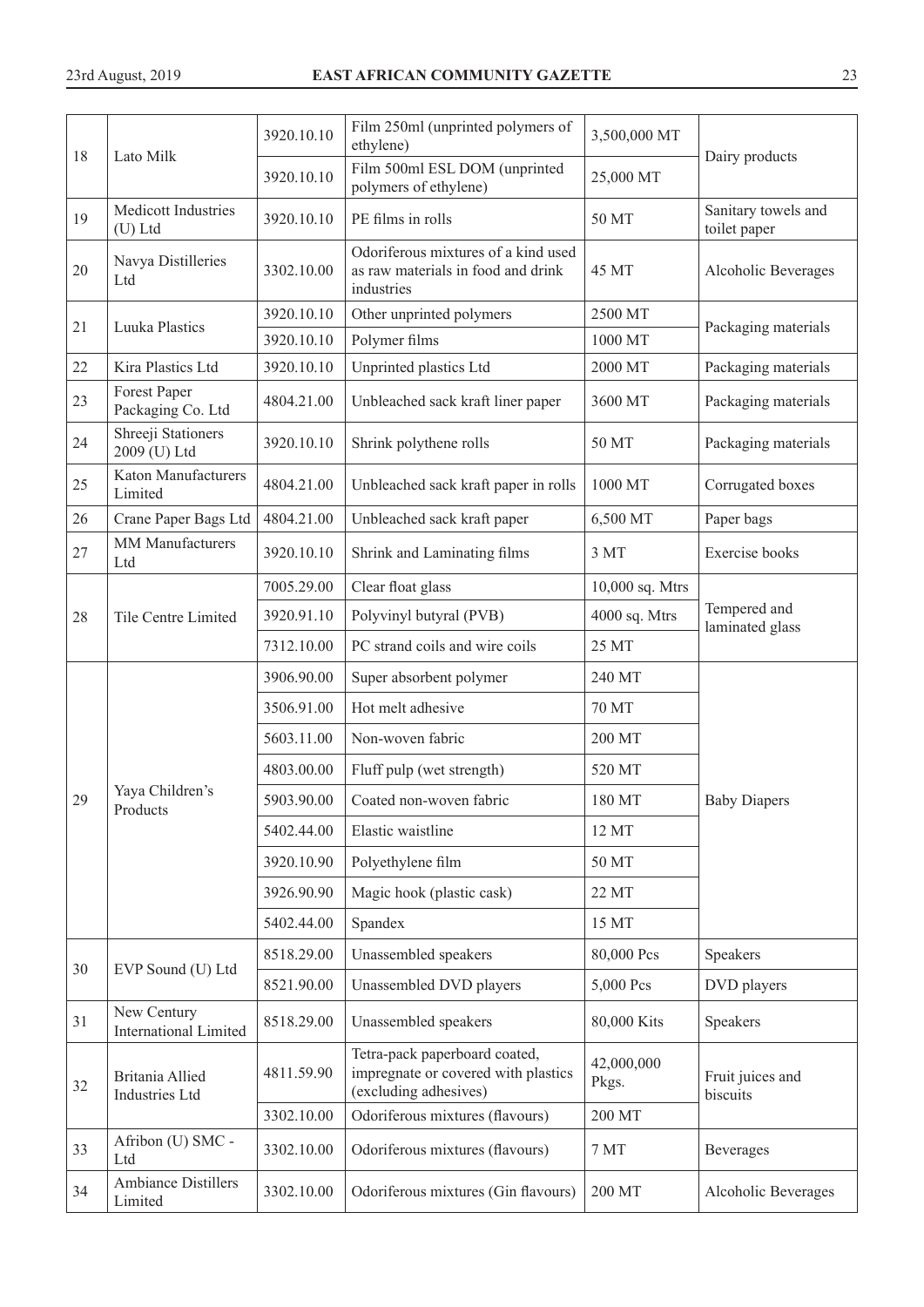| 35 | <b>Best Ingredients</b><br>Africa Ltd       | 3302.10.00 | Odoriferous mixtures - flavours                                                                    | 60 MT          | Beverages                                        |
|----|---------------------------------------------|------------|----------------------------------------------------------------------------------------------------|----------------|--------------------------------------------------|
| 36 | <b>Uganda Breweries</b><br>Ltd              | 3302.10.00 | Odoriferous substances                                                                             | 4000 HL        | Alcoholic Beverages                              |
| 37 | Starsun Foods Co.<br>Uganda Ltd             | 3302.10.00 | Odoriferous mixtures (flavours)                                                                    | 100,000 MT     | Confectionaries                                  |
| 38 | Kenafric                                    | 3302.10.00 | Powder flavours                                                                                    | 120 MT         | Confectionaries                                  |
|    | Development Limited                         | 3302.10.00 | Liquid flavours                                                                                    | 70 MT          |                                                  |
| 39 | <b>Chief Distilleries</b><br>Uganda Limited | 3302.10.00 | Odoriferous mixtures (flavours)                                                                    | <b>40 MT</b>   | Alcoholic Beverages                              |
| 40 | PIC Foods Uganda<br>Limited                 | 3302.10.00 | Odoriferous mixtures (food<br>flavours)                                                            | 20 MT          | Confectionaries                                  |
| 41 | Century Bottling Co.<br>Ltd                 | 3302.10.00 | Odoriferous mixtures (flavours)                                                                    | 130,463 MT     | Beverages                                        |
| 42 | <b>Blue Nile Distilleries</b><br>Ltd        | 3302.10.00 | Odoriferous mixtures (flavours)                                                                    | <b>40 MT</b>   | Beverages                                        |
| 43 | Pearlight Technology<br>Ltd                 | 8539.50.00 | Unassembled LED lamps/bulbs                                                                        | 15,000,000 Pcs | LED lamps/bulbs                                  |
| 44 | Rwenzori<br>Commodities Limited             | 3920.10.10 | Industrial Printed Flexible Films in<br>rolls                                                      | 800 MT         | Packaging materials                              |
| 45 | Bhumi Tapes (U) Ltd                         | 3920.10.10 | Unprinted ethylene film                                                                            | 1000 MT        | Self-adhesive tapes                              |
|    | Saachi Manufacturers                        | 8516.79.00 | Unassembled blenders                                                                               | 60,000 Pcs     | <b>Blenders</b>                                  |
|    |                                             | 8516.60.00 | Unassembled kettles                                                                                | 15,000 Pcs     | Kettles                                          |
| 46 |                                             | 9405.40.00 | Unassembled Lights                                                                                 | 300,000 Pcs    | Lights                                           |
|    | $(U)$ Ltd                                   | 8518.29.00 | <b>Unassembled Speakers</b>                                                                        | 60,000 Pcs     | Speakers                                         |
|    |                                             | 8521.90.00 | Unassembled DVD players                                                                            | 90,000 Pcs     | DVD players                                      |
|    |                                             | 8516.40.00 | Unassembled Flat Irons                                                                             | 100,000 Pcs    | Flat Irons                                       |
| 47 | Euroflex Ltd                                | 3402.19.00 | Organic surface active agents                                                                      | 31.2 MT        | Mattresses                                       |
| 48 | Kiri Bottling<br>Company Ltd                | 3302.10.00 | Mixtures of odoriferous substances<br>& mixtures of a kind used in the<br>food or drink industries | 685 MT         | Beverages                                        |
| 49 | Premier Distilleries<br>$(U)$ Ltd           | 3302.10.00 | Mixtures of odoriferous substances<br>& mixtures of a kind used in the<br>food or drink industries | 8 MT           | Alcoholic Beverages                              |
|    |                                             | 4804.21.00 | Unbleached sack kraft paper in rolls                                                               | 1200 MT        | Paper bags, toilet and                           |
| 50 | Picfare Industries Ltd                      | 3920.10.10 | Other plates of polymers of ethylene                                                               | 250 MT         | facial tissue, security<br>and commercial labels |
| 51 | Marika Africa Sweets<br>Limited             | 3302.10.00 | Food Flavours                                                                                      | 20 MT          | Sweets and<br>confectionaries                    |
| 52 | Balaji Group EA Ltd                         | 3302.10.00 | <b>Assorted Food Flavours</b>                                                                      | 25 MT          | <b>Biscuits</b>                                  |
| 53 | <b>Hitech Graphics</b><br>Limited           | 4804.21.00 | Unbleached sack kraft paper in rolls<br>or sheets                                                  | 1200 MT        | Printed materials                                |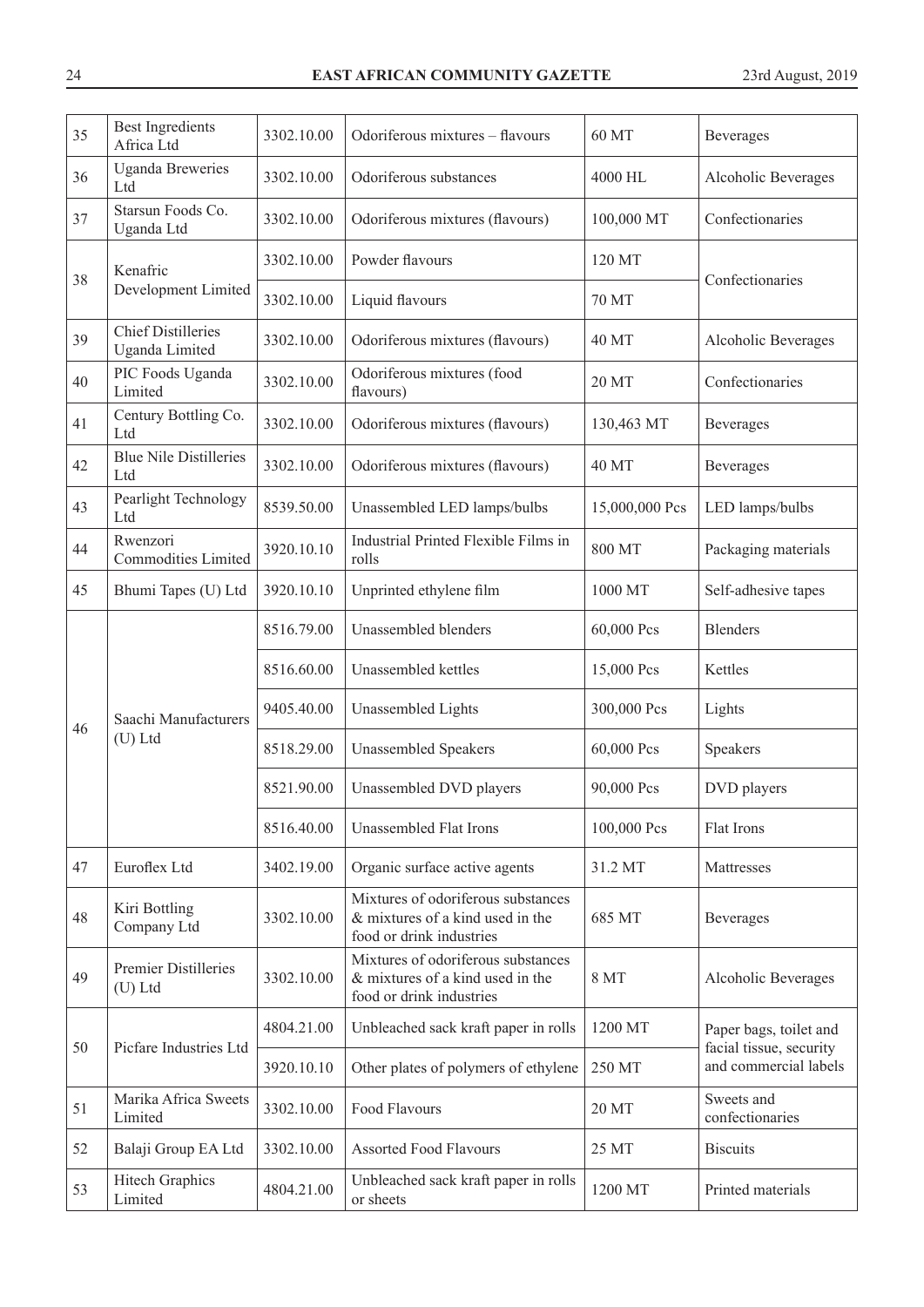| 54  | <b>FELM</b> Limited         | 3920.10.10 | Unprinted Polymers films        | 100 MT  | Packaging materials<br>and labels |
|-----|-----------------------------|------------|---------------------------------|---------|-----------------------------------|
| -55 | Hariss International<br>Ltd | 3302.10.00 | Odoriferous mixtures (flavours) | 6000 MT | <b>Beverages</b>                  |
| -56 | Kombucha Products<br>Ltd    | 3302.10.00 | Flavours                        | 20 MT   | <b>Beverages</b>                  |

The sale of the above finished products shall be subject to the following condition:

In the event that such goods are sold in the Customs Territory (EAC), such goods shall attract duties, levies and other charges provided in the EAC Common External Tariff.

## **AMB. DR. RICHARD SEZIBERA**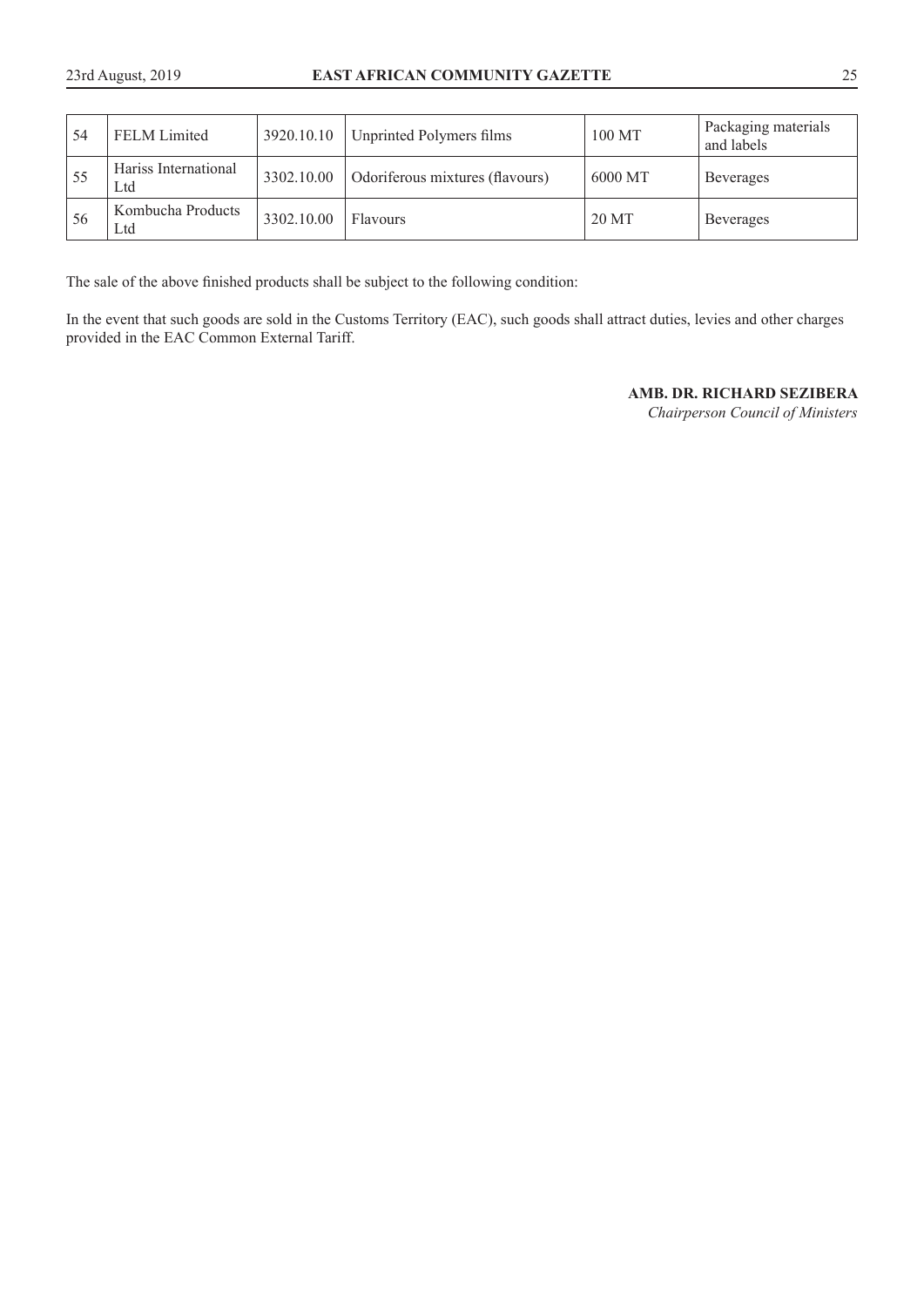Legal Notice No. EAC/154/2019.

## **THE EAST AFRICAN COMMUNITY CUSTOMS MANAGEMENT ACT 2004**

## **LEGAL NOTICE**

IN EXERCISE of the powers conferred upon the Council of Ministers by section 140 of the East African Community Customs Management Act 2004, the Council of Ministers has approved the following Manufacturers to import the specified quantities of Raw Materials used in manufacture of safety matches to be imported under the Duty Remission Scheme.

#### **APPROVED UGANDA MANUFACTURERS AND QUANTITIES OF RAW MATERIALS USED IN MANUFACTURE OF SAFETY MATCHES TO BE IMPORTED AT DUTY RATE OF 0% FOR TWELVE MONTHS**

| S/N  | <b>Company</b>                 | Tariff No. | <b>Description</b>             | <b>Quantity Allocated</b> | <b>Finished prod-</b><br>uct |
|------|--------------------------------|------------|--------------------------------|---------------------------|------------------------------|
| $1.$ |                                | 4819.20.10 | <b>Skillets</b>                | 400MT                     |                              |
|      | Dembe Trading Enter-<br>prises | 4805.19.00 | Fluting paper                  | 350 MT                    | Matches                      |
|      |                                | 4802.61.00 | Wood free paper                | 600 MT                    |                              |
|      |                                | 4804.31.00 | Unbleached kraft paper         | 700 MT                    |                              |
|      |                                | 4810.92.00 | Other Kraft paper              | 850 MT                    |                              |
| 2.   | Makepasi Match<br>Limited      | 4819.20.10 | <b>Skillets</b>                | 70,000 Cartons            | Matches                      |
|      |                                | 3503.00.00 | Animal glue                    | 50 MT                     |                              |
|      |                                | 4810.92.00 | Multiply paper and paper board | 800 MT                    |                              |
|      |                                | 4911.99.90 | Printed kraft paper            | 100 MT                    |                              |
|      |                                | 4804.39.00 | Kraft paper                    | 150 MT                    |                              |
|      |                                | 3921.90.00 | Plastic shrink                 | 15 MT                     |                              |
| 3.   | Kigezi industries (U)<br>Ltd   | 4819.20.10 | Match skillets                 | 180 MT                    | Matches                      |
|      |                                | 3503.00.00 | Adhesive glue powder           | 12.5 MT                   |                              |
|      |                                | 4810.99.00 | Recycle grey back board        | 150 MT                    |                              |

**AMB. DR. RICHARD SEZIBERA**  *Chairperson Council of Ministers*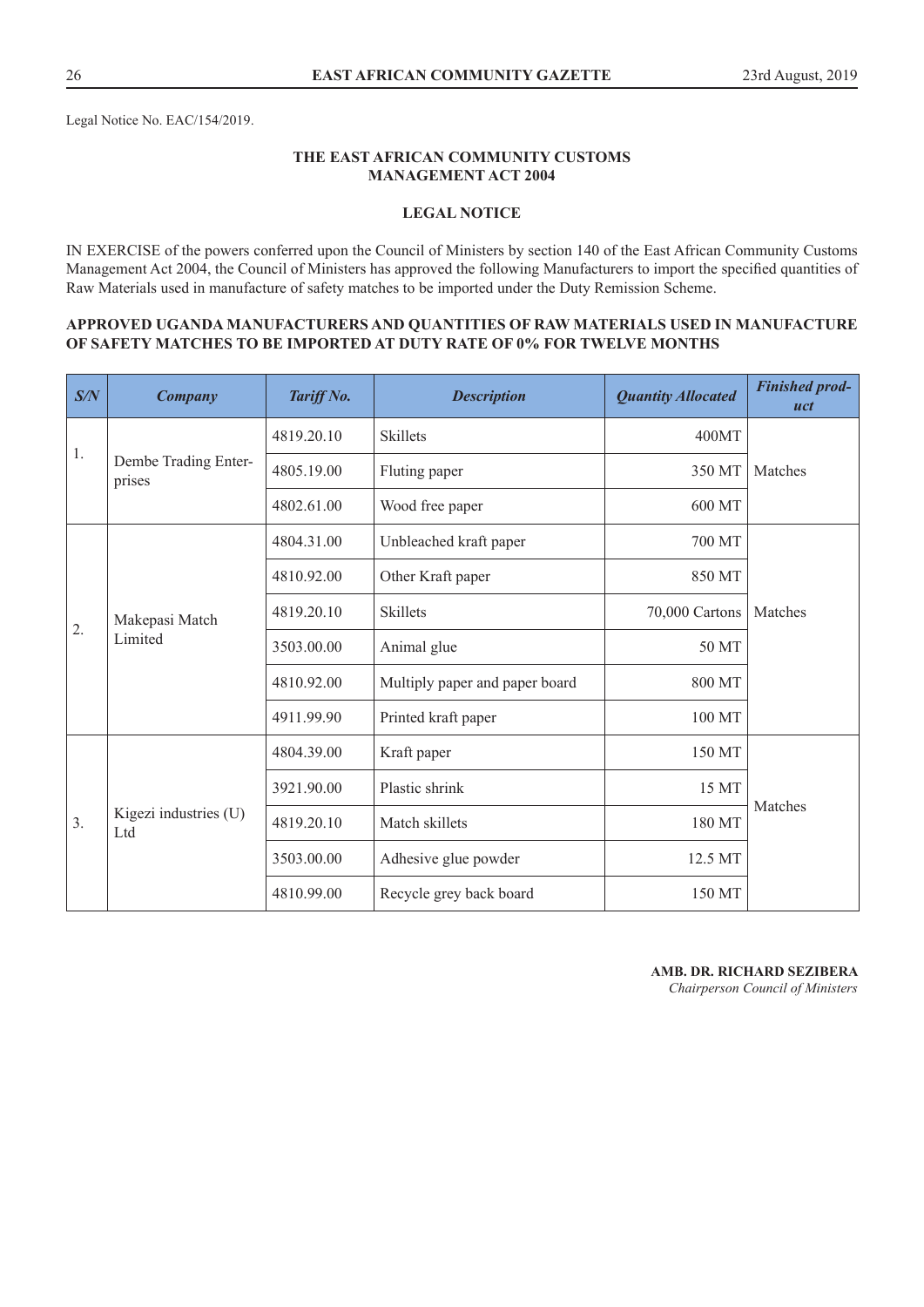Legal Notice No. EAC/155/2019.

## **THE EAST AFRICAN COMMUNITY CUSTOMS MANAGEMENT ACT 2004**

### **LEGAL NOTICE**

IN EXERCISE of the powers conferred upon the Council of Ministers by section 140 of the East African Community Customs Management Act 2004, the Council of Ministers has approved the following Manufacturers to import the specified quantities of Raw Materials used in manufacture of fishing nets to be imported under the Duty Remission Scheme.

## **APPROVED UGANDA MANUFACTURERS AND QUANTITIES OF RAW MATERIALS USED IN MANUFACTURE OF FISHING NETS TO BE IMPORTED AT DUTY RATE OF 0% FOR TWELVE MONTHS**

| S/N            | Company                          | Tariff No. | <b>Description</b> | <b>Quantity Allocated in</b><br><b>Metric Tons (MT)</b> | <b>Finished product</b> |
|----------------|----------------------------------|------------|--------------------|---------------------------------------------------------|-------------------------|
|                | Uganda Fishnet Manufacturers Ltd | 5607.50.00 | Nylon Twines       | 700                                                     | Fishing nets            |
| $^{\prime}$ 2. | Basajja Mivule Fishnet Co. Ltd   | 5607.50.00 | Nylon Twines       | 1,000                                                   | Fishing nets            |

#### **AMB. DR. RICHARD SEZIBERA**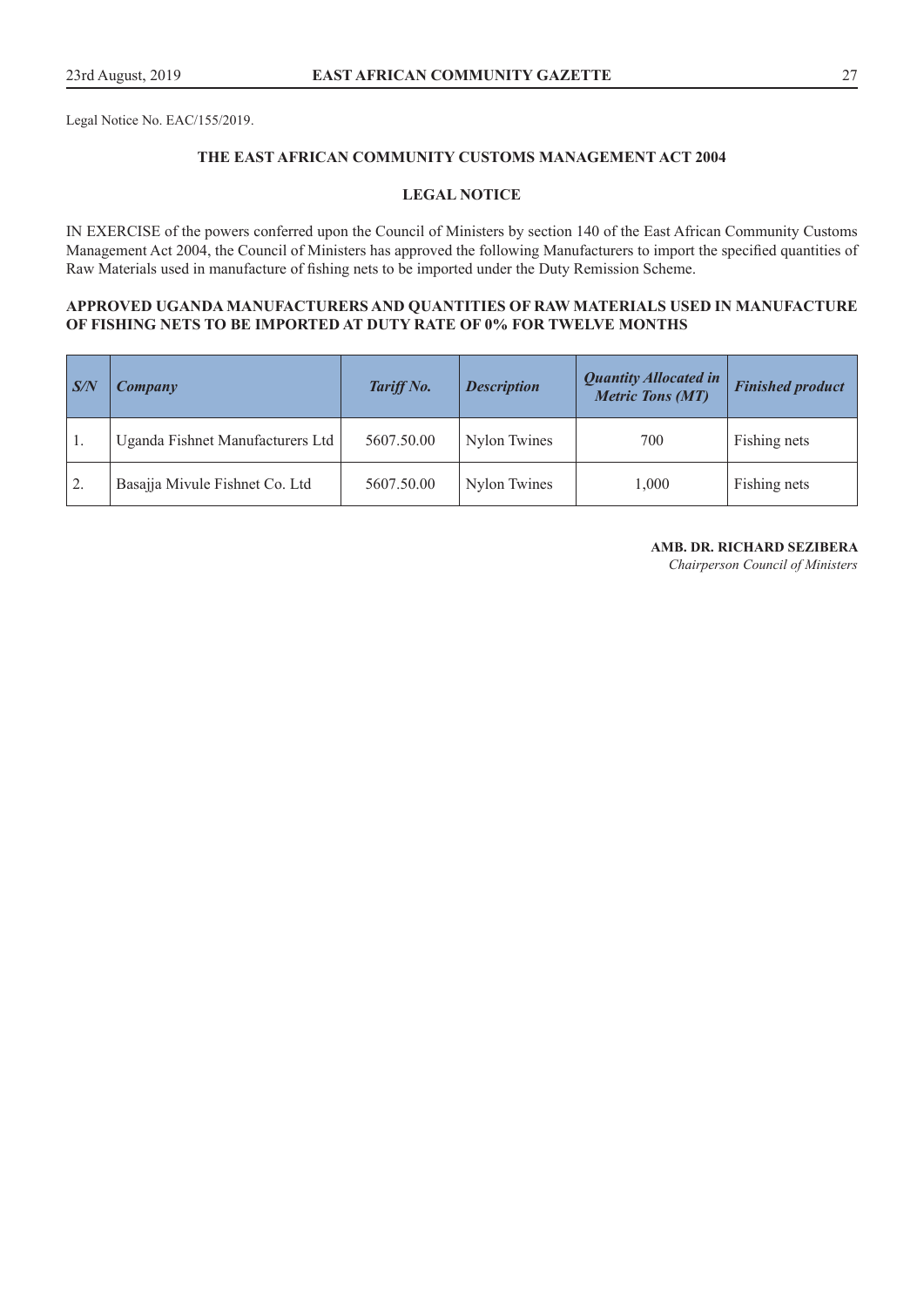Legal Notice No. EAC/156/2019.

# **THE EAST AFRICAN COMMUNITY CUSTOMS MANAGEMENT ACT 2004**

## **LEGAL NOTICE**

IN EXERCISE of the powers conferred upon the Council of Ministers by section 140 of the East African Community Customs Management Act 2004, the Council of Ministers has approved the following Manufacturer to import the specified quantities of Raw Materials used in manufacture of Leaf Springs and Bolts to be imported under the Duty Remission Scheme.

#### **APPROVED UGANDA MANUFACTURER AND QUANTITIES OF RAW MATERIALS USED IN MANUFACTURE OF LEAF SPRINGS AND BOLTS TO BE IMPORTED AT DUTY RATE OF 0% FOR TWELVE MONTHS**

| S/N | Company                   | Tariff No. | <b>Description</b>                                                           | <b>Quantity Allocat-</b><br>ed in Metric Tons<br>(MT) | <b>Finished product</b>                    |
|-----|---------------------------|------------|------------------------------------------------------------------------------|-------------------------------------------------------|--------------------------------------------|
|     | Standard Waves (U)<br>Ltd | 7228.30.00 | Iron bars (for manufacture of<br>automotive leaf springs, nuts<br>and bolts) | 500                                                   | Automotive leaf<br>springs, nuts and bolts |

#### **AMB. DR. RICHARD SEZIBERA**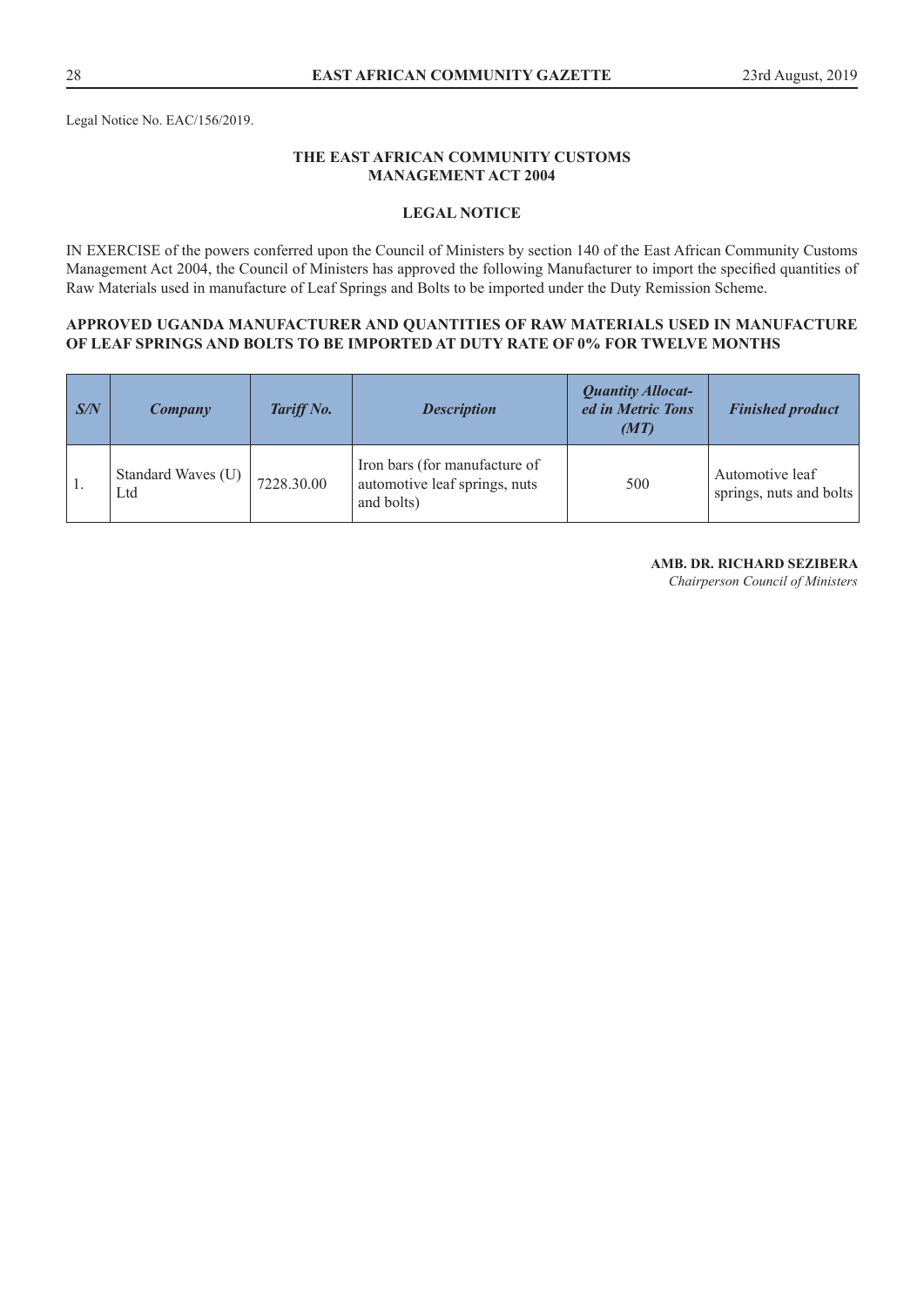Legal Notice No. EAC/157/2019.

## **THE EAST AFRICAN COMMUNITY CUSTOMS MANAGEMENT ACT 2004**

## **LEGAL NOTICE**

In EXERCISE of the powers conferred upon the Council of Ministers by section 140 of the East African Community Customs Management Act 2004, the Council of Ministers has approved the following Manufacturers to import the specified quantities of Raw Materials used in manufacture of transformers and switch gears to be imported at a duty rate of 0% for twelve months.

#### **APPROVED UGANDA MANUFACTURERS AND QUANTITIES OF INPUT USED IN ASSEMBLY OF TRANS-FORMERS AND SWITCH GEARS TO BE IMPORTED AT DUTY RATE OF 0% FOR TWELVE MONTHS**

| $N0$ . | <b>Company</b>       | Tariff No. | <b>HSC</b> Description             | <b>Quantity</b>   | <b>Finished</b><br>product |
|--------|----------------------|------------|------------------------------------|-------------------|----------------------------|
|        |                      | 4823.90.90 | Insulating press board kraft paper | 1.5 MT            | Transformers               |
|        |                      | 7614.10.00 | Enameled Aluminium winging wire    | 8 MT              |                            |
|        | Transmax Ltd         | 8546.20.00 | Porcelain bushing                  | $400$ pcs         |                            |
| 1.     |                      | 8481.10.00 | Pressure valves                    | 700 pcs           |                            |
|        |                      | 4811.90.00 | Insulating paper                   | 2.5 MT            |                            |
|        |                      | 8544.60.00 | Insulated wire                     | 16 MT             |                            |
|        |                      | 7225.19.00 | Silicon steel roll                 | 200 MT            |                            |
|        |                      | 7226.19.00 | Silicon steel sheet                | 50 MT             |                            |
|        |                      | 7225.19.00 | Silicon steel core                 | 50 MT             |                            |
|        |                      | 7225.19.00 | Amorphous alloy core               | 100 MT            |                            |
|        |                      | 3926.90.90 | Shrinkable tape                    | 10 MT             |                            |
|        |                      | 5806.31.00 | Cotton tape                        | 2.5 MT            |                            |
|        |                      | 4811.90.00 | Crepe paper                        | 5 MT              |                            |
| 2.     | Orion Transformers & | 3919.10.00 | Transparent adhesive tape          | 5 MT              | Transformers               |
|        | Electric Uganda Ltd  | 4823.90.90 | Insulating pressboard              | 80 MT             |                            |
|        |                      | 4823.90.90 | Corrugated pressboard              | 15 MT             |                            |
|        |                      | 3917.39.00 | Fibre tube                         | 9 MT              |                            |
|        |                      | 4811.90.00 | Insulating paper                   | 5 MT              |                            |
|        |                      | 4002.59.00 | Insulating rubber boards           | 15 MT             |                            |
|        |                      | 7408.19.00 | Copper wire                        | 500 MT            |                            |
|        |                      | 7409.19.00 | Copper tape                        | 200 MT            |                            |
|        |                      | 7410.21.00 | Copper foil                        | $20\,\mathrm{MT}$ |                            |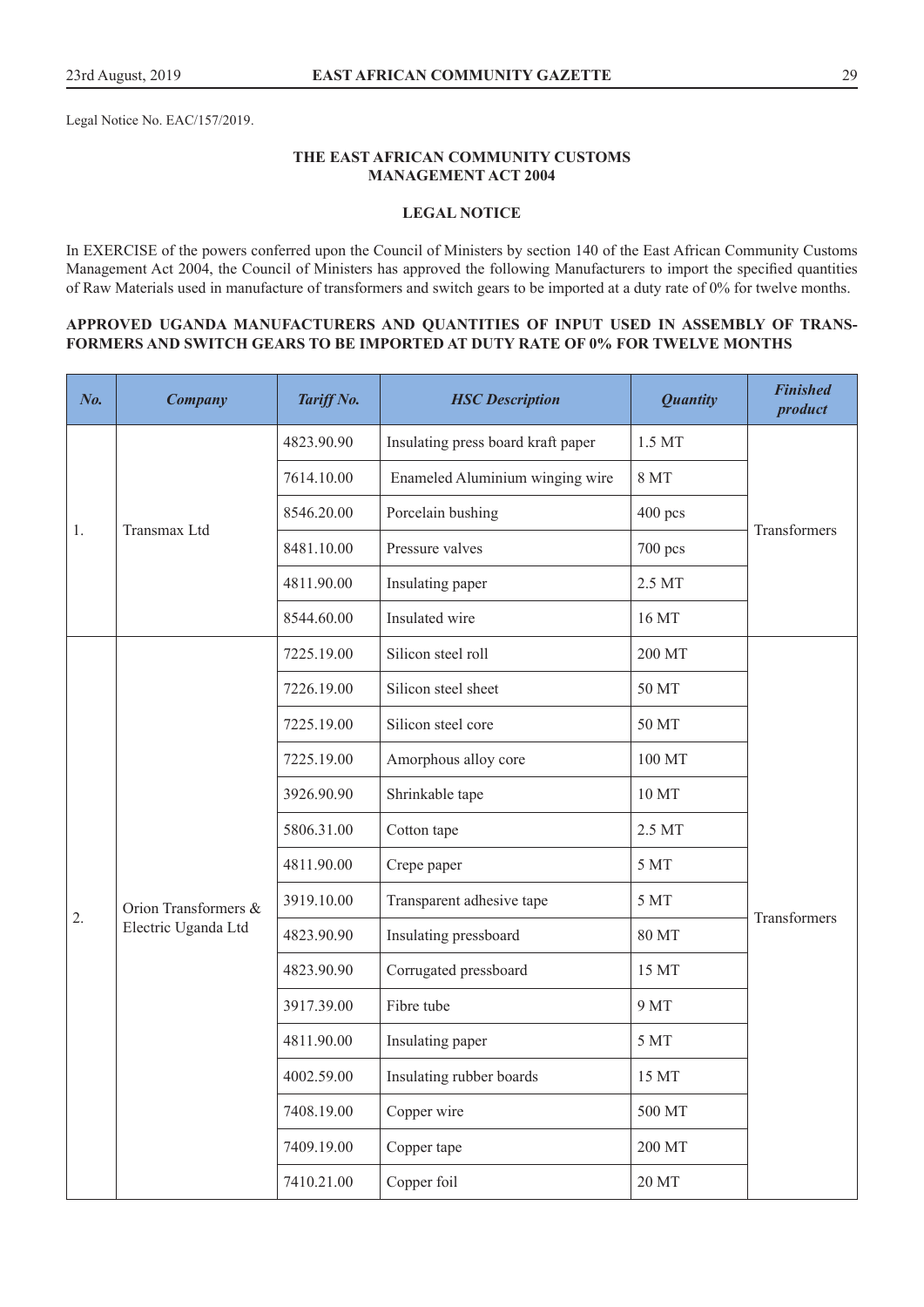| 8544.11.00 | Enameled copper wire                                | 500 MT            |  |
|------------|-----------------------------------------------------|-------------------|--|
| 7605.19.00 | Aluminium wire                                      | 100 MT            |  |
| 7606.91.00 | Aluminium tape                                      | 25 MT             |  |
| 7604.10.00 | Aluminium bus bar                                   | 50 MT             |  |
| 7607.19.10 | Aluminium foil                                      | 50 MT             |  |
| 7605.19.00 | Aluminium conductor                                 | 100 MT            |  |
| 8544.19.00 | Enameled Aluminium wire                             | 200 MT            |  |
| 7806.00.00 | Leads wire                                          | 50 MT             |  |
| 8311.30.00 | Phosphor copper brazing metal                       | 5 MT              |  |
| 8311.10.00 | Copper Aluminium welding rod                        | 5 MT              |  |
| 7210.49.00 | Galvanized steel belt                               | 150 MT            |  |
| 7312.90.00 | Galvanized steel belt                               | 500 MT            |  |
| 7216.10.00 | Galvanized steel angles                             | 500 MT            |  |
| 7318.22.00 | Spacer                                              | 10 MT             |  |
| 7318.15.00 | Clamping screws                                     | 10 MT             |  |
| 7318.15.00 | Clamping nuts                                       | 30 MT             |  |
| 7318.15.00 | Clamping bolts                                      | 30 MT             |  |
| 8481.10.00 | Pressure relief valve                               | 2000 Pcs          |  |
| 8484.10.00 | Gasket                                              | 15 MT             |  |
| 8484.10.00 | Rubber gasket                                       | 10 MT             |  |
| 4811.10.00 | Insulating pipe                                     | 6 MT              |  |
| 7806.00.00 | Leads tube                                          | 6 MT              |  |
| 4016.93.00 | Sealing O-ring                                      | 6 MT              |  |
| 8484.10.00 | Sealing gasket                                      | 10 MT             |  |
| 8310.00.00 | Rating plate                                        | 0.9 <sub>MT</sub> |  |
| 8483.90.00 | <b>Breathers</b>                                    | 5 MT              |  |
| 8537.10.00 | Electrical panel and box (not exceed-<br>ing 1000V) | 100 Units         |  |
| 8536.50.00 | Switch                                              | 5000 Pcs          |  |
| 8536.29.00 | Circuit breaker (exceeding 1000V)                   | 5 MT              |  |
| 8536.49.00 | Relay                                               | 2000 Pcs          |  |
| 8536.10.00 | Fuse                                                | 15000 Pcs         |  |
| 8532.30.00 | Electrical capacitor                                | 1500 Pcs          |  |
| 8546.20.00 | Electrical insulator                                | 1500 Pcs          |  |
| 8536.50.00 | Disconnecting switch                                | 500 Pcs           |  |
| 8536.50.00 | Air switch MCCB                                     | 2000 Pcs          |  |
| 8536.29.00 | Air circuit break ACB                               | 500 Pcs           |  |
|            |                                                     |                   |  |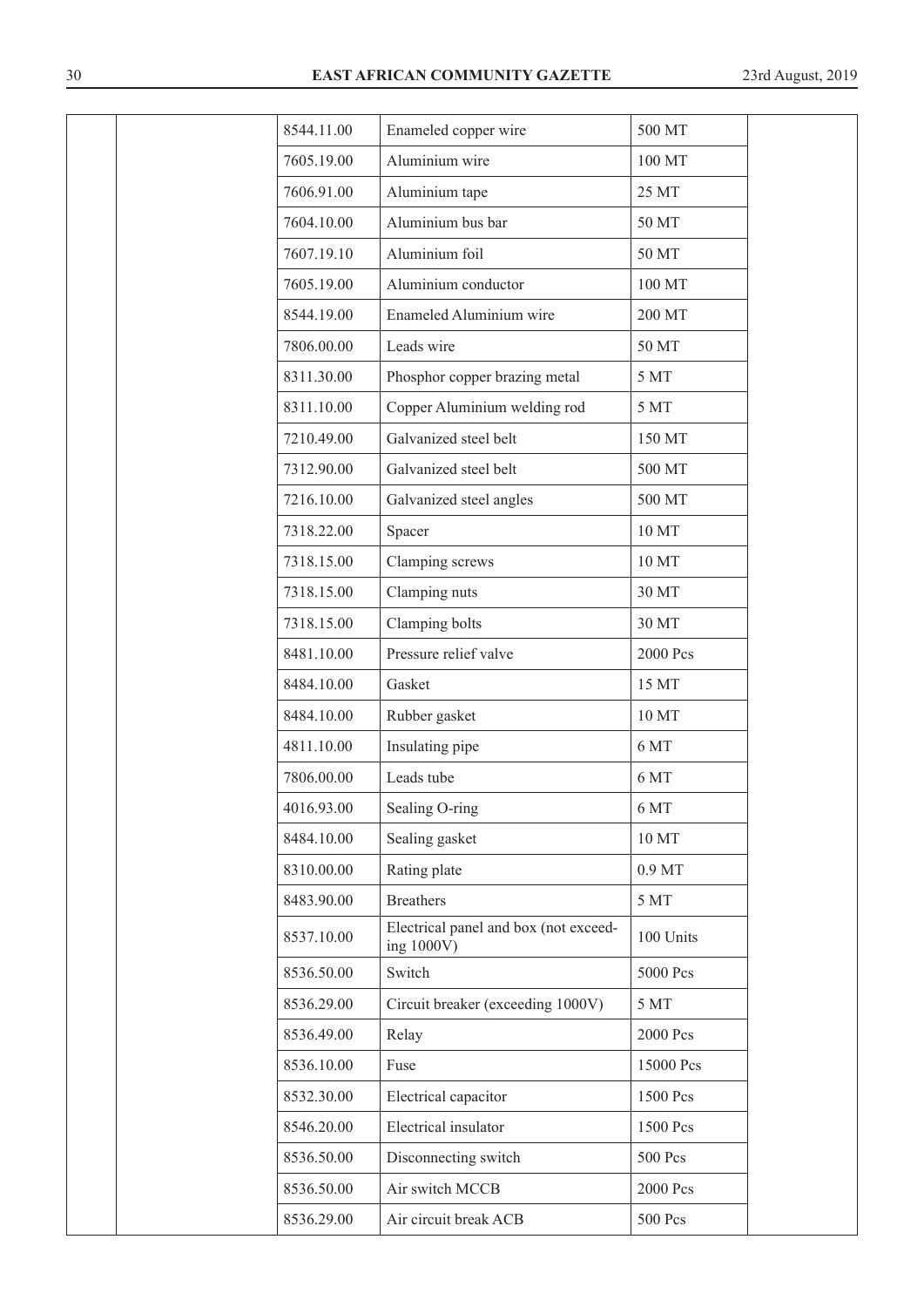|                |                   | 8544.49.00 | High voltage cable (exceeding<br>1000V               | 90 MT       |              |
|----------------|-------------------|------------|------------------------------------------------------|-------------|--------------|
|                |                   | 8544.49.00 | Low voltage cable (not exceeding<br>1000V            | 90 MT       |              |
|                |                   | 8544.11.00 | Low voltage connecting wire (not<br>exceeding 1000V) | 90 MT       |              |
|                |                   | 8511.90.00 | Angle steel cross arm                                | 45 MT       |              |
|                |                   | 8536.50.00 | Air break switch 11-33 kv                            | 50 Pcs      |              |
|                |                   | 8536.50.00 | Air break switch 11-33 kv                            | $100$ Pcs   |              |
|                |                   | 7614.10.00 | Laminated steel core                                 | 280 MT      |              |
|                |                   | 7408.19.00 | Copper wire                                          | 75 MT       |              |
|                |                   | 4823.90.90 | Insulated paper and board                            | 12 MT       |              |
| 3 <sub>1</sub> |                   | 7606.11.00 | Aluminium plate                                      | 11000 Pcs   |              |
|                | Korica Uganda Ltd | 7605.29.00 | Aluminium wire                                       | 200000 ltrs | Transformers |
|                |                   | 8546.20.00 | Transformer bushing                                  | 14.4 MT     |              |
|                |                   | 8546.20.00 | Electric insulator                                   | 24.3 MT     |              |
|                |                   | 8546.20.00 | Surge arrester (Electric arrester)                   | 10,000 Pcs  |              |

# **AMB. DR. RICHARD SEZIBERA**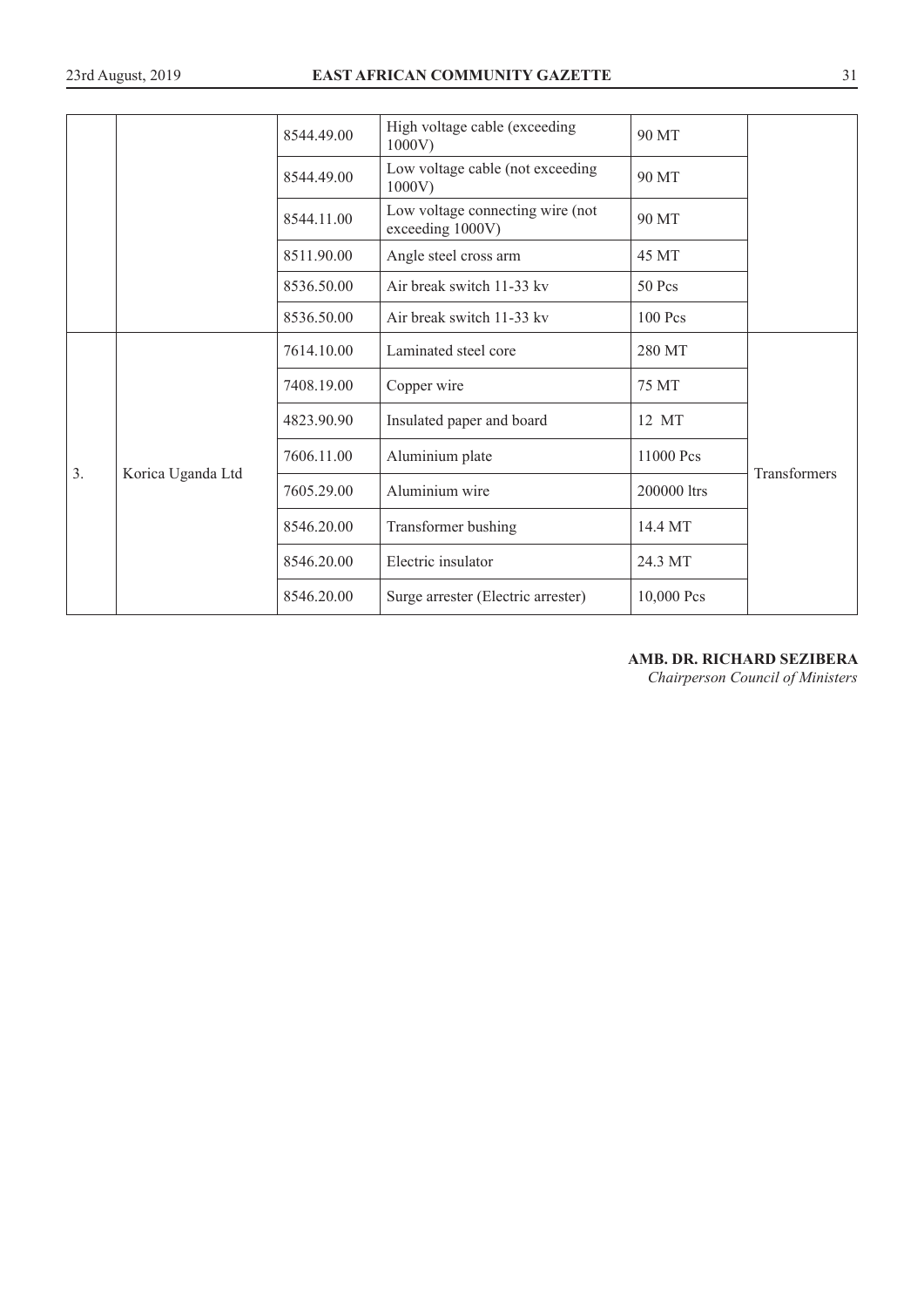## **THE EAST AFRICAN COMMUNITY CUSTOMS MANAGEMENT ACT 2004**

## **LEGAL NOTICE**

IN EXERCISE of the powers conferred upon the Council of Ministers by section 140 of the East African Community Customs Management Act 2004, the Council of Ministers has approved the following manufacturers to import the specified quantities of cold treading used in manufacture of tyres under the Duty Remission Scheme.

## **APPROVED UGANDA MANUFACTURERS AND QUANTITIES OF TREADING USED IN MANUFACTURE OF TYRES TO BE IMPORTED AT DUTY RATE OF 0% FOR TWELVE MONTHS**

| No.            | Company                                  | Tariff No. | <b>HSC</b> Description                      | <b>Quantity Allocated</b><br>in Metric Tons (MT) | <b>Finished prod-</b><br>uct |
|----------------|------------------------------------------|------------|---------------------------------------------|--------------------------------------------------|------------------------------|
| -1.            | Arrow Center (Uganda) Ltd                | 4012.90.10 | Pre-cured Rubber                            | 5000                                             | Tyres                        |
| $^{\prime}$ 2. | Masai Tyre Retreading Factory<br>Limited | 4012.90.10 | Treads for tyres                            | 480                                              | Tyres                        |
| 3.             | Mandela Auto Spares Ltd                  | 4012.90.10 | Treads for cold retread-<br><sub>1</sub> ng | 400                                              | Tyres                        |

## **AMB. DR. RICHARD SEZIBERA**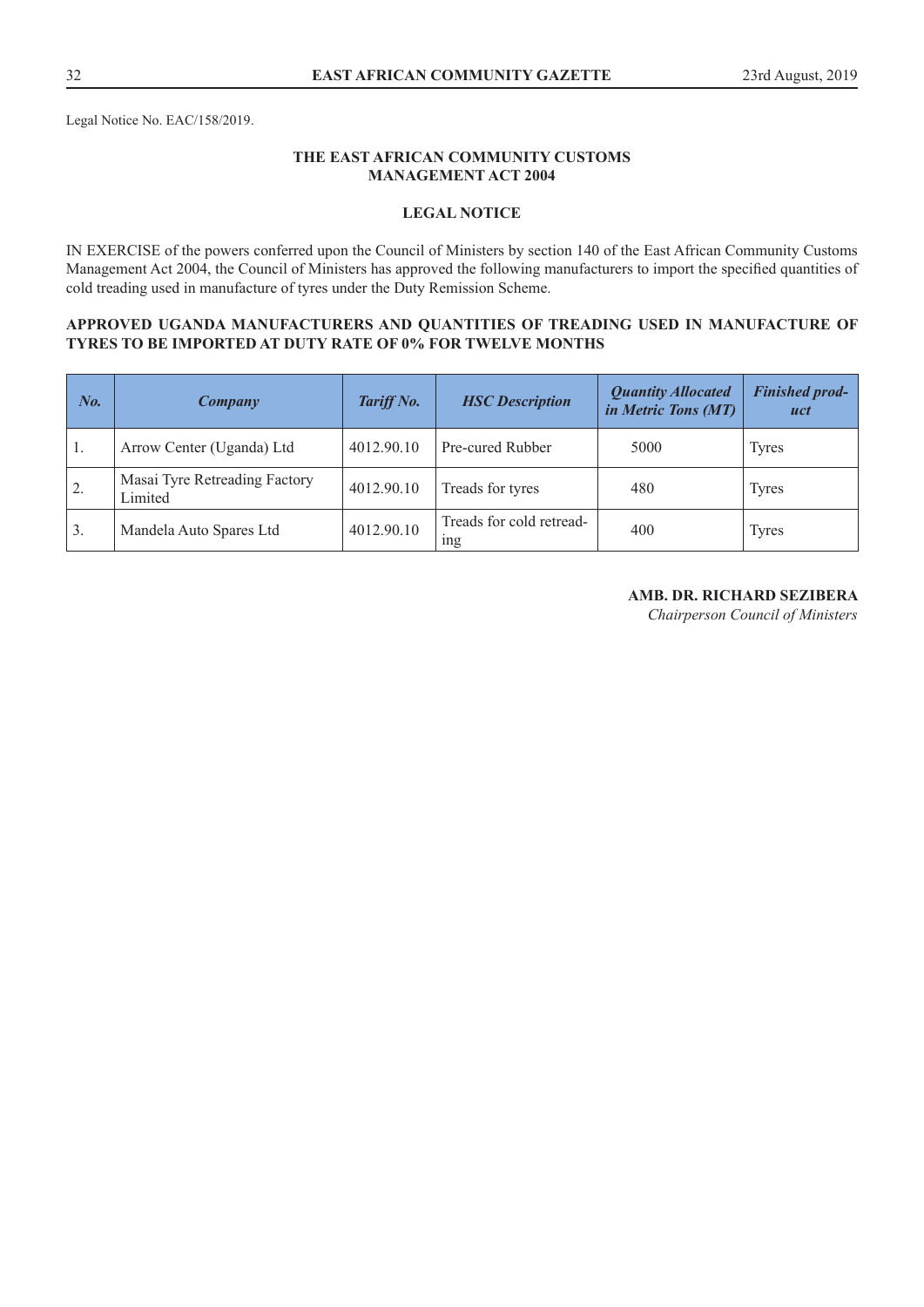Legal Notice No. EAC/159/2019.

# **THE EAST AFRICAN COMMUNITY CUSTOMS MANAGEMENT ACT 2004**

# **LEGAL NOTICE**

IN EXERCISE of the powers conferred upon the Council of Ministers by section 140 of the East African Community Customs Management Act 2004, the Council of Ministers has approved the following manufacturer - **POTENTIAL ENERGY,** to import the specified quantities of inputs used in manufacture of Energy saving stoves under the Duty Remission Scheme.

#### **APPROVED UGANDA MANUFACTURER (POTENTIAL ENERGY) AND QUANTITIES OF INPUTS USED IN MAN-UFACTURE OF ENERGY SAVING STOVES TO BE IMPORTED AT DUTY RATE OF 0% FOR TWELVE MONTHS**

| S/N | Tariff No. | <b>HSC</b> Description                           | <b>Quantity in Pieces</b><br>(Pcs) |
|-----|------------|--------------------------------------------------|------------------------------------|
| 1.  | 7321.90.00 | BDS-07-D-001 Rev. G, Stability Foot (BENT)       | 45,000                             |
| 2.  | 7321.90.00 | BDS-07-D-003 Rev. D, Firebox                     | 15,000                             |
| 3.  | 7321.90.00 | BDS-07-D-004 Rev. E, Handle Support 1.5mm (BENT) | 60,000                             |
| 4.  | 7321.90.00 | BDS-07-D-005 Rev. F, Stove Body (BENT)           | 15,000                             |
| 5.  | 7321.90.00 | BDS-07-D-006 Rev. E, Collar (BENT)               | 15,000                             |
| 6.  | 7321.90.00 | BDS-07-D-007 Rev. C, Grate (BENT)                | 15,000                             |
| 7.  | 7321.90.00 | BDS-07-D-008 Rev. D, Circlips                    | 90,000                             |
| 8.  | 7321.90.00 | BDS-07-D-002 Rev. D, Support Tab (BENT)          | 45,000                             |
| 9.  | 7321.90.00 | Rivets – M.S> $1/8$ X $\frac{1}{4}$ inch         | 960,000                            |
| 10. | 7321.90.00 | BDS-07-D-009 Rev. A, Pot Rod                     | 45,000                             |
| 11. | 7321.90.00 | BDS-07-D-010 Rev. B, Handle                      | 30,000                             |
| 12. | 7321.90.00 | Rod for Handle                                   | 30,000                             |
| 13. | 7321.90.00 | MS Washer for cool mesh                          | 375,000                            |
| 14. | 7321.90.00 | Cool mesh                                        | 15,000                             |
| 15. | 7321.90.00 | Top BKT for cool mesh                            | 60,000                             |
| 16. | 7321.90.00 | Bottom BKT for cool mesh                         | 45,000                             |
| 17. | 7321.90.00 | Assembly Tool kit                                | 5                                  |

**AMB. DR. RICHARD SEZIBERA**  *Chairperson Council of Ministers*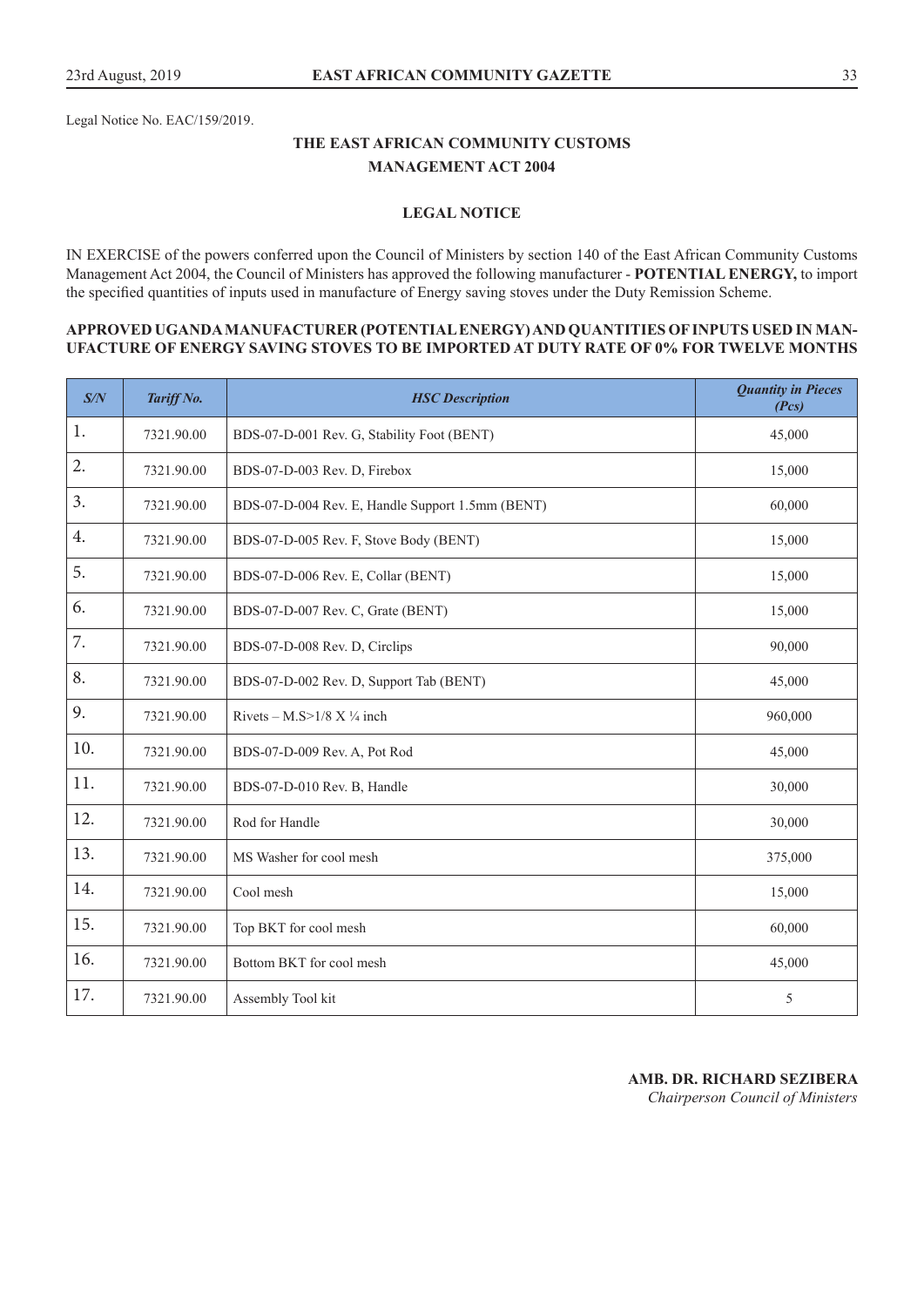Legal Notice No. EAC/160/2019.

#### **THE EAST AFRICAN COMMUNITY CUSTOMS MANAGEMENT ACT 2004**

#### **LEGAL NOTICE**

IN EXERCISE of the powers conferred upon the Council of Ministers by section 140 of the East African Community Customs Management Act 2004, the Council of Ministers has approved the following manufacturer - **Goldstar Battery (U) Ltd,** to import the specified quantities of inputs used in manufacture of Deep Cycle Batteries under the Duty Remission Scheme.

## **APPROVED UGANDA MANUFACTURER (GOLDSTAR BATTERY (U) LTD) AND QUANTITIES OF INPUTS USED IN MANUFACTURE OF DEEP CYCLE BATTERIES TO BE IMPORTED AT DUTY RATE OF 0% FOR TWELVE MONTHS**

| S/N              | Tariff No. | <b>HSC</b> Description      | <b>Quantity Allocated</b> |
|------------------|------------|-----------------------------|---------------------------|
| $\mathbf{1}$     | 2807.00.00 | Sulfuric acid               | 300 MT                    |
| $\boldsymbol{2}$ | 2530.90.00 | Humic acid                  | 1 MT                      |
| $\mathfrak{Z}$   | 3801.10.00 | Graphite                    | 1MT                       |
| 4                | 3907.30.00 | Epoxy Resin                 | 12 MT                     |
| 5                | 3824.90.90 | Epoxy hardener              | 4.8 MT                    |
| 6                | 3910.90.00 | Silicon spray               | <b>150 PCS</b>            |
| $\boldsymbol{7}$ | 2815.11.00 | Caustic Soda                | 12 MT                     |
| 8                | 8311.30.00 | Solder wire                 | 1 MT                      |
| 10               | 2712.10.00 | Petroleum jelly             | $1~\mathrm{MT}$           |
| 11               | 2914.12.00 | Ethyl methyl keton          | <b>50 PCS</b>             |
| 12               | 2833.29.00 | Iron sulphate               | <b>100 PCS</b>            |
| 13               | 3810.90.00 | Soldering flux              | <b>100 PCS</b>            |
| 14               | 8001.10.00 | TIN ingot                   | 6 MT                      |
| 15               | 3814.00.90 | Reducer 600 pcs             | <b>150 PCS</b>            |
| 16               | 3102.50.00 | Sodium Nitrate              | 6 MT                      |
| 17               | 8481.40.00 | Safety valve                | 216,000 PCS               |
| 18               | 3923.29.00 | Plastic Packing Jali (Grid) | 15 MT                     |
| 19               | 3804.00.00 | Vanisperse Lignin           | 2MT                       |
| 20               | 2833.19.00 | Sodium sulphate             | 2MT                       |
| 21               | 2805.19.00 | Calcium Aluminium alloys    | 1 MT                      |
| 22               | 3919.90.90 | Disp 30 GAL PE DM (PTFE)    | 1 MT                      |
| 23               | 5202.99.00 | Cotton waste                | 1 <sub>MT</sub>           |
| 24               | 2804.90.00 | Selenium metal              | 1 <sub>MT</sub>           |
| 25               | 2836.20.00 | Soda ash powder             | $8\ \mathrm{MT}$          |
| 26               | 2511.10.00 | Barium sulphate             | $4\,\mathrm{MT}$          |
| 27               | 2825.90.00 | Barium trioxide             | $1\ \mathrm{MT}$          |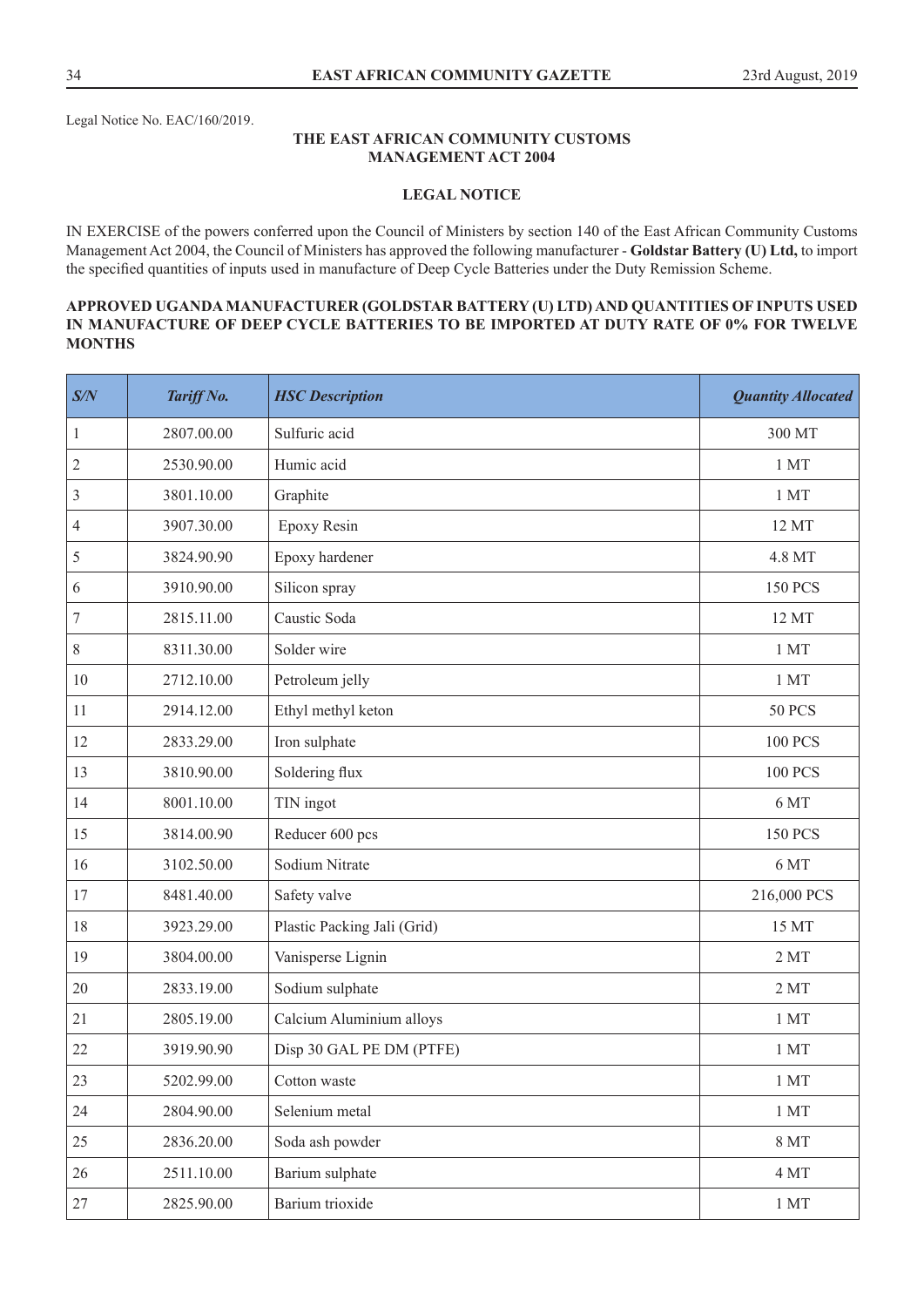| 28 | 2810.00.90 | Boric acid                     | 2MT                |
|----|------------|--------------------------------|--------------------|
| 29 | 4501.90.00 | Cork powder                    | 1MT                |
| 30 | 2803.00.00 | Carbon black                   | 1MT                |
| 31 | 2803.00.00 | Carbon Valcum                  | $1$ MT $\,$        |
| 32 | 5503.30.00 | Dyna flock fiber               | 1MT                |
| 33 | 2833.29.00 | TIN sulphate                   | 1MT                |
| 34 | 7318.16.00 | Brass nut bolt                 | 720,000 PCS        |
| 35 | 8538.90.00 | Copper terminal                | 720,000 PCS        |
| 36 | 8110.90.00 | Antimony metal                 | 1MT                |
| 37 | 2804.80.00 | Arsenic                        | 1 MT               |
| 38 | 2504.90.00 | Sulphur                        | 1MT                |
| 39 | 2812.10.00 | Lead chloride                  | 1MT                |
| 40 | 3926.90.90 | Terminal protector (PVC)       | 480,000 PCS        |
| 41 | 7010.10.90 | <b>LID</b> Cover               | 360,000 PCS        |
| 42 | 3923.10.00 | Charging Cone Rubber           | 100,000 PCS        |
| 43 | 2806.10.00 | Hydrochloric acid              | 250 LITRES         |
| 44 | 6902.90.00 | Castable                       | <b>30 PCS</b>      |
| 45 | 8422.30.00 | Battery charging cone          | 20,000 PCS         |
| 46 | 8507.90.00 | Separator                      | 1 MT               |
| 47 | 2833.29.00 | Stannous sulphate              | 1MT                |
| 48 | 2607.00.00 | Lead ore                       | 1200 MT            |
| 49 | 7801.99.00 | Lead ingots                    | 600 MT             |
| 50 | 3926.10.00 | Plastic container              | 360,000 PCS        |
| 51 | 8507.90.00 | Absorbent glass matt           | 85 MT              |
| 52 | 3402.90.00 | Capstone FS 10                 | $0.01$ MT          |
| 53 | 8548.10.00 | Battery scrap                  | 200 MT             |
| 54 | 3824.90.90 | <b>Sulphonated Naphthalene</b> | $0.3\ \mathrm{MT}$ |

**AMB. DR. RICHARD SEZIBERA**